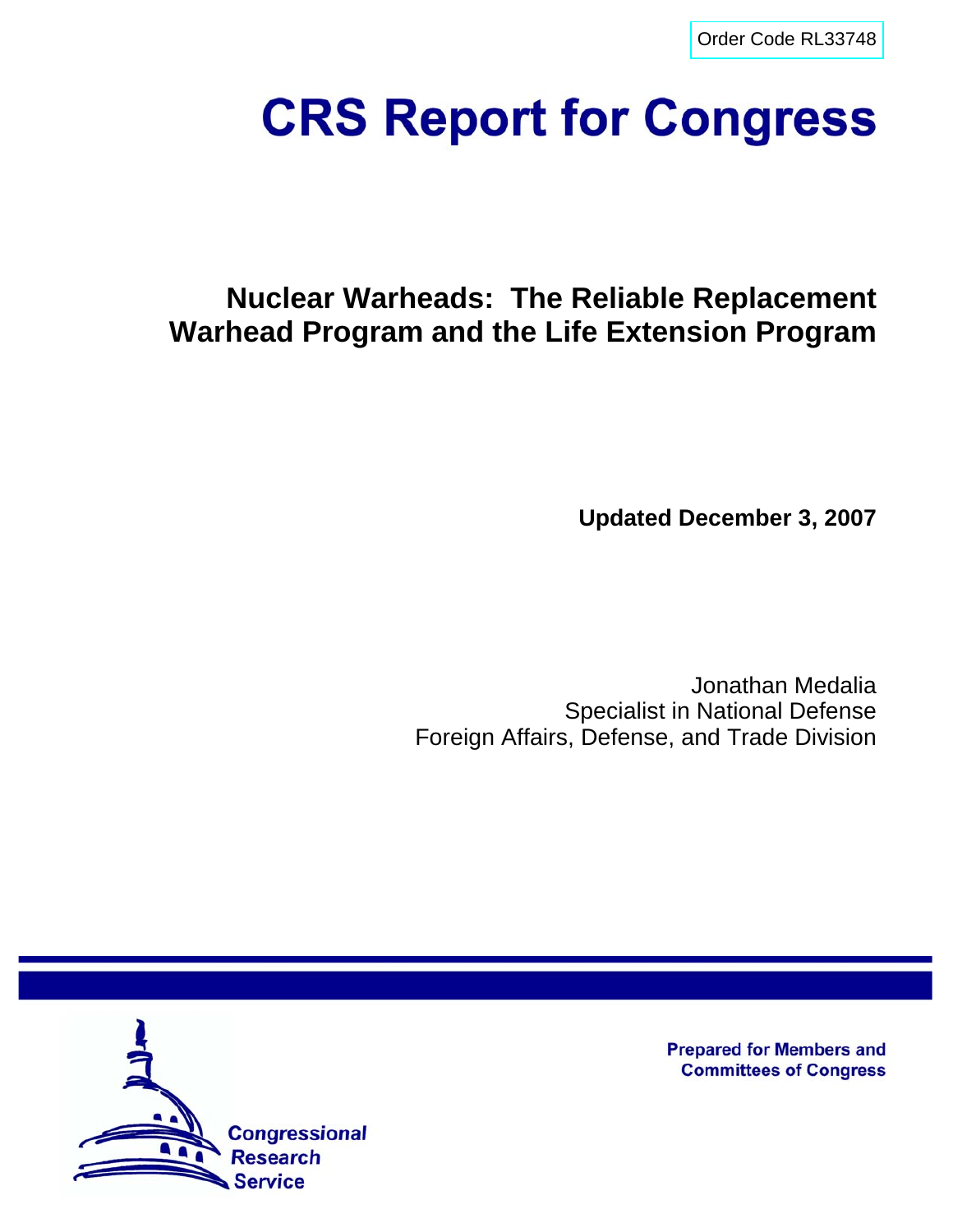## Nuclear Warheads: The Reliable Replacement Warhead Program and the Life Extension Program

## **Summary**

Current U.S. nuclear warheads were deployed during the Cold War. The National Nuclear Security Administration (NNSA) maintains them with a Life Extension Program (LEP). NNSA questions if LEP can maintain them indefinitely on grounds that an accretion of minor changes introduced in replacement components will inevitably reduce confidence in warhead safety and reliability over the long term.

Congress mandated the Reliable Replacement Warhead (RRW) program in 2004 "to improve the reliability, longevity, and certifiability of existing weapons and their components." Since then, Congress has specified more goals for the program, such as increasing safety, reducing the need for nuclear testing, designing for ease of manufacture, and reducing cost. RRW has become the principal program for designing new warheads to replace current ones.

The program's first step was a design competition. The winning design was selected in March 2007. If the program continues, NNSA would advance the design of the first RRW, assess its technical feasibility, and estimate cost and schedule in FY2008; start engineering development by FY2010; and produce the first deployable RRW between FY2012 and FY2016. Congressional actions on the FY2008 national defense authorization bills (H.R. 1585, S. 1547) and energy and water appropriations bills (H.R. 2641, S. 1751) have called this schedule into question. For details, see CRS Report RL32929, *The Reliable Replacement Warhead Program: Background and Current Developments,* which provides background and tracks legislation and developments. Each year, Congress would decide whether to fund the program as requested, modify it, or cancel it, and whether to continue or halt LEP.

RRW's supporters argue that the competing designs meet all goals set by Congress. For example, they claim that certain design features will provide high confidence, without nuclear testing, that RRWs will work. Some critics respond that LEP should work indefinitely and question if RRW will succeed. They hold that LEP meets almost all goals set by Congress, and point to other LEP advantages. Others maintain that the scientific tools used to create RRW designs have not been directly validated by nuclear tests, and that the accretion of changes resulting from LEP makes the link of current warheads to the original tested designs increasingly tenuous. In this view, nuclear testing offers the only way to maintain confidence in the stockpile. RRW raises other issues for Congress: Is RRW likely to cost more or less than LEP? How much safety, and how much protection against unauthorized use, are enough? Should the nuclear weapons complex be reconfigured to support RRW? And what information does Congress need to choose among the alternatives?

This report is intended for Members and staff interested in U.S. nuclear weapon programs. It will be updated occasionally.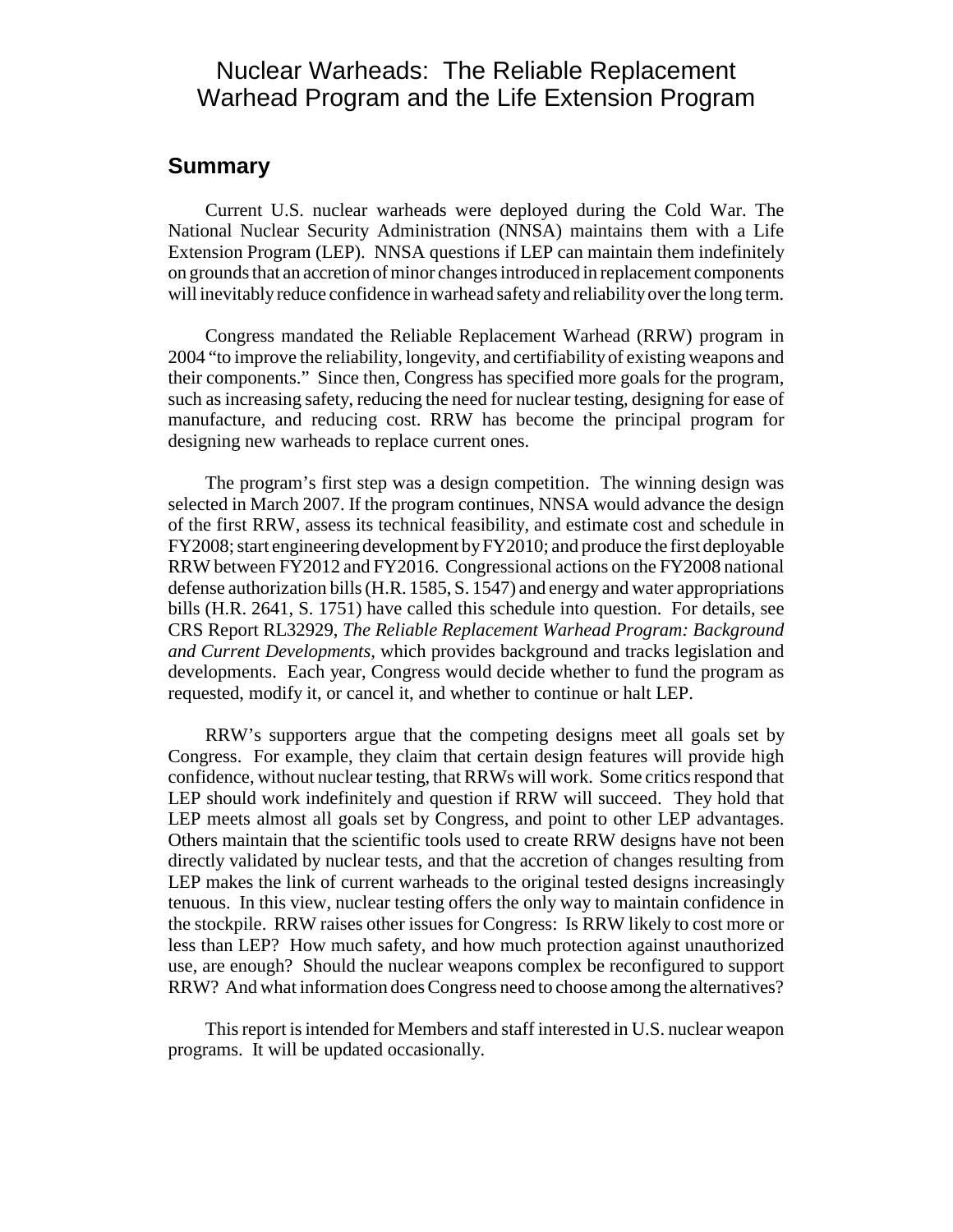## **Contents**

| Warhead Characteristics: Reduced Need for Nuclear Testing  9              |  |
|---------------------------------------------------------------------------|--|
|                                                                           |  |
|                                                                           |  |
| 3. Stay within the design parameters validated by past                    |  |
|                                                                           |  |
| 4. Design warheads for ease of certification without                      |  |
|                                                                           |  |
| Warhead Characteristics: Safety and Use Control  16                       |  |
| 5. Increase the ability of warheads to prevent unintended                 |  |
|                                                                           |  |
| 6. Increase the ability of warheads to prevent unauthorized               |  |
|                                                                           |  |
| 7. Reduce the consequences of an accident or attempted unauthorized       |  |
|                                                                           |  |
| Warhead Characteristics: Design for Manufacturing and Maintenance  20     |  |
| 8. Reduce the environmental burden imposed by                             |  |
|                                                                           |  |
|                                                                           |  |
| 11. Design warheads for ease of maintenance  24                           |  |
|                                                                           |  |
|                                                                           |  |
| 13. Fulfill current mission requirements of the existing stockpile 26     |  |
| 14. Avoid requirements for new missions or new weapons  26                |  |
| 15. Focus initial efforts on replacement warheads for                     |  |
|                                                                           |  |
|                                                                           |  |
| 17. Reduce the number of nondeployed warheads  28                         |  |
| <b>Nuclear Weapons Complex</b>                                            |  |
|                                                                           |  |
|                                                                           |  |
|                                                                           |  |
|                                                                           |  |
|                                                                           |  |
|                                                                           |  |
| Will the Department of Defense accept RRWs?  35                           |  |
| Will LEP or RRW better maintain warheads for the long term                |  |
| without nuclear testing, or is a return to testing required? $\dots$ . 36 |  |
| Might there be gaps between current RRW designs and                       |  |
|                                                                           |  |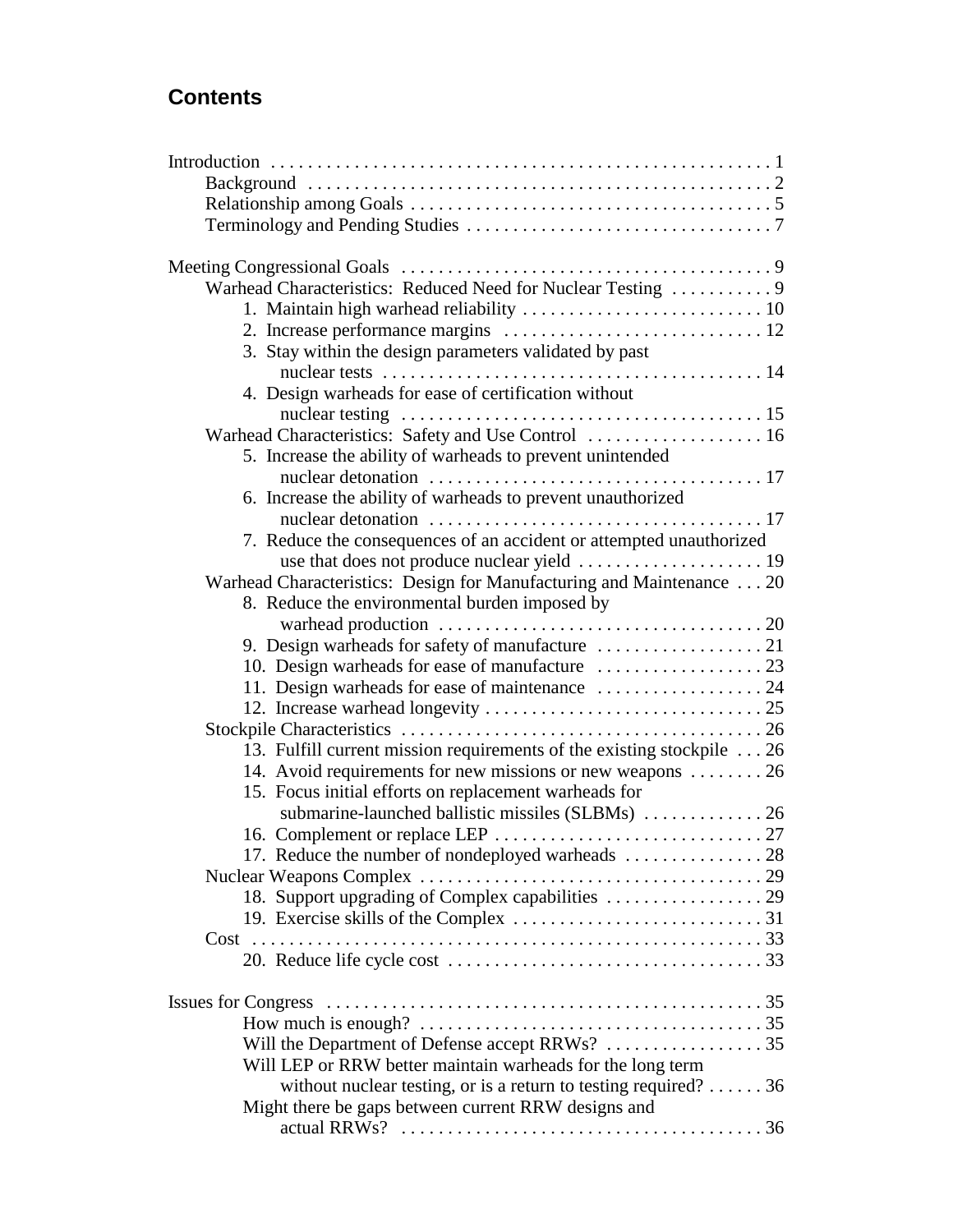| How do pit issues bear on the choice between RRW and LEP? $\dots$ 37<br>Risks of RRW vs. Risks of LEP $\ldots \ldots \ldots \ldots \ldots \ldots \ldots \ldots \ldots$ |
|------------------------------------------------------------------------------------------------------------------------------------------------------------------------|
| Appendix A. Nuclear Weapons, Nuclear Weapons Complex,                                                                                                                  |
|                                                                                                                                                                        |
|                                                                                                                                                                        |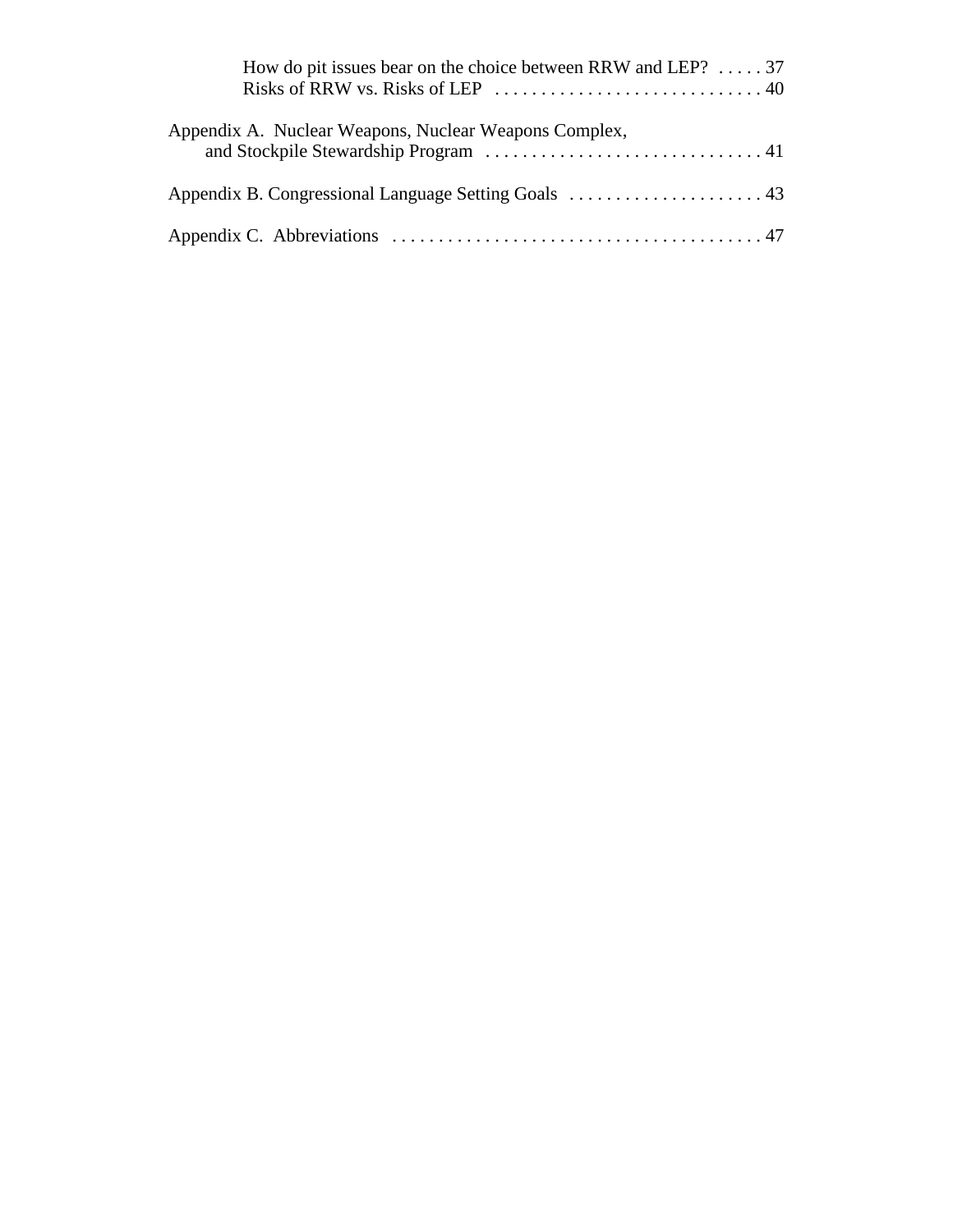## Nuclear Warheads: The Reliable Replacement Warhead Program and the Life Extension Program

## **Introduction**

Nuclear weapons will continue to play a key role in U.S. security policy for many decades. Yet the Department of Defense (DOD) and the National Nuclear Security Administration (NNSA), the Department of Energy (DOE) agency in charge of the nuclear weapons program, have raised concerns that maintaining current weapons, which date from the Cold War, will become increasingly difficult.

At issue for Congress is how best to maintain the nuclear stockpile so that it will retain, for many decades, capabilities that political and military leaders deem necessary. There are three main options: (1) extend the service lives of current warheads without nuclear testing; (2) develop, build, and deploy a new generation of warheads without testing to replace the current stockpile; or  $(3)$  resume nuclear testing, which the United States suspended in 1992, as a tool to help maintain existing warheads or develop new ones.

This report focuses on the first two options. It compares how they respond to congressional goals, presenting pros, cons, uncertainties, costs, and potential risks and benefits, then discusses issues for Congress. Regarding the third option, the United States has not conducted a nuclear test since 1992, yet has assessed for the past 12 years that current warheads are safe and reliable. On the other hand, some would resume testing on grounds that that is the only way to be sure that U.S. nuclear weapons remain safe and reliable, to validate tools for maintaining weapons without testing, and to develop new weapons if needed.<sup>1</sup> However, the Administration and many in Congress prefer not to resume nuclear testing, so this report does not consider it as a separate option, but discusses it at various points because testing would provide additional data to help maintain or develop nuclear weapons. This report does not consider a fourth option, abolition of U.S. nuclear weapons, as it has garnered no support in Congress or the Administration.<sup>2</sup>

<sup>&</sup>lt;sup>1</sup> See, for example, Kathleen Bailey and Robert Barker, "Why the United States Should Unsign the Comprehensive Test Ban Treaty and Resume Nuclear Testing," *Comparative Strategy,* no. 22, 2003, pp. 131-138.

<sup>&</sup>lt;sup>2</sup> See, however, George Shultz, William Perry, Henry Kissinger, and Sam Nunn, "A World Free of Nuclear Weapons," *Wall Street Journal,* January 4, 2007, p. 15; and Mikhail Gorbachev, "The Nuclear Threat," *Wall Street Journal,* January 31, 2007, p. 13.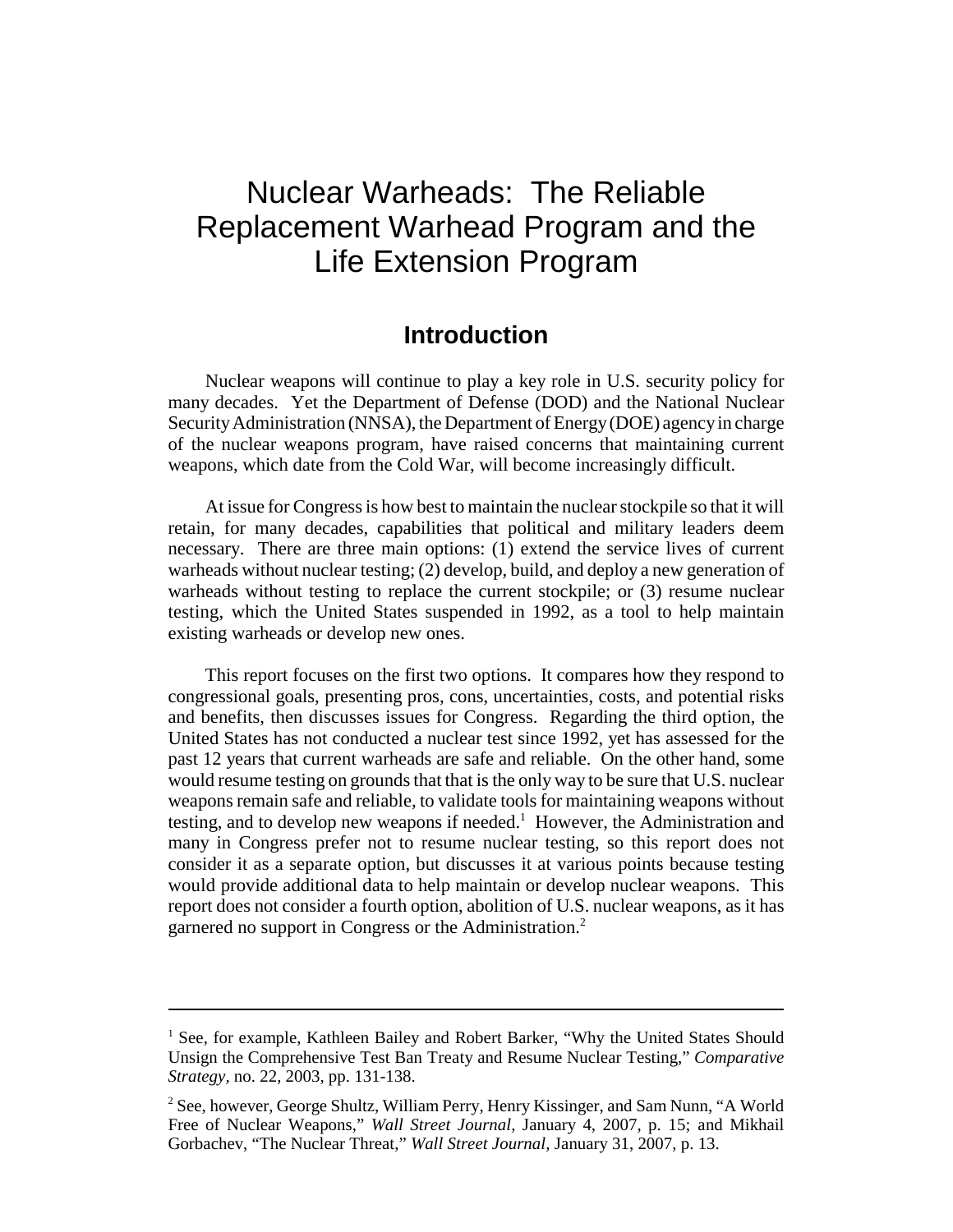## **Background**

Almost all warheads in the current stockpile were built in the 1970s and 1980s. They require ongoing surveillance and maintenance because their components deteriorate. In the wake of the nuclear test moratorium that the United States has observed since 1992, Congress instituted the Stockpile Stewardship Program (SSP) in 1993 "to ensure the preservation of the core intellectual and technical competencies of the United States in nuclear weapons."3 SSP has provided the technical basis for advancing the relevant science in an effort to maintain confidence in U.S. warheads without nuclear testing. NNSA requests \$6,511.3 million for SSP, under the heading "Weapons Activities," for FY2008.<sup>4</sup> Part of SSP is the Life Extension Program (LEP), which seeks to maintain warheads by replacing certain components, as needed, with newly-fabricated ones that stay as close as possible to the originals; other components may be modified. For details on congressional action on FY2008 authorization and appropriations bills, see CRS Report RL32929, *The Reliable Replacement Warhead Program: Background and Current Developments,* by Jonathan Medalia, which provides background and tracks legislation and developments.

NNSA is concerned that it will become increasingly difficult to maintain high confidence in current warheads for the long term with LEP. Reflecting this concern, Congress initiated the Reliable Replacement Warhead (RRW) program in the FY2005 Consolidated Appropriations Act (P.L. 108-447) "to improve the reliability, longevity, and certifiability of existing weapons and their components."

NNSA executes the RRW program in cooperation with DOD, the "customer" for nuclear weapons, through the Nuclear Weapons Council, a joint DOD-NNSA organization that oversees and coordinates nuclear weapon activities. When DOD needs a new warhead, or when NNSA must modify a warhead, the council establishes a warhead Project Officers Group (POG) to develop draft "military characteristics" that the warhead must meet, such as explosive yield. The RRW POG has representatives from key stakeholders: Office of the Secretary of Defense, NNSA, U.S. Strategic Command, Navy, Air Force, and design teams. It spelled out military characteristics for RRW and established RRW program priorities that the council has vetted. Safety is the first priority; security/use control is the second. Others — certifiability, cost, longevity, manufacturability, reliability, survivability in nuclear environments, and yield — are not rank-ordered.<sup>5</sup>

NNSA must also meet policy goals in designing or maintaining warheads. Congress, mainly through FY2006 legislation and committee reports, spelled out at

<sup>3</sup> P.L. 103-160, FY1994 National Defense Authorization Act, Section 3138(a).

<sup>4</sup> U.S. Department of Energy. Office of Chief Financial Officer. *FY 2008 Congressional Budget Request.* Vol. 1, National Nuclear Security Administration. DOE/CF-014, February 2007, p. 3, at [http://www.mbe.doe.gov/budget/08budget/Content/ Volumes/Vol\_1\_NNSA.pdf].

<sup>&</sup>lt;sup>5</sup> Information provided by Dr. Barry Hannah, SES, Chairman of the RRW POG and Branch Head, Reentry Systems, Strategic Systems Program, U.S. Navy, October 31, 2006.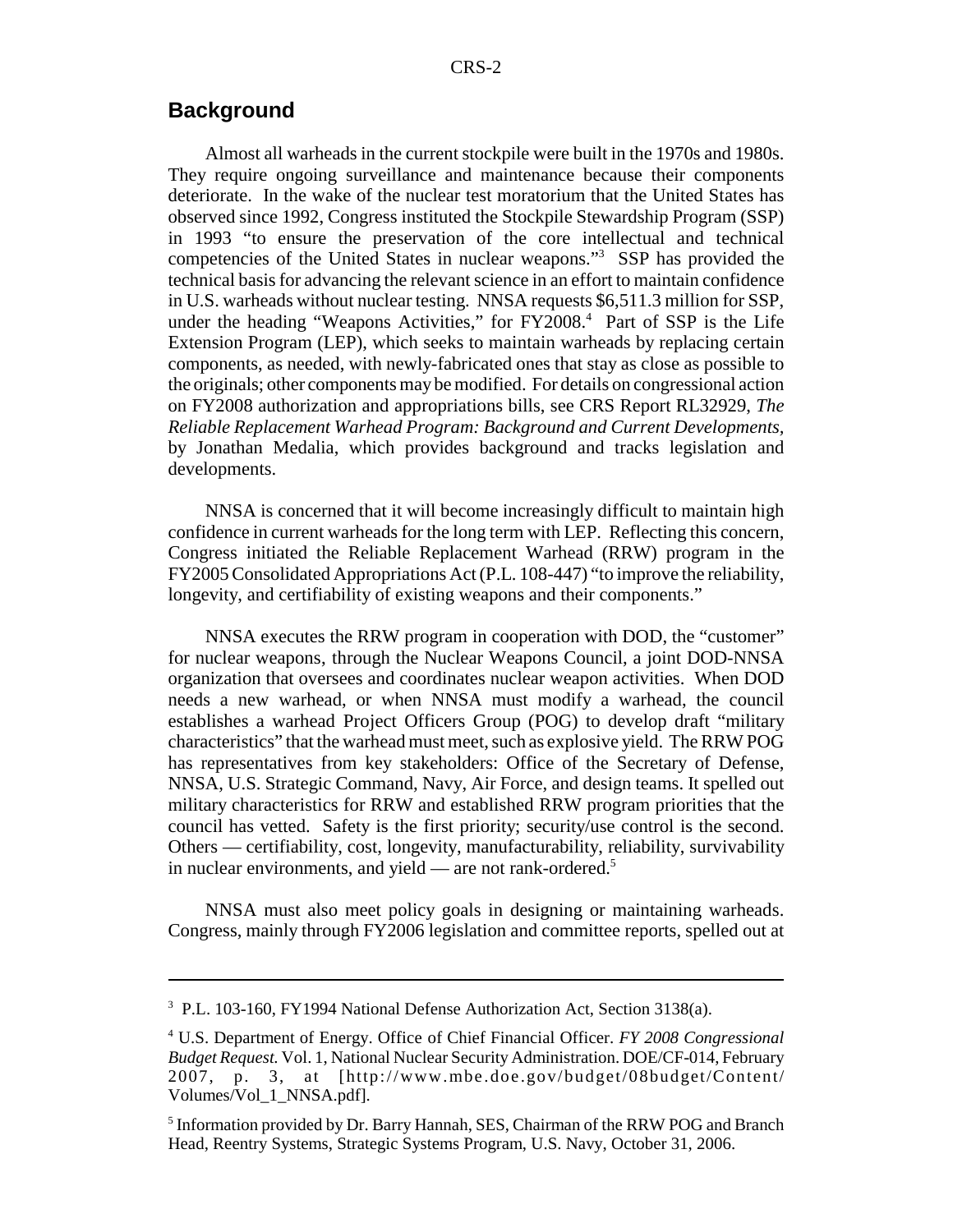least 20 goals for RRW in the following categories: reduce the need for nuclear testing; improve safety and use control; design for manufacturing and maintenance; fulfill current mission requirements but not new ones; facilitate upgrading the nuclear weapons complex (the "Complex"; see **Appendix A**); and reduce the cost of the stockpile and Complex. RRW designs seek to meet all these goals.

The Nuclear Weapons Council started a competition between a New Mexico (NM) design team composed of Los Alamos National Laboratory (LANL) (NM) and Sandia National Laboratories' NM site, and a California (CA) team of Lawrence Livermore National Laboratory (LLNL) (CA) and Sandia's CA site. Both teams created preliminary warhead designs between October 2005 and March 2006, then did further detailed design work. According to a December 2006, statement, the Nuclear Weapons Council determined that RRW is a feasible strategy for sustaining U.S. nuclear weapons without testing.<sup>6</sup> It selected the California design in March 2007 as the first RRW, or RRW-1.<sup>7</sup> This warhead is now called "WR1."<sup>8</sup>

Nuclear weapons development proceeds in "phases" that have been defined for many years, from Phase 1 (concept assessment) to Phase 7 (retirement). For FY2008, NNSA requests funds mainly for Phase 2A (design definition and cost study), with some funds for Phase 3 (development engineering). As of July 2007, the Navy-led RRW POG is conducting a Phase 2A, design definition and cost study. The Lawrence Livermore, Los Alamos, and Sandia National Laboratories are working within the POG study to refine the design, review tradeoff options, plan the potential development program, and estimate costs of the California design.<sup>9</sup>

The choice between LEP, RRW, or some combination is important because it will set the course for U.S. nuclear weapons for decades to come, and each year it is up to Congress to decide whether to fund these programs as requested, or modify or cancel them. A crucial decision is whether to move RRW to Phase 3 from the current Phase 2A. While the Nuclear Weapons Council had envisioned completion of Phase 2A by the end of December 2007, it appears unlikely that Congress will make a decision on Phase 3 in the FY2008 budget cycle, as the defense authorization bills reported by the House and Senate Armed Services Committees (H.R. 1585 and S. 1547, respectively) and the energy and water appropriations bill reported by the Senate Appropriations Committee (S. 1751) recommended holding RRW in Phase 2A in FY2008. Further, the energy and water appropriations bill as passed by the House (H.R. 2641) provided no funds for RRW.

<sup>&</sup>lt;sup>6</sup>U.S. Department of Energy. National Nuclear Security Administration. "Nuclear Weapons Officials Agree to Pursue RRW Strategy," press release, December 1, 2006.

<sup>&</sup>lt;sup>7</sup> U.S. Department of Energy. National Nuclear Security Administration. "Design Selected for Reliable Replacement Warhead." Press release, March 2, 2007.

<sup>&</sup>lt;sup>8</sup> JASON, The MITRE Corporation, "Reliable Replacement Warhead: Executive Summary," JSR-07-336E, September 7, 2007, p. 1. Hereinafter referred to as "JASON RRW Report." Available at [http://www.armscontrol.org/pdf/JSR-07-336E\_RRW%20ExecSummary.pdf].

<sup>9</sup> Information provided by Lawrence Livermore National Laboratory, July 13, 2007.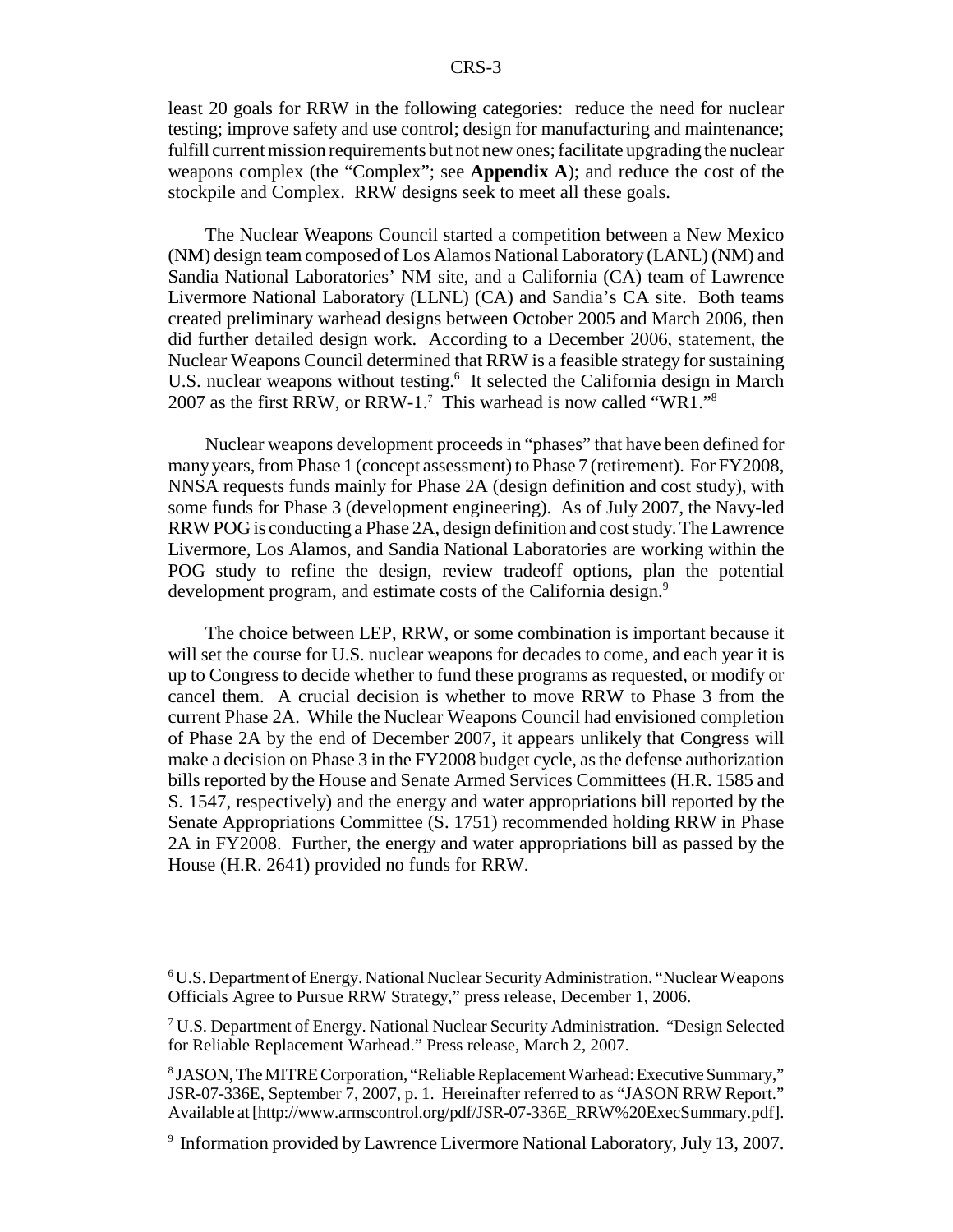There are many RRW issues to resolve. Cost is important to any decision to proceed with RRW, yet long-term cost projections are notoriously unreliable. There are technical uncertainties, such as whether the winning RRW design can be turned into a functioning warhead. The future Complex has yet to be determined, along with how it might differ depending on whether the United States pursues LEP or RRW and how it would handle a transition to an all-RRW stockpile. Stockpile numbers decades out are unknowable, yet a Complex would spend money unnecessarily if sized too large and could not support requirements if sized too small. A commenter noted that while claims are made that RRW is cheaper, safer, more reliable, etc., than LEP, or vice versa, in many cases "no numbers exist to substantiate the claim. The proponents of either approach, in many cases, while implying a measurable effect are really saying 'believe me.'"10 Beyond RRW issues are broader issues of strategic policy.

Accordingly, many in Congress want NNSA to use FY2008 to perform further Phase 2A work, and others to study broader issues. For example, the report on H.R. 2641 stated: "it is premature to continue design activities for a new nuclear warhead until a revised U.S. nuclear weapons strategy is developed that describes the long term nuclear stockpile requirements and demonstrates how a new nuclear warhead is necessary to address specific U.S. national security requirements and nuclear nonproliferation commitments."11 The House Armed Services Committee called for a congressional commission on U.S. strategic posture in its FY2008 national defense authorization bill, H.R. 1585. It said, "The committee believes clear policy objectives should be established before Congress commits to ambitious new programs."12 The commission's report would be due by December 1, 2008. Section 1061 of S. 1547, the Senate Armed Services Committee's defense authorization bill, called for a revised nuclear posture review that, among other things, would "includ[e] any plans for replacing or modifying warheads." The committee's report states that the report would be due to Congress in December  $2009$ <sup>13</sup> Consistent with that language, Congress might decide to hold RRW in Phase 2A until the next President reviewed U.S. nuclear policy and the possible role of RRW in it. The earliest that a request to move RRW to Phase 3 could be made as part of the regular budget process would then be the budget submitted in February 2010 (i.e., the FY2011 budget). In that case, Phase 3 work could not begin before October 2010. S. 1914, Nuclear Policy and Posture Review Act of 2007, calls for the President to submit to Congress a nuclear policy review by September 1, 2009, and a nuclear posture review by

<sup>&</sup>lt;sup>10</sup> Personal communication, September 7, 2006.

<sup>11</sup> U.S. Congress. House. Committee on Appropriations. *Energy and Water Development Appropriations Bill, 2008, H.Rept.* 110-185, to accompany H.R. 2641, 110<sup>th</sup> Congress, 1<sup>st</sup> Session, 2007, p. 100.

<sup>12</sup> U.S. Congress. House. Committee on Armed Services. *National Defense Authorization Act for Fiscal Year 2008,* H.Rept. 110-146, to accompany H.R. 1585, 110<sup>th</sup> Congress, 1<sup>st</sup> Session, 2007, p. 390.

<sup>&</sup>lt;sup>13</sup> U.S. Congress. Senate. Committee on Armed Services. National Defense Authorization Act for Fiscal Year 2008, S.Rept. 110-77 to accompany S. 1547, 110th Congress, 1st Session, 2007, p. 395.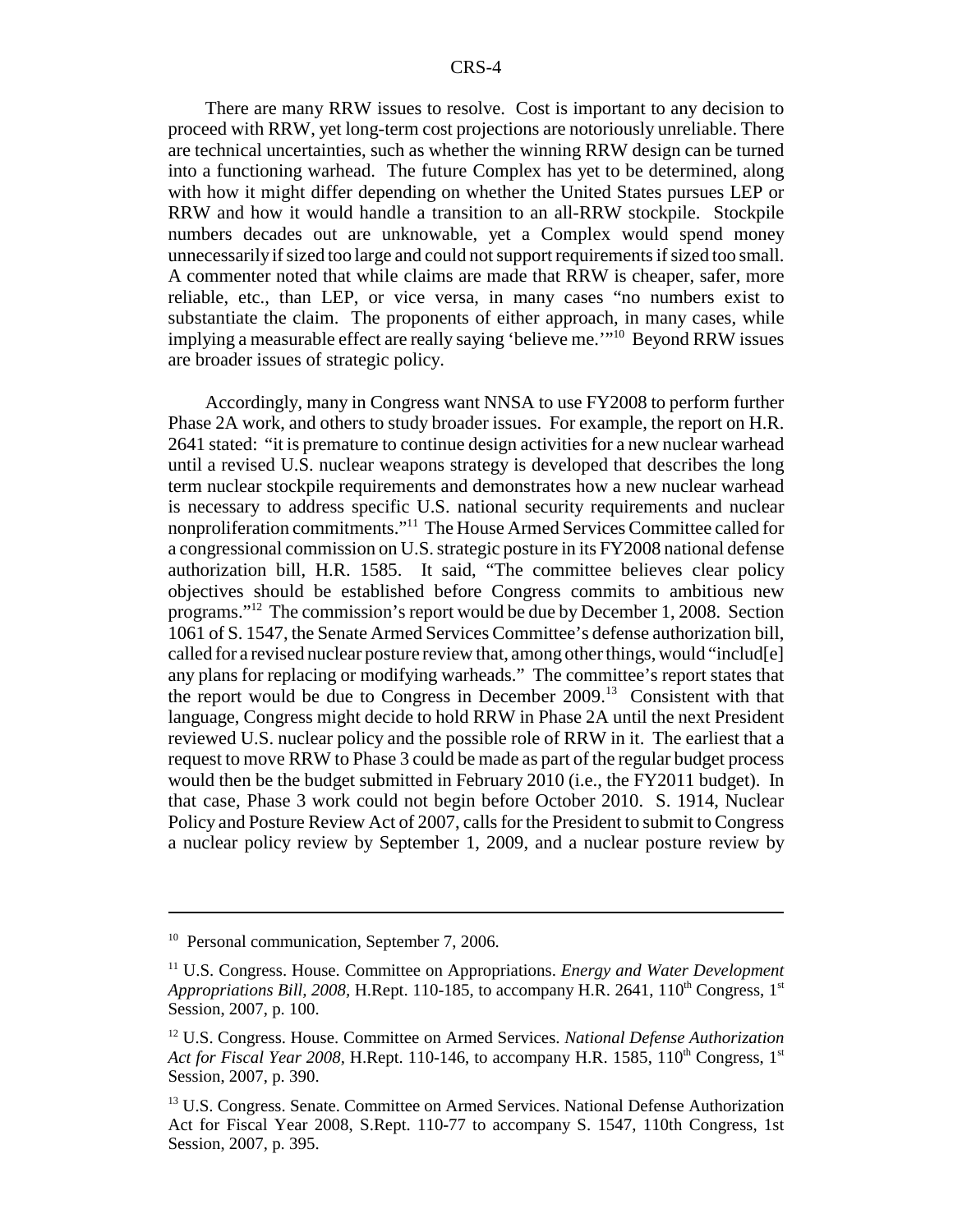March 1, 2010. The bill would bar funds for RRW for FY2008-FY2010 until these reports have been submitted to Congress.

Conversely, some recommend proceeding with R&D on RRW. An article in November 2007 reported that a letter to Senators Jon Kyl and Pete Domenici from former Secretary of State Henry Kissinger said, "I believe that research and design of the RRW should continue and that the infrastructure to support our current program should be urgently strengthened." The article also cited a letter by former Secretary of State George Shultz and Sidney Drell, professor emeritus of physics at Stanford University, to Kissinger that stated, "research work on new RRW designs should certainly go ahead. Such work would make possible the decision to implement the construction phase of the program were that to be desired at some future time. The design work itself is relatively small in cost and need not be viewed in any way as an eventual commitment to go ahead."14

The FY2007 National Defense Authorization Act (P.L. 109-364, Section 3111) sets as an objective having the RRW first production unit (FPU, the first complete warhead from a production line certified for deployment) in 2012, and the FPU is scheduled for September 2012. NNSA stated in April 2007 that a 2012 FPU remains its target date. There is some uncertainty about NNSA's ability to meet that date. Barry Hannah, Chairman of the RRW POG, stated, "I believe that an FPU of FY2012 for the first RRW is extremely optimistic."15 A Nuclear Weapons Council memorandum of March 2007 states, "Given the level of maturity of the [RRW] design effort to date, our planning target for the First Production Unit, is 2014 plus or minus two years."16 Any delay in moving RRW to Phase 3 would likely retard the FPU date.

## **Relationship among Goals**

Many goals Congress set for RRW are interrelated. A more efficient Complex and increased confidence in long-term reliability might let DOD retain fewer nondeployed warheads as a hedge against reliability problems or adverse geopolitical changes. Wider performance margins would give DOD more confidence in NNSA's ability to certify warheads without testing. The effort to design and produce an RRW that offers greater resistance to unauthorized use, that is easier to manufacture, and that increases performance margins should help maintain design and production expertise. Using more environmentally benign materials should increase safety and ease of manufacture and facilitate a smaller and more modern Complex.

Many goals seek to reduce cost over the long term. Reducing the use of hazardous materials requires less equipment to shield workers and protect the

<sup>14</sup> Jon Fox, "Former Secretaries of State Support New Warhead," *Global Security Newswire,* November 15, 2007. The article does not provide the date of the letters.

<sup>&</sup>lt;sup>15</sup> Information provided by Dr. Barry Hannah, SES, Branch Head, Reentry Systems, Strategic Systems Program, U.S. Navy, telephone conversation with the author, October 23, 2006.

<sup>&</sup>lt;sup>16</sup> Ibid., attachment by RADM S.E, Johnson, U.S. Navy, and T. D'Agostino, NNSA.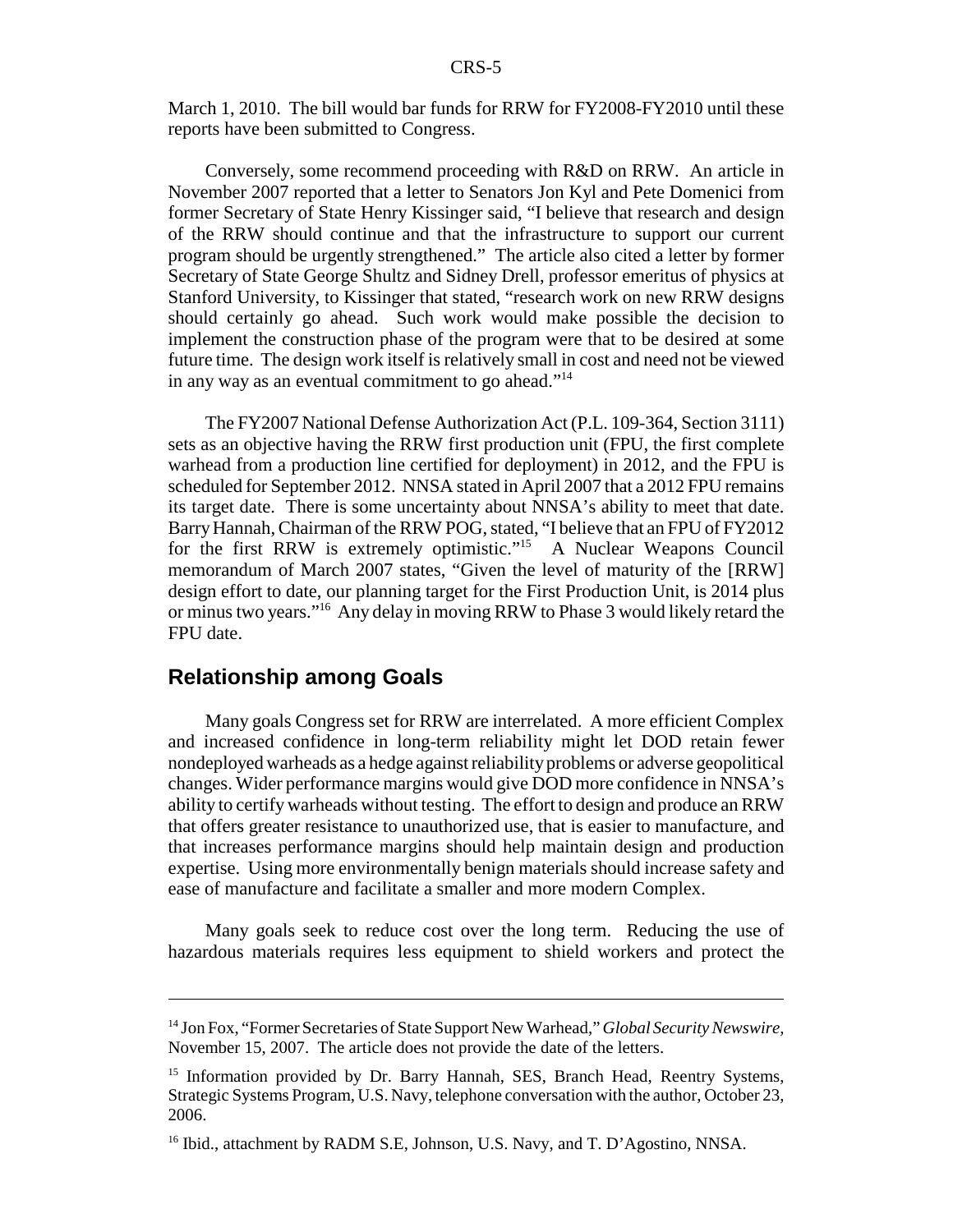environment, permits some work to be done outside of high-cost buildings, and reduces waste streams. Moving some work outside of high-cost buildings to make space available inside them may permit more production lines to be installed in such buildings, increasing their productivity. Designing warheads for ease of manufacture, assembly, and maintenance is likely to save money by requiring fewer process steps, reducing the equipment and workers to support those steps, and permitting more rapid production. Less rigid tolerances and wider design margins reduce costs by reducing the number of rejected components, increasing throughput, and reducing waste streams. Making a warhead more resistant to terrorist attack could slow the growth of physical security costs.

While Congress has specified many goals, it did not set a clear goal on an issue that it has considered for other nuclear weapons: whether RRW is to be a "new warhead." Congressional language on this point may appear ambiguous. For example, the program is "to improve the reliability, longevity, and certifiability of existing weapons and their components";<sup>17</sup> a goal is "to develop replacement components for nuclear warheads";<sup>18</sup> another goal is "[t]o ensure that the nuclear weapons infrastructure can respond to unforeseen problems, to include the ability to produce replacement warheads";<sup>19</sup> "any new weapon design must stay within the design parameters validated by past nuclear tests";<sup>20</sup> and a committee's "qualified" endorsement of the RRW initiative is based on the assumption that a replacement weapon will be designed only as a re-engineered and remanufactured warhead for an existing weapon system in the stockpile."<sup>21</sup>

Part of the ambiguity is semantic. "Warhead" refers clearly to a nuclear explosive device, but "weapon" may mean a warhead or its delivery system. If "weapon" refers to delivery system, then the warhead may be viewed as a "component" of the delivery system. If "weapon" refers to "warhead," then a component would be a part of a warhead. The term "new" is also ambiguous. While neither competing RRW design is exactly like any warhead currently deployed, each design contains key components that are similar to those of current warheads.

<sup>17</sup> U.S. Congress. Committee of Conference. *Making Appropriations for Foreign Operations, Export Financing, and Related Programs for the Fiscal Year Ending September 30, 2005, and for Other Purposes*, conference report to accompany H.R. 4818, 108<sup>th</sup> Cong., 2nd sess., H.Rept. 108-792, 2004, p. 951.

<sup>18</sup> U.S. Congress. Senate. Committee on Armed Services. *National Defense Authorization Act for Fiscal Year 2006.* S.Rept. 109-69 to accompany S. 1042, 109<sup>th</sup> Cong., 1<sup>st</sup> sess., 2005, p. 482.

<sup>&</sup>lt;sup>19</sup> P.L. 109-163, FY2006 National Defense Authorization Act, Section 3111.

<sup>20</sup> U.S. Congress. Committee of Conference. *Making Appropriations for Energy and Water Development for the Fiscal Year Ending September 30, 2006, and for Other Purposes.* H.Rept. 109-275 to accompany H.R. 2419, 109<sup>th</sup> Cong., 1<sup>st</sup> sess., 2005, p. 159.

<sup>21</sup> U.S. Congress. House. Committee on Appropriations. *Energy and Water Development Appropriations Bill, 2006.* H.Rept. 109-86 to accompany H.R. 2419,  $109<sup>th</sup>$  Cong.,  $1<sup>st</sup>$  sess., 2005, p. 130.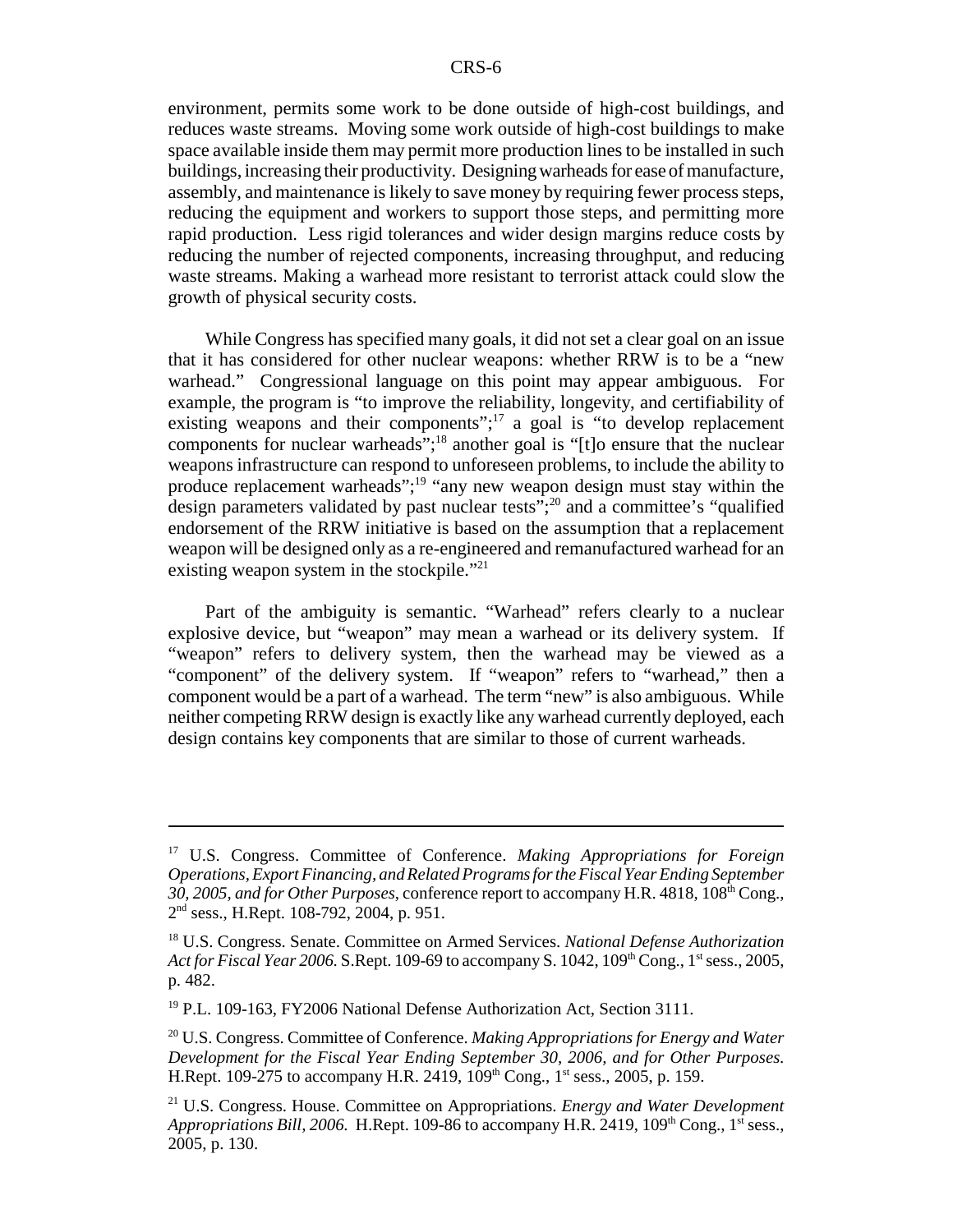Whatever the case, NNSA could not meet the goals for RRW by modifying current warheads. A dominant design consideration of these Cold War warheads was maximizing yield to weight — having the most explosive energy possible within a tight weight budget so that more warheads could be placed on a missile. To pare down weight, some warheads used a nuclear explosive package (NEP; see **Appendix A**) designed with parameters close to the point at which the warhead would fail to meet its design requirements. NNSA expresses concern about the impact of even minor changes to NEP components that the Life Extension Program might introduce. These tight designs could not undergo drastic modifications needed to accommodate such goals as increased safety and use control, lower cost, and reduced use of hazardous materials and still provide confidence that they would work as intended.

## **Terminology and Pending Studies**

This report refers to "supporters" and "critics" of RRW. While this division may oversimplify matters, it permits the report to highlight key points of contention while avoiding a tedious discussion of minor differences. In general, supporters of LEP are critics of RRW, and vice versa, but finer divisions of opinion exist. Raymond Jeanloz, Professor of Earth and Planetary Science at the University of California at Berkeley and a long-time adviser to the U.S. government on technical aspects of national and international security, said, "I still don't think of myself as being in the 'critic' [of RRW] category because I find that many of the objectives motivating [RRW] are reasonable, and it's more in the implementation (and interpretation of what is needed) where I find myself concerned."<sup>22</sup> Some RRW supporters question aspects of RRW designs. And supporters of RRW are not necessarily critics of LEP. As Los Alamos states,

We have been asked to study the feasibility of RRW-design enabled by relaxing yield/weight. We have found compelling designs that provide added margin, surety,and manufacturability in our studies. Just because this exercise has been successful does not imply that we're opponents of LEP-strategies. At the end of the day, we are service providers and advisors. We will pursue the course of action decided by the Administration, Congress, and the DoD. If they wish to pursue LEPs, then we're fully committed to that path and will provide our best advice and service.<sup>23</sup>

This report offers two terminological notes. First, as the RRW program has progressed and congressional goals for it have become clearer, the term "Reliable Replacement Warhead" no longer seems appropriate. It implies that current warheads are not reliable, which Ambassador Linton Brooks, the head of NNSA, has emphatically denied.<sup>24</sup> It implies that reliability is the program's goal, yet Congress

<sup>22</sup> Personal correspondence, September 7, 2006.

<sup>&</sup>lt;sup>23</sup> Information provided by Los Alamos National Laboratory, September 20, 2006.

<sup>&</sup>lt;sup>24</sup> According to Brooks, "*Stockpile Stewardship is working*; the stockpile remains safe and reliable." "Statement of Ambassador Linton F. Brooks, Under Secretary for Nuclear Security and Administrator, National Nuclear Security Administration, U.S. Department of Energy, Before the Senate Armed Services Committee, Subcommittee on Strategic Forces," (continued...)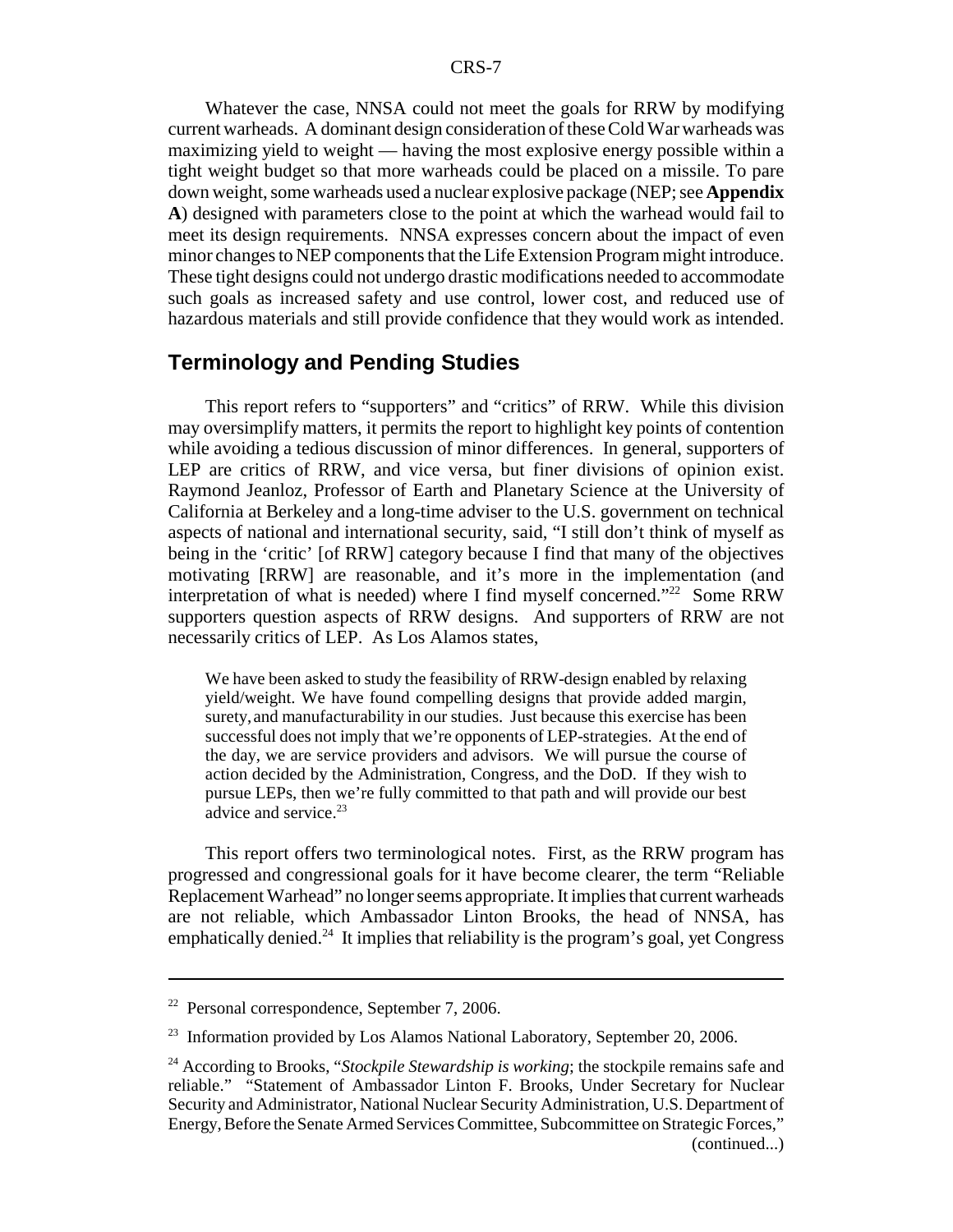has set forth dozens of goals. It deemphasizes "replacement," yet a key goal of RRW is to replace existing warheads in such a way as to be used on existing aeroshells<sup>25</sup> and missiles. Second, this report distinguishes between "Competing Candidate RRW Designs," or CCRDs, which currently exist; the RRW program; and RRWs, actual warheads that may be built in the future.

Several external reviews of the program are forthcoming. The House Appropriations Committee directed NNSA to have the JASONs, a group of scientists who advise the government on defense matters, conduct an independent peer review

to evaluate the competing RRW designs. The JASONs should evaluate the RRW design recommended by the POG [the RRW Project Officers Group] against the requirements defined by congressional legislative actions to date and the elements defined in the Department of Defense's military characteristics for a reliable replacement warhead requirements document. The JASON review should also include an analysis on the feasibility of the fundamental premise of the RRW initiative that a new nuclear warhead can be designed and produced and certified for use and deployed as an operationally-deployed nuclear weapon without undergoing an underground nuclear explosion test.<sup>26</sup>

The report was due March 31, 2007.<sup>27</sup> The schedule for this report as decided by the JASONs, NNSA, and the House Appropriations Committee calls for a preliminary report to be submitted to NNSA by March 1, 2007, an executive summary of the final report by August 1, 2007, and the final report by October 1, 2007.<sup>28</sup> The preliminary report, which is classified, was submitted in late January. The executive summary was transmitted September 28.<sup>29</sup> The final report, which is classified, was submitted to NNSA on schedule.<sup>30</sup> The Nuclear Weapons Complex Assessment Committee of the American Association for the Advancement of Science (AAAS) studied whether

 $27$  Ibid.

<sup>28</sup> Information provided by Roy Schwitters, S.W. Richardson Foundation Regental Professor of Physics, University of Texas at Austin, and Chair of the JASON Steering Committee, email, January 29, 2007.

 $^{29}$  Information provided by Professor Roy Schwitters, email, March 27, 2007. Regarding transmittal of the JASON RRW Report, see letter of transmittal from Thomas P. D'Agostino, Administrator, National Nuclear Security Administration, to The Honorable Bill Nelson, Chairman, Subcommittee on Strategic Forces, Committee on Armed Services, United States Senate, September 28, 2007.

<sup>30</sup> Information provided by Professor Roy Schwitters, email, December 1, 2007.

 $24$  (...continued)

March 7, 2006, p. 1 (original emphasis); at [http://armed-services.senate.gov/statemnt/ 2006/March/Brooks%2003-07-06.pdf].

 $25$  An aeroshell, generally called a reentry vehicle by the Air Force and a reentry body by the Navy, is the cone-shaped shell that carries an individual warhead on a ballistic missile. It protects the warhead against burnup as it reenters the atmosphere at high speed and minimizes degradation of accuracy.

<sup>26</sup> U.S. Congress. House. Committee on Appropriations. *Energy and Water Development Appropriations Bill, 2007, H.Rept. 109-474 to accompany H.R. 5427, 109<sup>th</sup> Cong., 2<sup>nd</sup> sess.,* 2006, p. 110.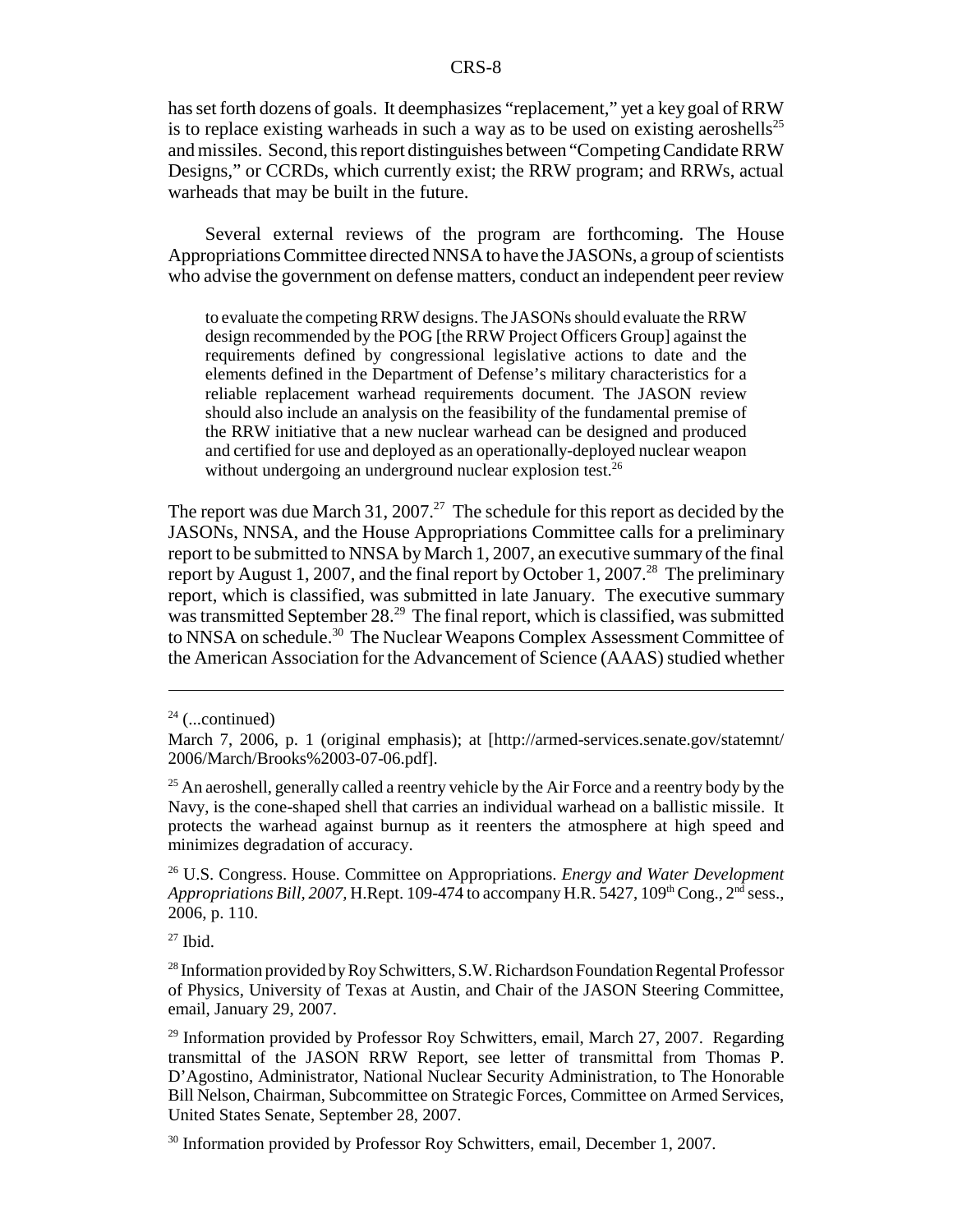RRW is the best path for addressing certain potential risks of SSP and LEP and for developing a responsive infrastructure in a report released April 24, 2007.<sup>31</sup> A third report, mandated by the FY2006 National Defense Authorization Act, P.L. 109-163, Section 3111, is to discuss RRW's "feasibility and implementation." It was due March 1, 2007. It will "discuss the relationship of the Reliable Replacement Warhead program within the Stockpile Stewardship Program and its impact on the current Stockpile Life Extension Programs." As of December 3, the report was in interagency coordination and had not been transmitted to Congress. $32$ 

## **Meeting Congressional Goals**

This report now discusses how the competing designs and LEP seek to meet congressional goals and presents the debate by supporters of LEP, RRW, and others. Some of these goals are taken directly from congressional language, while others are derived from it. To help the reader link goals to congressional language, each goal is followed by one or more numbers in brackets. These numbers refer to excerpts from legislation (excerpt 2) or committee reports (other excerpts) in **Appendix B**.

## **Warhead Characteristics: Reduced Need for Nuclear Testing**

In order to maximize yield to weight, warheads were designed close to points at which they would fail, but nuclear testing helped provide sufficient confidence that they could be placed in the stockpile. The United States has been able to maintain its weapons despite the moratorium on nuclear testing largely because SSP has developed or improved upon many means — such as nonnuclear experiments, large and small experimental facilities, computer simulations, and new analyses of data from past nuclear tests — to better understand warhead performance in order to anticipate, identify, and fix warhead problems. As a result, there have been 12 annual assessments that each warhead type in the stockpile remains safe and reliable, and that testing is not required.

Yet NNSA and its labs have expressed concerns that, over the long term, minor changes to current warheads through repeated LEPs and maintenance will decrease confidence in the warheads, possibly requiring a return to nuclear testing. Critics counter that careful attention to minimizing changes, and advances in understanding of the relevant science, should keep existing warheads reliable for many years.

Because of its desire to avoid testing, Congress has stated that a goal for RRW is to minimize the need to return to testing. NNSA claims that the RRW program will meet this goal because of steps, discussed below, to increase confidence. LEP's

<sup>&</sup>lt;sup>31</sup> American Association for the Advancement of Science. Center for Science, Technology and Security Policy. Nuclear Weapons Complex Assessment Committee. C. Bruce Tarter, Chair. "The United States Nuclear Weapons Program: The Role of the Reliable Replacement Warhead." April 2007, 34 p. Available at [http://cstsp.aaas.org/files/ AAAS%20RRW%20Report.pdf].

<sup>&</sup>lt;sup>32</sup> Information provided by National Nuclear Security Administration, December 3, 2007.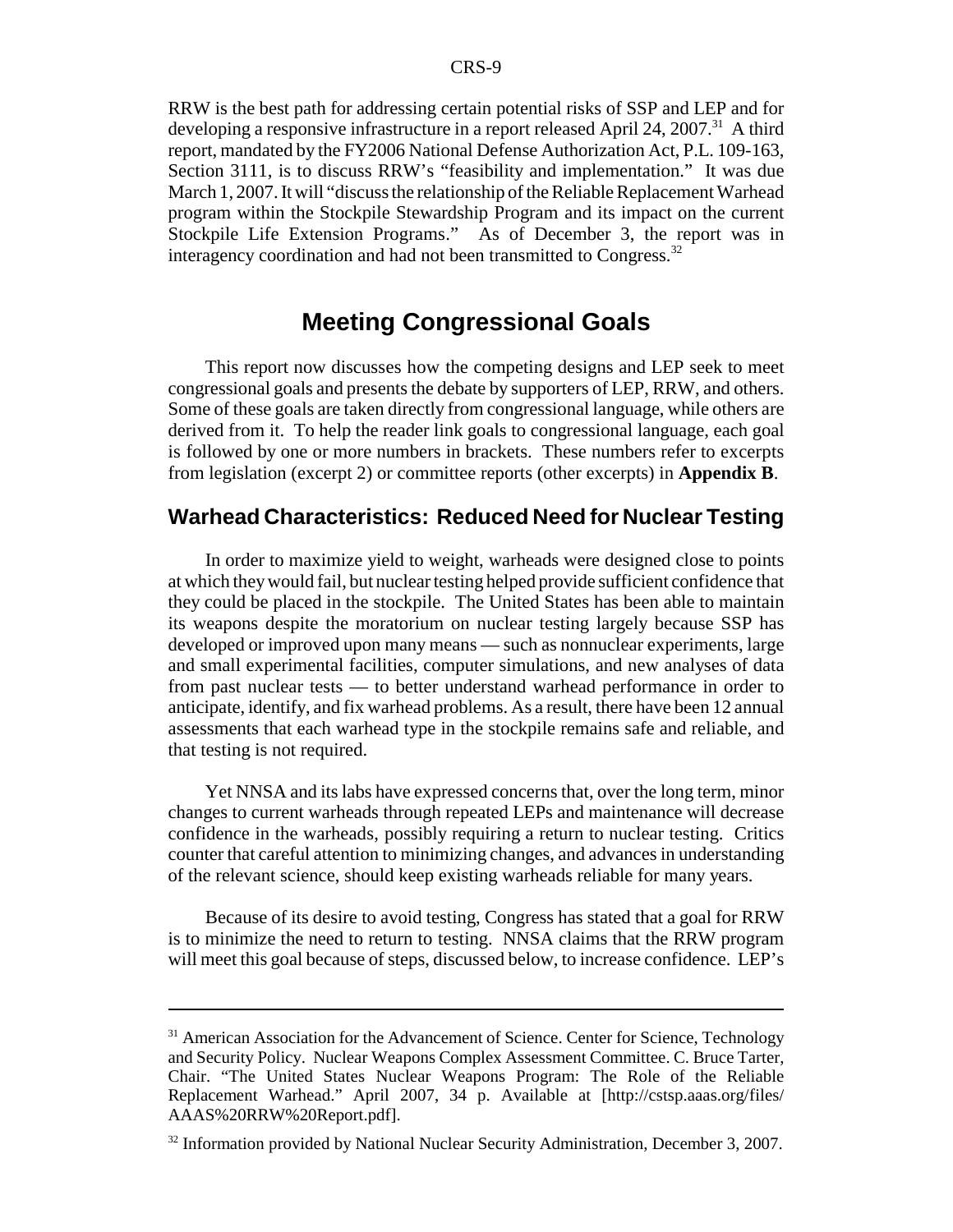proponents respond that the lack of a nuclear test "pedigree" reduces confidence in RRWs. Others maintain that certification using SSP has been a political assessment rather than a technical one. Since SSP emerged *after* the moratorium on testing began, this position holds that its tools were never validated with nuclear tests done for that purpose, so they could lead to false conclusions. Accordingly, in this view, NNSA will not know for sure if SSP, and thus RRW or LEP, work until it conducts nuclear tests.<sup>33</sup> As former LANL Director Siegfried Hecker stated in 1997,

Of course, if nuclear testing were allowed, we would gain greater confidence in the new tools. We could validate these tools more readily, as well as validate some of the new remanufacturing techniques. One to two tests per year would serve such a function quite well. Yields of 10 kt would be sufficient in most cases. Yields of 1 kt would be of substantial help.<sup>34</sup>

**1. Maintain high warhead reliability.** [1, 2, 4, 6, 7]<sup>35</sup> A Sandia report defines reliability for a nuclear warhead as "[t]he probability of achieving the specified yield, at the target, across the Stockpile-To-Target Sequence of environments, throughout the weapon's lifetime, assuming proper inputs."<sup>36</sup> In this definition, the specified yield is generally understood to mean within ten percent; the Stockpile-To-Target Sequence of environments is the range of conditions the warhead is expected to experience in its service life in storage, transit, or use, such as temperature extremes, radiation from any nuclear-armed missile defense interceptors, and acceleration; lifetime is the "original lifetime objective as specified at the time of design"; and proper inputs are arming, fuzing, and firing signals.

The designers of the first RRW, WR1, have sought to obtain high reliability by maximizing margins (building in more performance than is needed; see next section). The design teams argue that they could do so because the designs were unconstrained by technologies and design choices made decades ago. With wide margins, they claim, material deterioration or design or manufacturing defects are less likely to degrade warhead performance below the minimum required. Further, diagnostic systems that could be incorporated in the designs would help detect deterioration at an early stage. In contrast, RRW advocates project increasing difficulty in maintaining the reliability of existing warheads. Sandia stated, "As systems age and [warhead] lives are extended, changes due to aging or repair creep into the system that make it more difficult to predict performance, and repair itself becomes more challenging as we move further away from the design era."<sup>37</sup>

<sup>&</sup>lt;sup>33</sup> Information provided by Kathleen Bailey, former Assistant Director for Nuclear and Weapons Control, U.S. Arms Control and Disarmament Agency, November 28, 2006.

<sup>&</sup>lt;sup>34</sup> S.S. Hecker, "Answers to Senator Kyl's questions," in Senate Committee on Governmental Affairs, *Safety and Reliability of the U.S. Nuclear Deterrent,* p. 83.

<sup>&</sup>lt;sup>35</sup> As noted, these numbers refer to excerpts from congressional language in Appendix B.

<sup>36</sup> R.L. Bierbaum et al., "DOE Nuclear Weapon Reliability Definition: History, Description, and Implementation," Sandia National Laboratories, report SAND99-8240, April 1999, p. 8. Available at [http://www.wslfweb.org/docs/usg/reli99.pdf#search=%22doe%20nuclear% 20weapon%20reliability%20definition%22].

<sup>&</sup>lt;sup>37</sup> Information provided by Sandia National Laboratories (NM), August 3, 2006.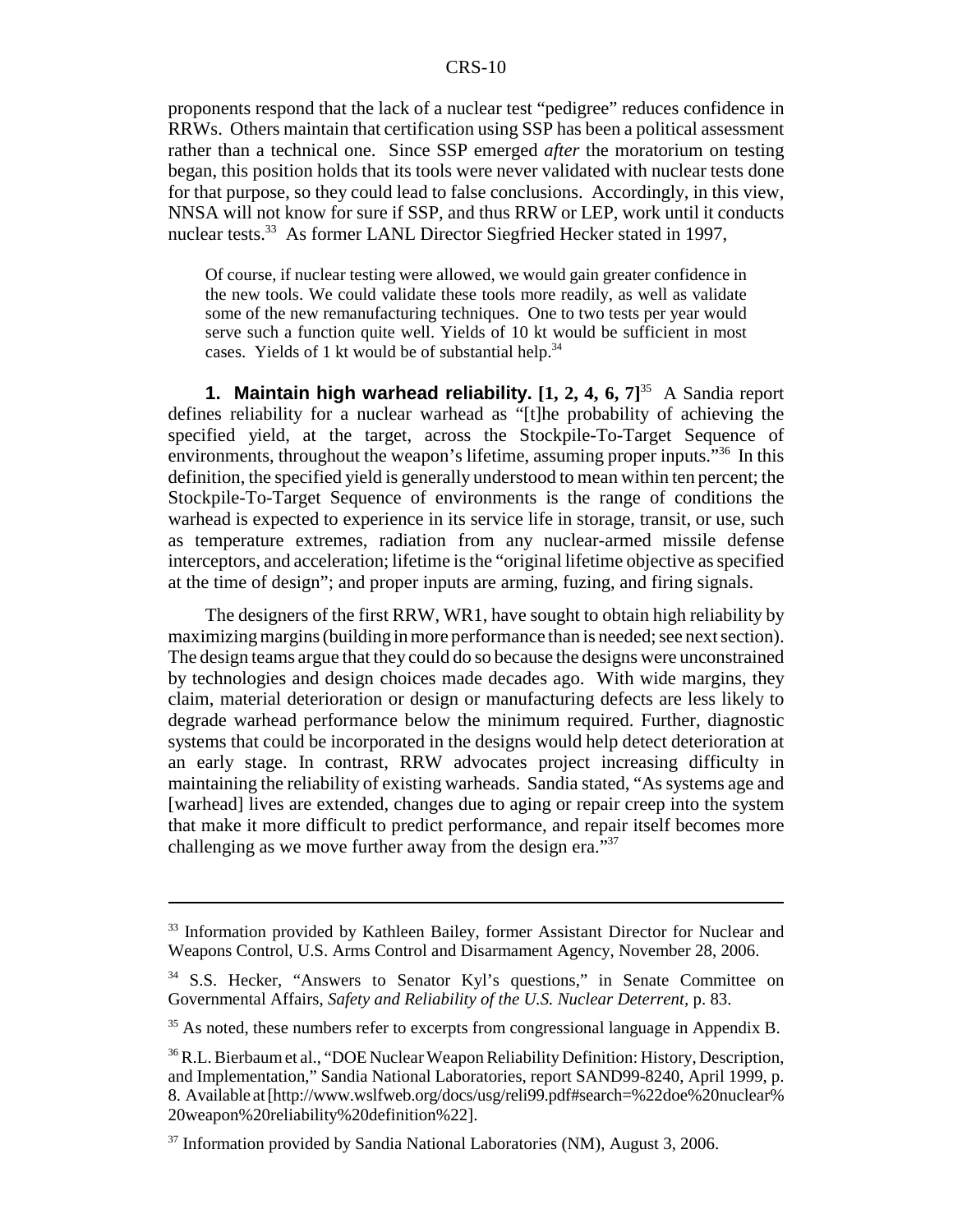LEP's supporters argue that current warheads are reliable, as evidenced by 12 stockpile assessments. While problems emerge, solutions do as well, and LEP supporters argue that SSP has been keeping at least even in this race. RRW supporters agree with this latter statement; an NNSA official stated, "Each year, we are gaining a more complete understanding of the complex physical processes underlying the performance of our aging nuclear stockpile."<sup>38</sup> LEP supporters challenge the view that reliability of current warheads must decline. Richard Garwin, IBM Fellow emeritus, said, "with the passage of time and the improvement in computing tools, I believe that confidence in the reliability of the existing legacy weapons will increase rather than diminish, just as has been the case with the nuclear weapon pits."<sup>39</sup> They question if RRW will improve reliability. Steven Fetter, Dean, School of Public Policy, University of Maryland, said, "Like most other warheads, RRW will have, or could be expected to have, birth defects or reliability problems that would be discovered and corrected soon after the warhead was deployed. No one can say whether the unreliabilities introduced by these birth defects would be greater or smaller than the unreliabilities that would crop up in the existing warheads due to their age."<sup>40</sup>

The executive summary of the JASON RRW report of September 2007 raised questions about the current ability to certify WR1. It stated, "certification is not yet assured. The certification plan needs further development.<sup>"41</sup>

Supporters and critics viewed the report differently. NNSA Administrator Thomas D'Agostino wrote,

The initial RRW phase 2 studies have established that certification without new underground testing, while not assured at this point, is a very reasonable expectation.... Over the next year, if we are funded by Congress to do so, we will complete an integrated RRW certification plan ... Certification will be demonstrated once we establish, in a process involving intensive peer review of all related experiments and analyses, that the fully engineered and weaponized RRW production unit meets the original intent of the RRW design.<sup>42</sup>

Representatives Visclosky and Hobson, commenting on the report, said, "Once again, independent sources have raised serious questions that must be addressed before proceeding with the RRW.... Only when the Department of Energy has completed

41 JASON RRW Report, pp. 5-6.

<sup>&</sup>lt;sup>38</sup> "Statement of Thomas P. D'Agostino, Deputy Administrator for Defense Programs, National Nuclear Security Administration, Before the House Armed Services Committee, Subcommittee on Strategic Forces," April 5, 2006, p. 1.

<sup>&</sup>lt;sup>39</sup> U.S. Congress. House. Committee on Appropriations. Subcommittee on Energy and Water Development. Hearing on nuclear weapon activities. 109th Congress, 1st Session, March 29, 2007.

<sup>&</sup>lt;sup>40</sup> Arms Control Association, "The Future of U.S. Nuclear Weapons: The Weapons Complex and the Reliable Replacement Warhead," press briefing, Washington, DC, April 19, 2007.

<sup>&</sup>lt;sup>42</sup> Letter from Thomas P. D'Agostino, Administrator, National Nuclear Security Administration, to The Honorable Carl Levin, Chairman, Committee on Armed Services, United States Senate, October 5, 2007.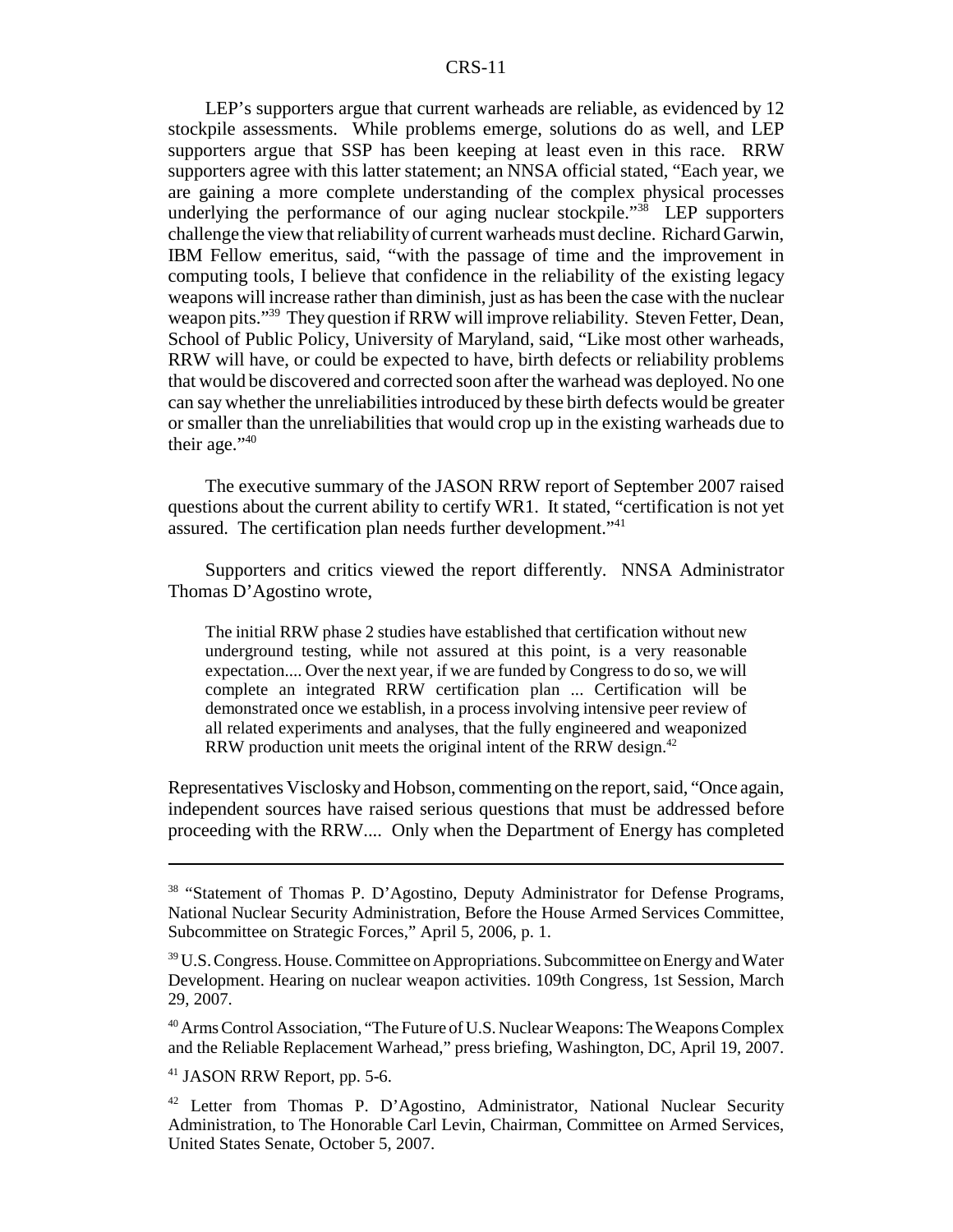the work recommended by the JASON report, can the nation appropriately consider what role an RRW might play as a  $21^{st}$  century nuclear deterrent.<sup> $143$ </sup>

Some doubt that either LEP or RRW can be assessed as reliable. They contend that stewardship tools should not be relied on, and that RRWs cannot be assessed as reliable without testing because of questions about how new warheads will function. They also contend that LEPs cannot be assessed as reliable without testing because LEPs will inevitably introduce small changes into warheads, and their cumulative effect will undermine confidence in reliability.<sup>44</sup>

**2. Increase performance margins. [3, 7]** Margins, uncertainty, and confidence are important for understanding risks of implementing RRW or LEP without nuclear testing. For a given characteristic, a minimum value is required for a warhead to operate as intended. Margin is the amount by which the design parameter exceeds that minimum — the excess performance built into the design. A warhead's design provides a higher value than the minimum for each characteristic to ensure margin and avoid failure. Uncertainty results from imprecise knowledge of design parameters and of the minimum value required to ensure performance. The labs use computer models, experimental data, etc., to bound these uncertainties. Confidence is the ratio of margin to uncertainty: if margin is high and uncertainties low, confidence is high; if both are high, confidence is low. Having margins greater than uncertainties provides confidence against potential failure modes.

The close relationship of margins, uncertainties, and confidence is formalized in Quantification of Margins and Uncertainties, or QMU, an analytic framework that LANL and LLNL have developed. They are implementing it to assess, in the absence of testing, confidence in weapon performance. Since its inception, the nuclear weapons program has used the core principle of QMU, building margins into warhead designs, to assess performance risk, such as identifying situations where small changes could cause performance to degrade sharply.

Current missile warheads maximize explosive yield while minimizing warhead weight. For example, to minimize weight, a warhead's primary stage (see **Appendix A**) has little yield above that needed to make the warhead work as intended. While this approach resulted in "thin" margins, nuclear testing helped provide confidence that warheads would work. For RRW, DOD traded off a reduction in yield per unit of weight to improve margin (as well as safety and use control). To gain confidence without testing, both teams used metrics that were derived statistically from the nuclear testing database but that can be obtained without nuclear testing, such as through calculations or hydrodynamic experiments.<sup>45</sup> Using existing nuclear test

<sup>43</sup> Representatives Pete Visclosky and Dave Hobson, "Visclosky and Hobson: Work Outlined in JASON Report Must Be Completed before Considering RRW," statement, September 27, 2007.

<sup>44</sup> Information provided by Robert Barker, former Assistant to the Secretary of Defense for Atomic Energy, November 29, 2006.

<sup>&</sup>lt;sup>45</sup> These experiments use powerful high-speed x-rays and other diagnostic equipment to measure the geometry and density of a pit (made with surrogate material) as it implodes, (continued...)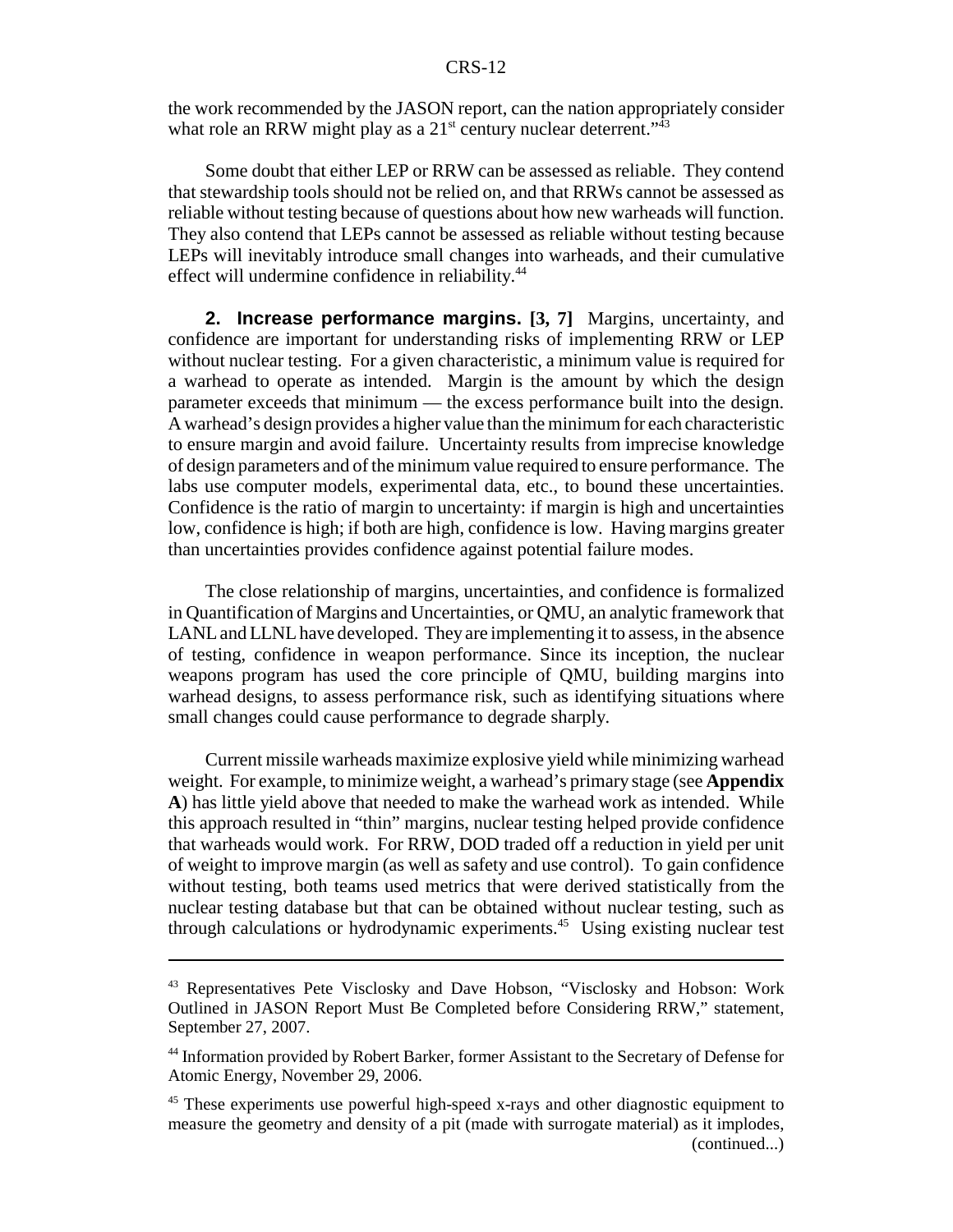data, the labs found that if these metrics exceed certain values, there is very high confidence that the primary will work as intended. Knowing this, designers at both labs adjusted CCRDs so that primary margins greatly exceed the minimum required.

The design teams claim a key advantage for the competing designs: because the designs start fresh, designers can increase margin. The teams view added margin as the single most important goal of the designs, as it enables confidence without testing by compensating for unanticipated uncertainties. In contrast, they argue, one cannot increase margin in an LEP in the many cases requiring changes to the warhead because that would push the warhead beyond the design envelope validated by nuclear testing. As a result, they claim, one can only attempt to drive down uncertainty, but that path has proven costly and might in some cases be unsuccessful.

RRW's critics hold that SSP, the surveillance program, and LEP can maintain margins through careful remanufacture of nuclear explosive package components to minimize changes. They also state, to general agreement, that primary margin for some warheads could be increased with no change to a warhead through revised means of dealing with the boost gas.<sup>46</sup> Critics express concern that RRWs would increase uncertainty, offsetting the potential gain in margin that advocates claim for RRW. Precisely because the design is new, critics believe RRWs are likely to have "birth defects," while such defects have been wrung out of existing designs. Critics point to a 1996 Sandia study of stockpile surveillance that showed that the greatest number of problems requiring corrective action occurred in the first three years after FPU, a lower but still substantial number of such findings occurred in years 4-11 after FPU, and very few occurred in years  $12-23$ .<sup>47</sup> (There are no public data on whether that number remains low, or increases, after year 23 because the study has not been updated in unclassified form.) RRW's supporters respond that LEP can also introduce birth defects.

The John Warner National Defense Authorization Act for Fiscal Year 2007, P.L. 109-364 (H.R. 5122), required (Section 3116) NNSA to enter into an arrangement

 $45$  (...continued)

allowing experimental determination of key values independent of computer models.

<sup>&</sup>lt;sup>46</sup> Boost gas is a mixture of tritium and deuterium gases injected into the pit to increase its explosive energy; see Appendix A. A study found, "Primary yield margins can be increased by appropriate changes specific to each stockpile system. These include changes to initial boost-gas composition, shorter boost-gas exchange intervals, or improved boost-gas storage and delivery systems. These modifications have been validated by nuclear test data for the appropriate systems, and they would not place burdens on the maintenance or deployment of the systems by the military." National Academy of Sciences, Committee on Technical Issues Related to Ratification of the Comprehensive Nuclear Test Ban Treaty, *Technical Issues Related to the Comprehensive Nuclear Test Ban Treaty,* Washington, National Academy Press, 2002, p. 31. See also JASON report JSR-99-305, *Primary Performance Margins,* McLean, VA, MITRE Corporation, 1999, p. 2. The Air Force and Navy would need to weigh the advantages and disadvantages of any specific future changes of this sort.

<sup>47</sup> Kent Johnson et al., *Stockpile Surveillance: Past and Future,* prepared by Lawrence Livermore National Laboratory, Los Alamos National Laboratory, and Sandia National Laboratories, Sandia Report SAND95-2751, UC-700, January 1996, p. 32.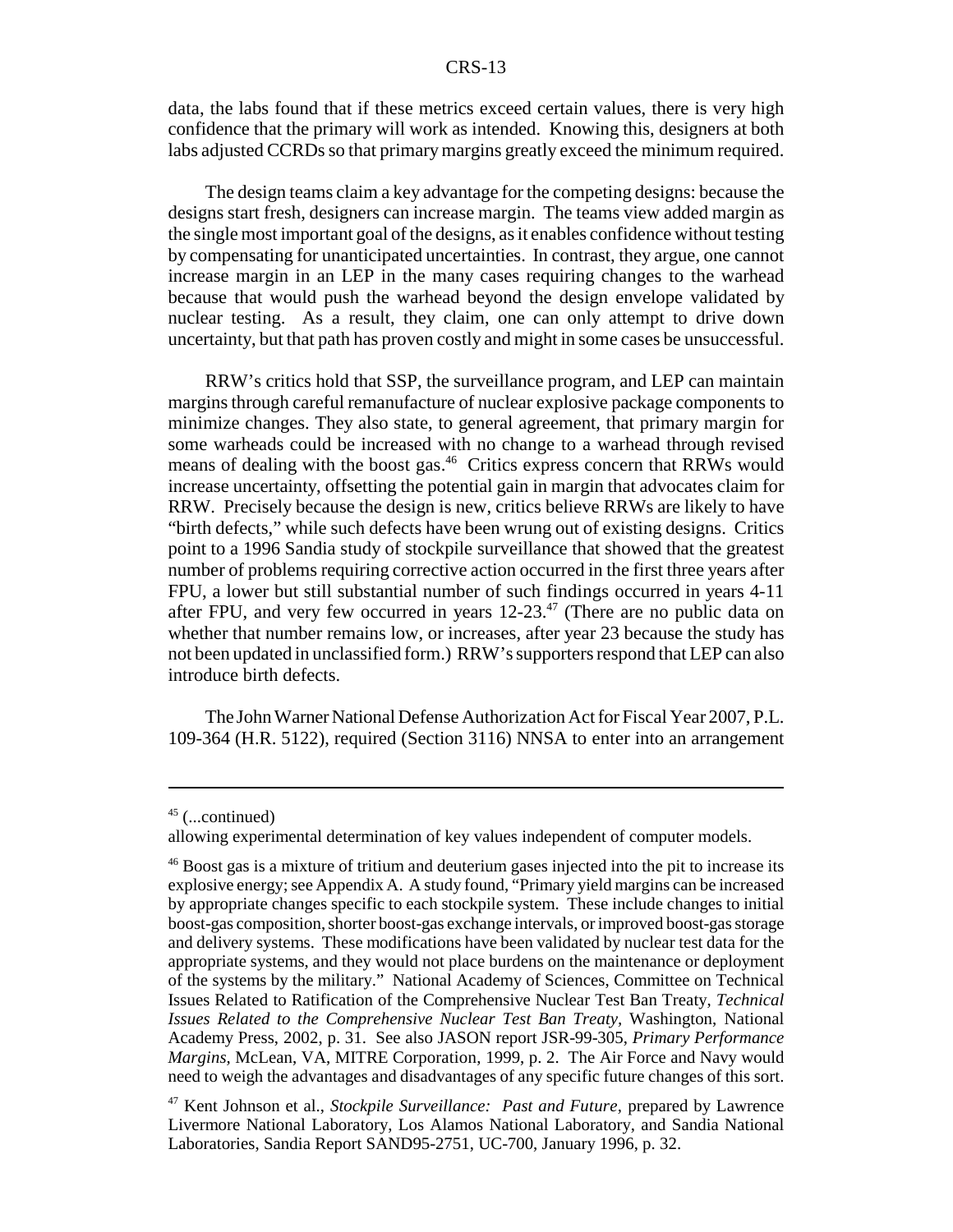with the National Academy of Sciences (NAS) to have the latter prepare a study of Quantification of Margins and Uncertainties, a method to assess the nuclear stockpile. The study is to evaluate, among other things, "Whether the application of the quantification of margins and uncertainty used for annual assessments and certification of the nuclear weapons stockpile can be applied to the planned Reliable Replacement Warhead program so as to carry out the objective of that program to reduce the likelihood of the resumption of underground testing of nuclear weapons." As of December 3, 2007, NAS expects to deliver an interim report in March 2008 and a final report in August 2008. Both will be delivered to NNSA and Congress in classified form with an unclassified summary.<sup>48</sup>

**3. Stay within the design parameters validated by past nuclear tests. [2, 8]** The two key issues for the functioning of a nuclear weapon are (1) does the primary boost with enough energy to give its design yield, and (2) does enough energy transfer from the explosion of the primary to drive the secondary successfully. Nuclear testing used to provide data to make judgments on these issues. In addition to improved margins, another basis for confidence in the competing designs was that while both teams explored diverse potential designs, they ultimately stayed close to past experience. In direct response to congressionally-mandated requirements, the NM team rejected certain design concepts because they fell outside design parameters validated by prior nuclear testing. Livermore states,

All RRW/CA components, or components very similar to the RRW/CA primary and secondary have been nuclear tested. For example, the primary uses a tested design with a modest and very well understood modification of the pit to provide added margin. Thus there is direct nuclear test proof that the RRW/CA design will perform properly. In addition, the RRW/CA design draws on over 100 other nuclear tests to assure confidence in various materials, components, and features in the design. In addition the RRW/CA team built on LEP and Stockpile Stewardship to develop certification tools that boosted confidence in its RRW design.<sup>49</sup>

LEP advocates hold that because existing warheads have undergone extensive testing in the course of their development, they necessarily stay within design parameters validated by such tests. Those who would resume testing reply to both positions by noting that SSP, on which RRW depends, has not been validated by nuclear testing, and that changes introduced by LEPs and by minor modifications during maintenance move existing warheads away from validated design parameters.

The JASON report of September 2007 raised a caution about moving beyond tested designs: "A concern remains, however, that even though codes can reproduce the performance of previously tested weapons, it is not yet possible to quantify how well excursions from a tested design can be modeled and predicted."<sup>50</sup> RRW advocates hold that since RRW draws on a tested design and builds in additional margin, it avoids "excursions," while LEPs inevitably entail slight changes that result

<sup>&</sup>lt;sup>48</sup> Information provided by National Academy of Sciences, December 3, 2007.

<sup>49</sup> Information provided by Lawrence Livermore National Laboratory, September 19, 2006.

<sup>50</sup> JASON RRW report, p. 5.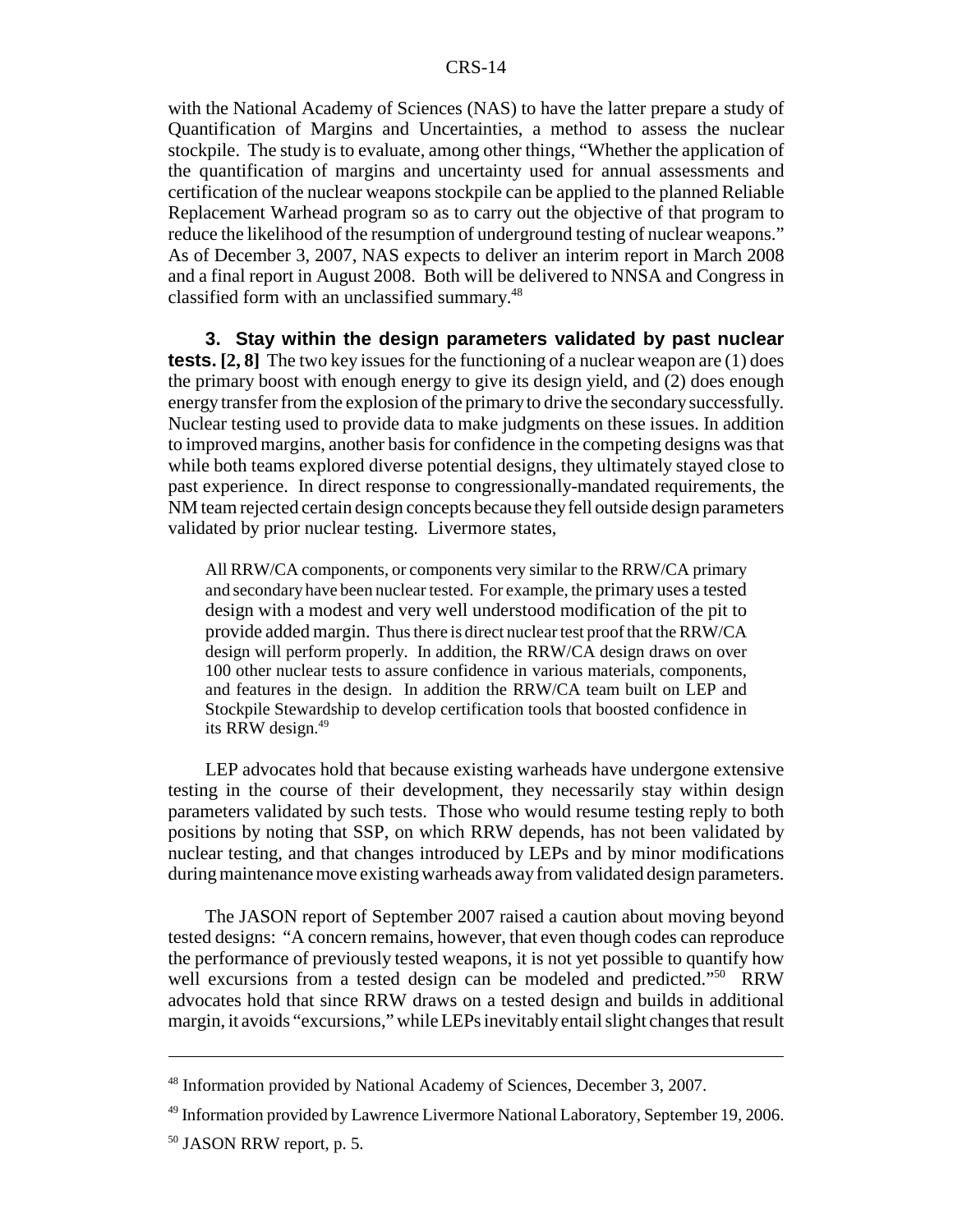in excursions. LEP advocates claim that changes to existing warheads can be minimized, while WR1 is different from the device tested years ago.

**4. Design warheads for ease of certification without nuclear testing.** [2, 6] A certification plan defines the scope of work required to certify a warhead design to DOD. In the past, the laboratories developed warheads through an iterative process of computation, small- to large-scale experiments, and nuclear testing. That information provided grounds for issuing a Major Assembly Release<sup>51</sup> for warheads at the end of their development. LEPs are also certified in the development cycle, about three to six months before first production, using SSP tools. The RRW design teams, applying lessons learned in certifying LEPs, began the certification process and design together, forcing greater attention from the outset to potential failure modes in order to increase confidence. The CA team states that it "made basic design choices that ease certification without testing."52 LANL states:

The NM design began with an exhaustive evaluation and statistical analysis of nuclear test data that led to design choices made to improve the margin for key primary and secondary performance parameters dramatically while avoiding known failure modes. These choices insured that RRW would be firmly within our nuclear test experience and provided robust performance even in the event of unanticipated failure modes. The resulting high margin-to-uncertainty ratios allow ready certification through our QMU (quantification of margins and uncertainties) approach. $53$ 

In addition, the teams used various SSP tools, such as hydrodynamic facilities (see note 35) to provide confidence that the warheads could withstand a diverse set of accident scenarios and threats. According to LANL,

hydrodynamic testing provides confidence in certifying that, even with new surety features, the design will function as intended. LANL fired its first hydrodynamic shot in support of its design on September 6, 2006, and early data analysis indicates that these features will perform as LANL's weapons codes had predicted.54

RRW supporters note that an LEP replaces defective or deteriorated components with new ones. Unlike RRW, NEP components in an LEP must be as close as possible to the originals, which often means using the original materials and manufacturing processes. Certification of warheads that have undergone an LEP is difficult, it is argued, because it involves certification that the current manufacturing process duplicates the original process, which can generally be done closely but not precisely. The RRW design, in contrast, starts with a new design that uses modern manufacturing processes that have been selected in part for ease of certification.

<sup>&</sup>lt;sup>51</sup> A Major Assembly Release is a statement from NNSA to DOD that a warhead (or major component) will meet all military requirements with any exceptions noted.

 $52$  Information provided by Lawrence Livermore National Laboratory, September 19, 2006.

<sup>53</sup> Information provided by Los Alamos National Laboratory, October 24, 2006.

<sup>54</sup> Information provided by Los Alamos National Laboratory, September 20, 2006.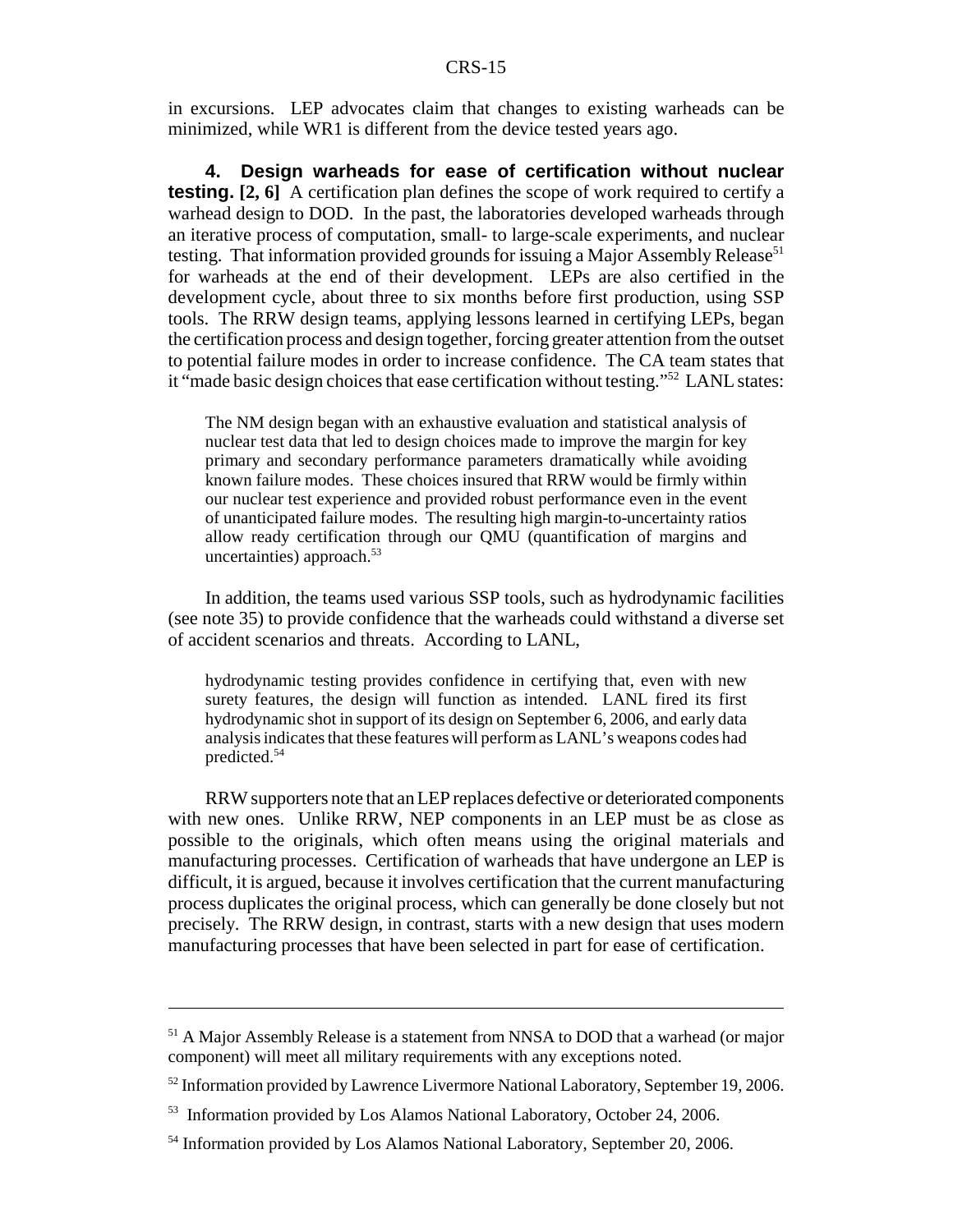RRW is an attempt to create a warhead that can be certified without testing. Some outside experts question whether it can meet this standard as well as extending the life of current warheads through LEP. According to one, the issue for RRW

has simply to do with retaining the same, or higher, confidence in our warheads' performance if some of their parameters are altered from the values built into our current arsenal, based on a long test pedigree, and whose performance over time has been confirmed by the LEP surveillance/simulation/analysis programs. Can we meet that challenge successfully? This is the question that has to be addressed with careful analysis and independent scrutiny. We must determine how great an interpolation - not extrapolation - can be made from current design parameters, and how many parameters altered at the same time before we may be deceiving ourselves. In the end, what will it take to convince a responsible leader in the White House, or the Pentagon, or at [the U.S. Strategic Command], to have confidence in such a new design without requiring new test data? This and this alone is the standard that RRW must meet.

Another outside expert was more critical:

The present nuclear weapon stockpile contains 8 or so nuclear weapon types. That population has enjoyed perhaps 100 successful yield tests. These weapons have benefited from a test base of perhaps 1,000 yield tests conducted during the 40 or so years when nuclear testing was allowed. Is the DoD really willing to replace tested devices with untested devices? Why are Livermore and Los Alamos designing devices that can't be yield-tested?<sup>55</sup>

Other critics argue that both RRW and LEP diverge from reality. They believe that confidence in the U.S. nuclear arsenal — by the United States, its friends, and its foes alike — is so central to U.S. security that we must conduct nuclear tests, regardless of political concerns, because only testing can maintain confidence.<sup>56</sup> Supporters of LEP and RRW respond that most nuclear tests used test devices that differed somewhat from deployed warheads, so the link between fielded warheads and nuclear tests is more complex than it might appear.

## **Warhead Characteristics: Safety and Use Control**

The design teams were asked to put as much safety and use control into their designs as practical. Both designs have new features that do not appear in any current warhead to counter various accident and attack scenarios. Lawrence Livermore National Laboratory (LLNL) and Los Alamos National Laboratory (LANL) have principal responsibility for the nuclear explosive package design, which includes inherent safety. Sandia National Laboratories has principal responsibility for the design of nonnuclear components, including those for use control and safety; integration of these components into the warhead; and mechanical

<sup>55</sup> Correspondence with Robert Peurifoy, former Vice President of Technical Support, Sandia National Laboratories, Albuquerque, NM, September 24, 2006.

<sup>&</sup>lt;sup>56</sup> Information provided by Kathleen Bailey, former Assistant Director for Nuclear and Weapons Control, U.S. Arms Control and Disarmament Agency, November 28, 2006.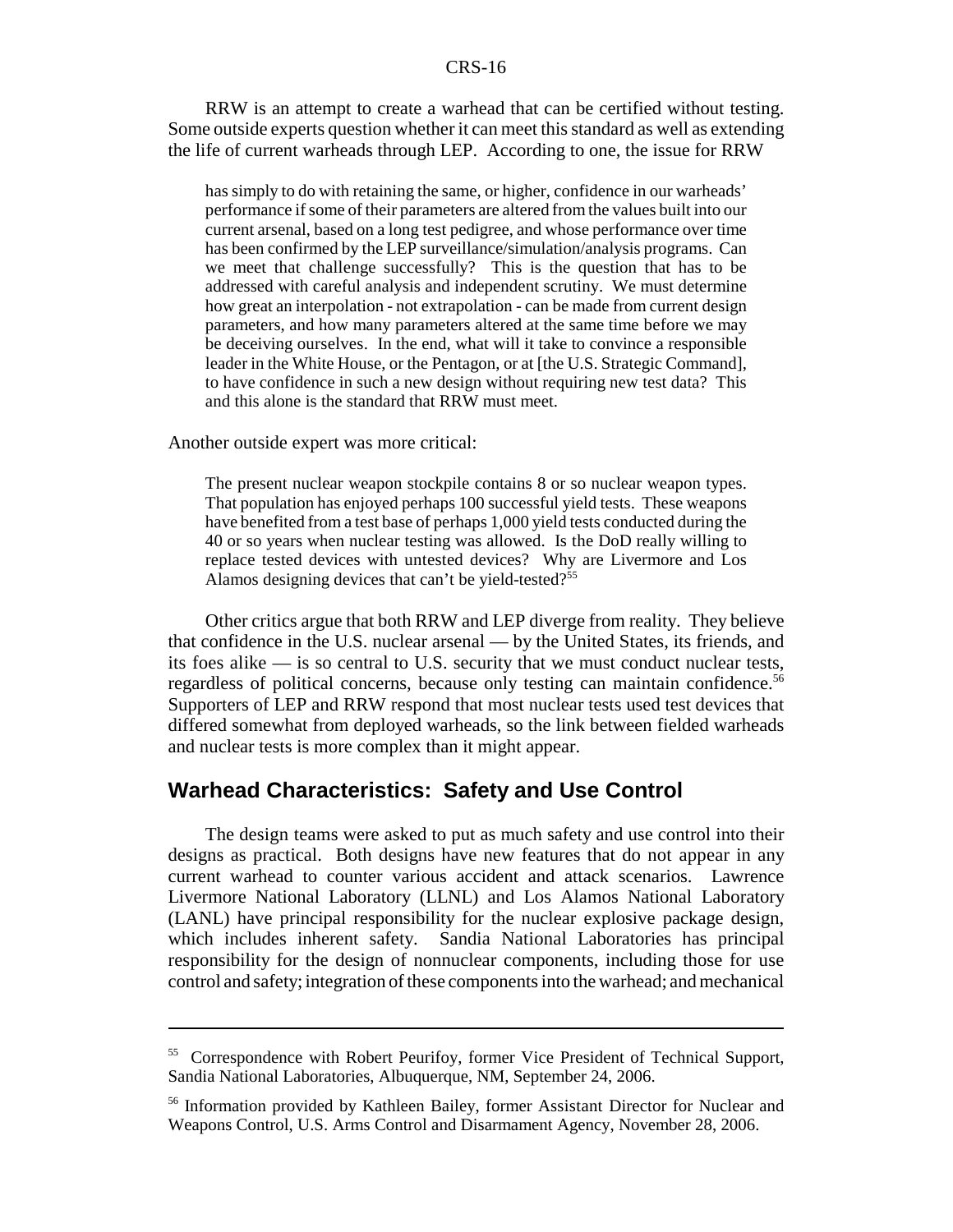and electrical interfaces between the warhead and the missile or bomber that carries it. The three laboratories share responsibility for warhead features for disablement.

**5. Increase the ability of warheads to prevent unintended nuclear detonation.** [2, 3, 4, 5, 7] While all stockpile weapons meet the safety requirements specified by DOD, nuclear detonation safety cannot be assured in an abnormal environment in which the nuclear safety design configuration is breached (the weapon is broken open), the nuclear explosive package remains operable, and energy capable of initiating a nuclear detonation is present. Warheads in the current stockpile that do not have design features to guarantee that they will survive this socalled "Trinity condition" without producing a nuclear yield must have a "Trinity exception," meaning that DOD accepts them into the stockpile with a specific exception for that condition. Both RRW designs have certain features so that they do not require a Trinity exception. One way the NM design meets the Trinity condition is to use optical isolation, discussed under Goal 9.

LEP advocates see current warheads as safe enough. They view as farfetched such scenarios as Trinity that are used to justify RRW on grounds of reducing the risk of accidental detonation. Analysts can always develop scenarios in which a particular new weapon makes an immense difference. But the existence of a scenario does not require spending large sums to address it. Critics note that no U.S. warhead has ever detonated accidentally. While dozens of accidents have involved nuclear weapons, especially in the 1950s and 1960s, later warhead designs incorporated lessons learned, arguably reducing risk to an extremely low level.

**6. Increase the ability of warheads to prevent unauthorized nuclear detonation. [2, 3, 4, 5, 7]** Current weapon systems have use control features designed to meet Cold War threats. These features permit authorized use of a warhead in its intended mode of operation and deny unauthorized use. An example of use control, incorporated into warheads for decades, is the permissive action link, which requires insertion of a code to make the warhead work. More generally, use control is the entire release system stretching from the President to the warhead.

The 9/11 attacks changed use control requirements dramatically. As Ambassador Linton Brooks, the Administrator of NNSA, testified in 2005:

During the Cold War, the main security threat to our nuclear forces was from spies trying to steal our secrets. Today, the threat to classified material remains, but to it has been added a post-9/11 terrorist threat that is difficult and costly to counter. We now must consider the distinct possibility of well-armed and competent terrorist suicide teams seeking to gain access to a warhead in order to detonate it in place. This has driven our site security posture from one of "containment and recovery" of stolen warheads to one of "denial of any access" to warheads. This change has dramatically increased security costs for "gates, guns, guards" at our nuclear weapons sites. If we were designing the stockpile today, we would apply new technologies and approaches to warhead-level use control as a means to reduce physical security costs.<sup>57</sup>

<sup>57 &</sup>quot;Statement of Ambassador Linton F. Brooks, Administrator, National Nuclear Security (continued...)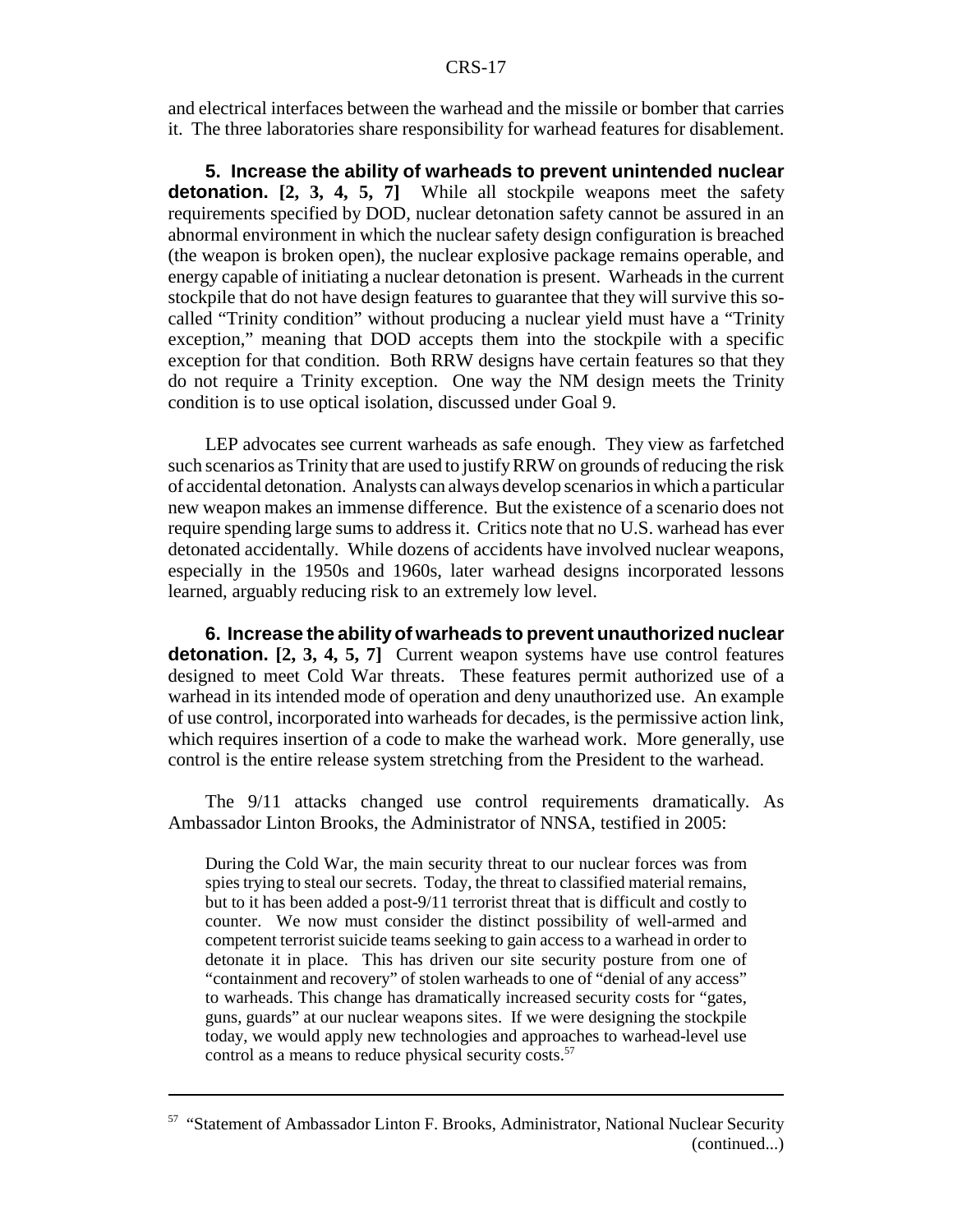In response to such concerns, the design teams were directed to incorporate the maximum safety and use control practical, and both designs offer a "menu" of new features to this end. LLNL states that the CA design provides an "unprecedented level of use control" that is "beyond the best in stockpile."58 LANL calls the NM design "revolutionary" in this regard. In contrast, RRW advocates note, new use control features could in general not be backfitted into current missile warheads because their designs are so tight that they could not accommodate even minor changes. (Gravity bombs are less constrained in weight because bombers can carry much more payload than missiles.)<sup>59</sup> At the same time, the new safety and use control features add cost and manufacturing complexity, and have the potential to reduce reliability by an amount the labs anticipate would be small. Some supporters question whether all possible features warrant inclusion.

Enhanced use control is very important to the Air Force, especially because ICBM warheads are more vulnerable outside of their silos. However, such features would not lead the Air Force to reduce physical security. It would be impossible to hide an operation that removes warheads from ICBMs and transports them back to the base, so the Air Force would use a large security force as a show of force even with RRWs. Enhanced use control features, though, would create more options for security forces in dealing with an accident or an attack. Accordingly, the Air Force would consider such features even though it expects that they would reduce reliability by a small amount; at issue are the relative costs and benefits of such a tradeoff. These features can be tested to see how they respond to different events, which can provide confidence in their value. The Air Force does not expect these features to affect field operations adversely, and the overall design of the RRW may make field operations easier. At this point in the development cycle, it is too early for the Air Force to know whether to recommend dropping any safety and use control features.<sup>60</sup>

Some critics believe current warheads and external physical security measures provide high use control, and question the need for more use control. There has never been an unauthorized detonation of a U.S. warhead, and means to reduce this risk

 $57$  (...continued)

Administration, U.S. Department of Energy, Before the Senate Armed Services Committee, Subcommittee on Strategic Forces," April 4, 2005, p. 4.

<sup>&</sup>lt;sup>58</sup> "Key Points for RRW/CA," briefing slide, Lawrence Livermore National Laboratory, c. June 2006. An RB (reentry body) or RV (reentry vehicle) is an aeroshell, as described in note 13.

<sup>59</sup> Thomas D'Agostino, Acting Administrator, NNSA, said, "if we were looking at providing reliable replacement concepts into a bomb, we would look primarily to one of those pits that we already know has these [security] features. And assuming the shape is not a problem, then we would use that particular pit in that system because it would have, again, offset further expense. A warhead on top of a ballistic missile is a little bit different animal because of the constraints associated with the size. And therefore, we had to kind of start from the ground up on that particular system." (The latter reference is to the first RRW.) U.S. Congress. House. Committee on Armed Services. Subcommittee on Strategic Forces. Hearing on the FY2008 budget request for DOE atomic energy programs, March 20, 2007.

 $60$  Information provided by a senior Air Force official, interview with the author, September 26, 2006.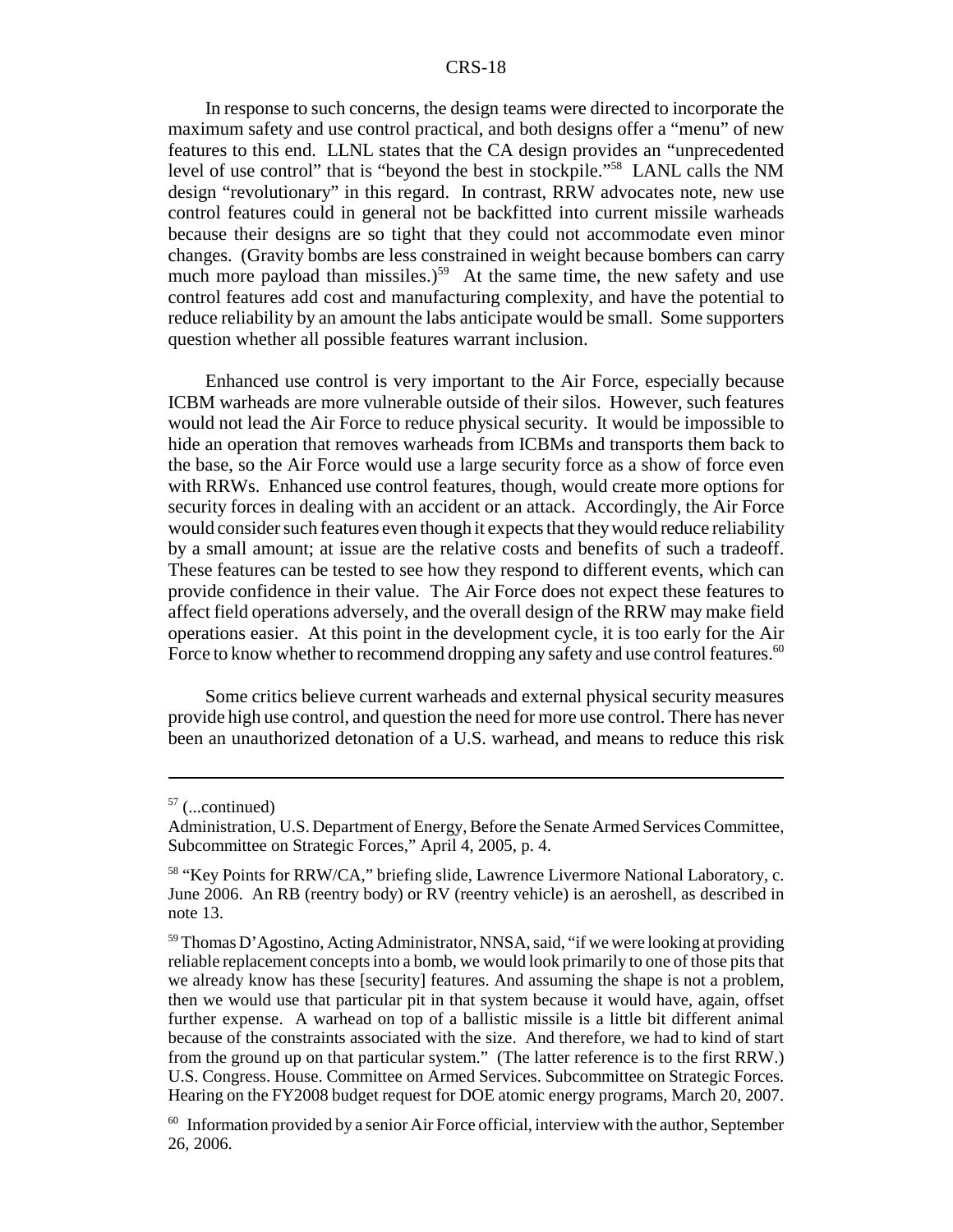have been introduced continually. Upgrading physical security or reducing the number of weapon storage sites can improve use control. Not every threat hypothesis requires a response: LEP's supporters see the risk of terrorists penetrating a heavilyguarded military base or DOE facility and detonating a nuclear weapon to be remote. Some ask if part of the funds to improve U.S. warhead security might increase U.S. security more if spent to secure Russian warheads and nuclear materials.<sup>61</sup>

Others feel that safety and use control must be increased as much as possible, and would be willing to resume nuclear tests to do so. They point to a 1997 statement by Siegfried Hecker, then Director of Los Alamos: "with a CTBT [Comprehensive Test Ban Treaty] it will not be possible to make some of the potential safety improvements for greater intrinsic warhead safety that we considered during the 1990 time frame."62 C. Paul Robinson, then Director of Sandia, stated in 1999:

As technology advances, opportunities will arise for improving the safety design of nonnuclear systems of nuclear weapons, and we will, of course, pursue those opportunities. While improvements to safety and security systems for nuclear weapons can be developed and implemented without nuclear explosive testing, several attractive technical concepts for enhancement of these features will be foreclosed by the inability to test.<sup>63</sup>

RRW advocates claim that both designs make revolutionary advances in safety and use control despite the lack of testing. At the same time, in response to the congressional goal of minimizing the likelihood of a return to testing, the designs exclude some innovative designs that might further increase safety and use control but that are not mature enough to be used without testing.

**7. Reduce the consequences of an accident or attempted unauthorized use that does not produce nuclear yield. [2, 3, 4, 5, 7]** Insensitive high explosive (IHE) is much less likely to detonate than is the conventional high explosive (CHE) used on W76 and W88 warheads for submarinelaunched ballistic missiles. Accidental detonation of IHE or CHE would almost surely not result in a nuclear detonation, but IHE would reduce the risk to production workers, military personnel, and the public from a nonnuclear explosion and the plutonium it would scatter. The first RRW, WR1, would be used in place of some W76s. Its design seeks to create the W76's military capabilities in a larger, heavier package, and uses some of that extra weight and volume for IHE. RRW's supporters point to the use of IHE as an advantage of RRW.

<sup>61</sup> Personal communication, Rob Nelson, Senior Scientist, Union of Concerned Scientists, November 22, 2006.

 $62$  S.S. Hecker, "Answers to Senator Kyl's questions," attachment to letter from S.S. Hecker, Director, Los Alamos National Laboratory, to Honorable Jon Kyl, September 24, 1997, in U.S. Congress. Senate. Committee on Governmental Affairs. Subcommittee on International Security, Proliferation, and Federal Services. *Safety and Reliability of the U.S. Nuclear Deterrent.* Senate Hearing 105-267, 105<sup>th</sup> Cong., 1<sup>st</sup> sess., 1997, p. 84.

<sup>&</sup>lt;sup>63</sup> "Prepared Statement by Dr. C. Paul Robinson," in U.S. Congress. Senate. Committee on Armed Services. *Comprehensive Test Ban Treaty*. Senate Hearing 106-490, 106<sup>th</sup> Cong., 1<sup>st</sup> sess., 1999, p. 130.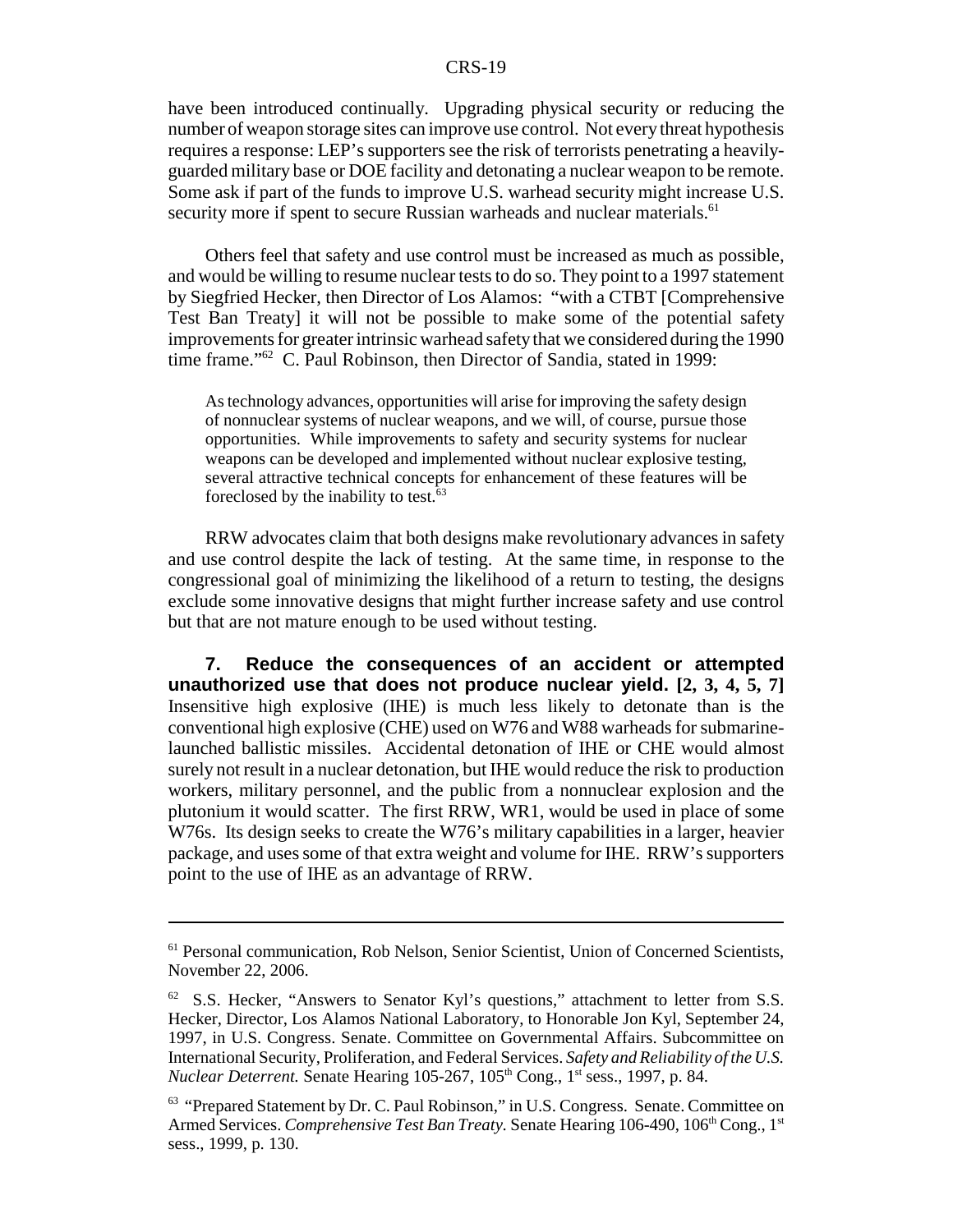The reduced sensitivity of IHE comes at a price: IHE is less energetic than CHE, so a warhead requires more IHE than CHE to initiate the nuclear explosion. While the designs for the first RRW use IHE, the W76 uses CHE, so the W76 LEP must also use CHE. As a result, a requirement to use IHE would force a switch from W76 LEP to RRW. LEP supporters recognize that IHE would improve safety in some accident scenarios, but note that the W76 has not had a single accidental detonation of its high explosive since its deployment in 1978, and that the Navy has high confidence in the W76 LEP. Accordingly, they see the drawbacks of moving to RRW as outweighing the safety benefits of moving to IHE.<sup>64</sup>

## **Warhead Characteristics: Design for Manufacturing and Maintenance**

When the laboratories developed warheads now in the stockpile, they gave such characteristics as cost, ease of manufacture, and ease of dismantlement secondary consideration at best. While there was some consultation with the plants, the priority was "physics first." In order to minimize weight, designers would use materials that were hazardous, difficult to machine, or that produced massive waste streams, and would call for hard-to-manufacture components and features. With the emergence of SSP in the early 1990s and LEPs in the mid-1990s, the labs began to work much more closely with the plants. With congressional RRW goals bearing on ease of manufacture, cost, reduced use of hazardous material, and the like, both design teams have collaborated intensively with the plants on how to make designs safer and easier to manufacture, and have included some such features in the designs. More broadly, teams and plants considered all aspects of a warhead's life cycle in developing the CCRDs. Note that many features under this heading lower costs, and that designing warheads for safety of manufacture often makes for easier manufacturing.

**8. Reduce the environmental burden imposed by warhead production. [3, 4, 7]** This goal seeks to reduce waste streams and potential harm to the environment, and to improve worker safety. But it is much more than "just green." It contributes to other goals, such as making manufacturing easier and reducing cost. For example, some current warheads use beryllium, which is toxic and difficult to machine; neither RRW design uses beryllium. Both teams claim that new RRW manufacturing processes will potentially reduce radioactive waste, and expect that RRW nuclear explosive packages will reduce hazardous material usage. In contrast, NEP components in LEPs must replicate, insofar as possible, original specifications, including use of hazardous materials.

RRW's critics recognize that RRW should be able to meet this goal, but argue that LEP might meet it in other ways. LEPs could retain existing pits, reducing hazardous material usage, while RRWs, at least for missiles, probably would require

<sup>64</sup> For further discussion, see U.S. Congress. House Committee on Armed Services, Panel on Nuclear Weapons Safety, *Nuclear Weapons Safety*, Committee Print No. 15, 101<sup>st</sup> Cong., 2nd sess., p. 26-33, by Sidney Drell, Chairman, John Foster, Jr., and Charles Townes; and CRS Report RL32929, *Nuclear Weapons: The Reliable Replacement Warhead Program,* by Jonathan Medalia, section titled "Might RRW Enable an Increase In Warhead Safety?"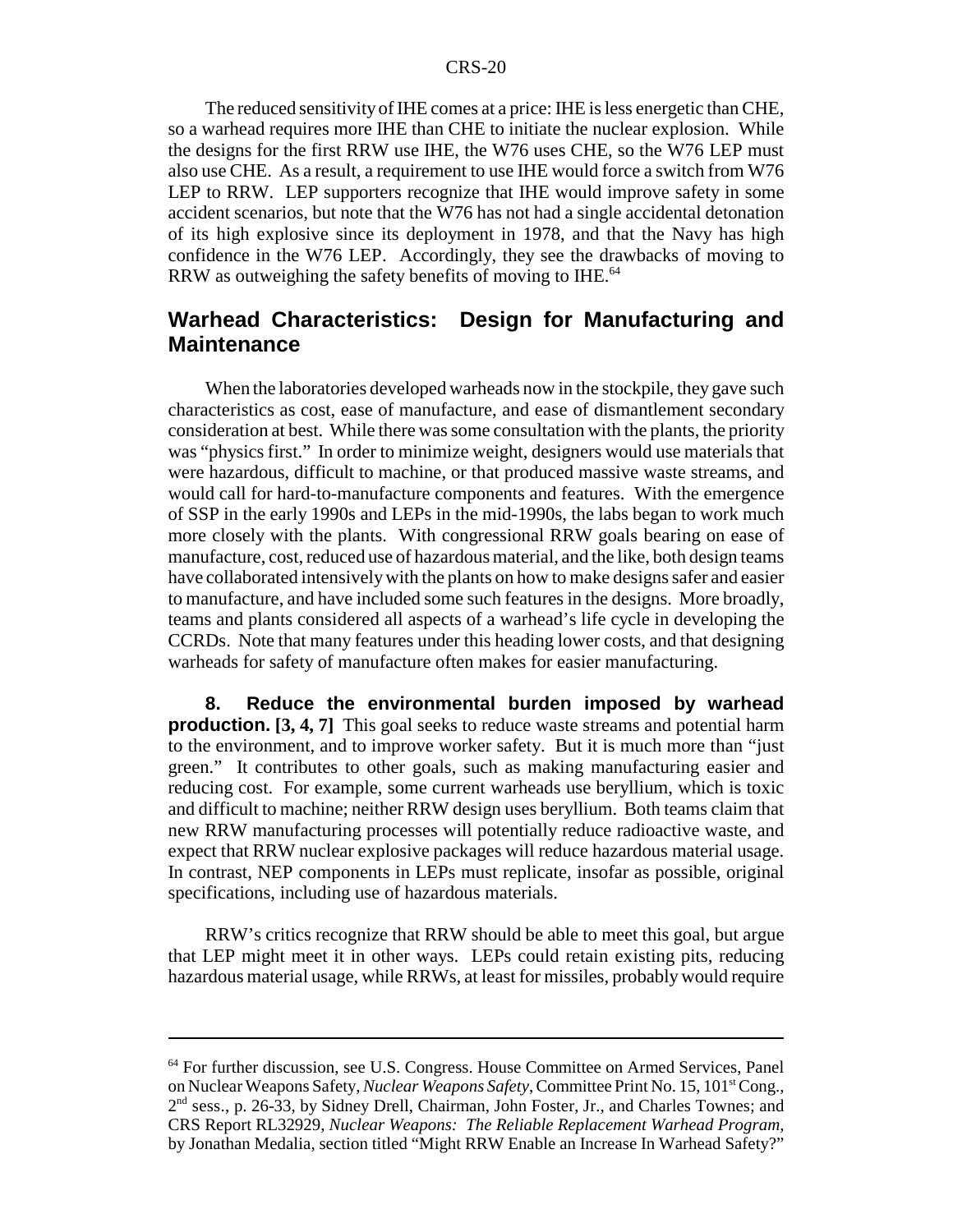new pits. Nonnuclear components, whether for LEPs or RRWs, could use equally benign materials. NNSA could augment efforts to reduce waste in support of LEP.

**9. Design warheads for safety of manufacture. [2]** Both teams worked closely with the plants to minimize the production steps needed. Both designs are expected to eliminate roughly 1/3 of these steps through process simplification, which in turn is expected to reduce worker radiation exposure and the waste stream dramatically. Pantex states,

10 CFR 830 requires a more formal Documented Safety Analysis and documented weapon response from the design agencies, safety requirements/controls have increased at Pantex as a result. Tighter safety requirements can restrict throughput. The design of both CCRDs has, from the beginning, addressed safety concerns with a view to meeting Pantex safety requirements and optimizing production.<sup>65</sup>

The use of IHE in the Competing Candidate RRW Designs (CCRDs) shows how improved safety can facilitate manufacture. Pantex has "bays" and "cells" for assembling and disassembling warheads. Bays and cells are reinforced-concrete rooms; cells are designed for a higher level of containment and, therefore, for more dangerous operations. At Pantex, 39 assembly bays and 7 cells are authorized to perform nuclear explosive operations, so the requirement to use cells for operations involving CHE and plutonium limits throughput.<sup>66</sup> Because IHE is so much safer to handle, work with IHE and plutonium can be done in bays as well as cells.

RRW advocates state that LEPs require manufacturing with hazardous materials and complex processes that RRWs eliminate. LLNL states that its new process for fabricating RRW pits reduces radiation waste 10-15 percent and worker radiation exposure 15-20 percent, and that the CA design replaces hazardous materials used in several components with materials that are non-hazardous and commercially available. The risk of safety issues, in this view, is higher for LEPs than RRWs.

"Optical isolation" provides another example of how a new approach can improve ease and safety of manufacturing. An enormous concern at Pantex is that electrostatic discharge (ESD) — a spark, such as from static electricity or lightning — could detonate CHE in a primary, potentially killing workers and scattering plutonium. This concern has in the past caused Pantex to halt operations, sometimes for months. Guarding against it is difficult; for example, the steps to move a CHE component within Pantex take four hours because of the need to protect against ESD. The NM design includes a technique called "optical isolation," which would interrupt a direct electrical detonation path to a warhead's detonators. Pantex states that this approach, if successful, would "reduce or eliminate the need for ESD controls."67

<sup>&</sup>lt;sup>65</sup> Information provided by Pantex Plant, September 19, 2006.

<sup>&</sup>lt;sup>66</sup> Pantex plans to add three cells by the RRW FPU date (now planned for FY2012) through a cell upgrade program. Information provided by Pantex Plant, September 19, 2006.

 $67$  Information provided by Pantex Plant, September 19, 2006.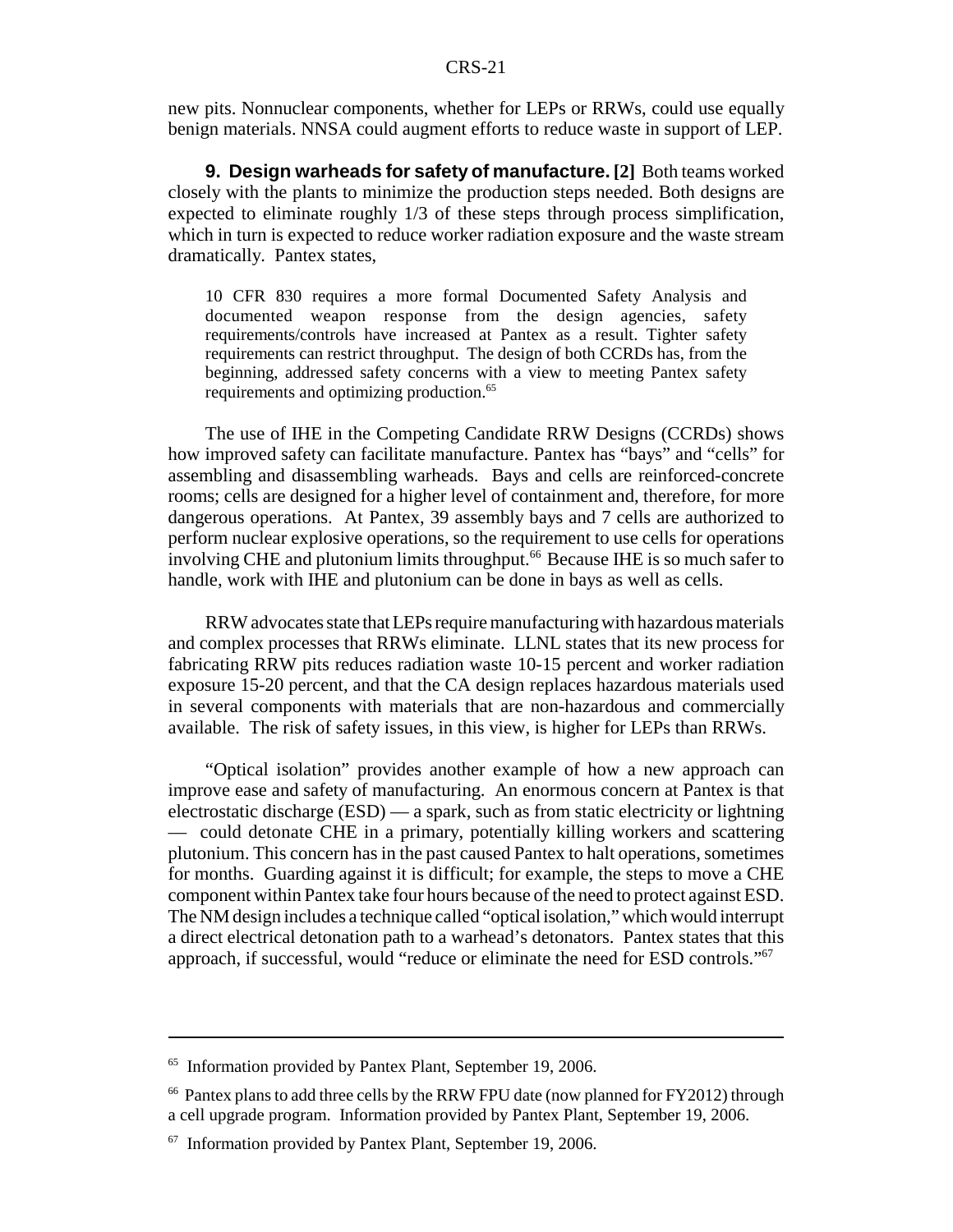Kent Fortenberry, Technical Director of the Defense Nuclear Facilities Safety Board,<sup>68</sup> provided CRS with the following comments on safety aspects of RRW:

Although the Board can point to areas where significant incremental improvements have been achieved in the safety of ongoing nuclear weapon operations, the RRW program represents the potential for a substantial step change improvement in safety.

The Board has not reviewed the details of the RRW design proposals. It is possible that certain design attributes could introduce new hazards or safety concerns. In fact, the Board is aware of at least one design feature that is undergoing additional development to address a potential safety impact. However, the current RRW design proposals contain attributes that should provide a marked increase in the safety of nuclear weapon manufacturing, surveillance, maintenance, and dismantlement. Examples include design attributes that eliminate hazardous materials, reduce and simplify processing steps, reduce the required disassembly and inspection operations, and reduce waste streams. Other examples include design attributes that have the potential to mitigate or eliminate the impact of abnormal or accident conditions such as fire, electrostatic discharge, lightning, mechanical impact, and other scenarios that might create the potential for a high explosive violent reaction or inadvertent nuclear detonation.<sup>69</sup>

Critics hold that LEP might also increase safety. While all RRW components would have to be manufactured and assembled, critics maintain that LEPs manufacture and replace fewer components on average; some LEPs require complete, and others require partial, disassembly and reassembly.<sup>70</sup> Further, in this view, means other than RRW can improve safety. Safety of manufacture is constantly improving through better building maintenance, more worker training, and so on. Pantex states it has improved safety practices for handling high explosives, such as by reducing the number of times an explosive component must be lifted by hand, and has changed some solvents in response to an accident some years ago in which ESD was thought to have ignited a small fire in a flammable solvent.<sup>71</sup> Because of such steps and an increased focus on "safety culture," it may be argued, the plants have very good and improving safety records. For example, NNSA stated that Pantex has never had an ESD event causing death or serious injury, though it has had ESD events that interrupted production, and Pantex stated that the last time a Pantex worker was killed or seriously injured by an accident involving CHE was in  $1977$ <sup>72</sup>

<sup>68</sup> The Defense Nuclear Facilities Safety Board was created by Congress 1988 "as an independent oversight organization within the Executive Branch charged with providing advice and recommendations to the Secretary of Energy 'to ensure adequate protection of public health and safety' at DOE's defense nuclear facilities." U.S. Defense Nuclear Facilities Safety Board. "Who We Are," at [http://www.dnfsb.gov/about/index.html].

<sup>69</sup> Personal communication, Kent Fortenberry, Technical Director, Defense Nuclear Facilities Safety Board, September 14, 2006.

<sup>70</sup> Information provided by Pantex Plant, September 19, 2006.

 $71$  Information provided by Pantex Plant, September 15, 2006.

 $72$  Information provided by NNSA Pantex Site Office, December 11, 2006, and by Pantex (continued...)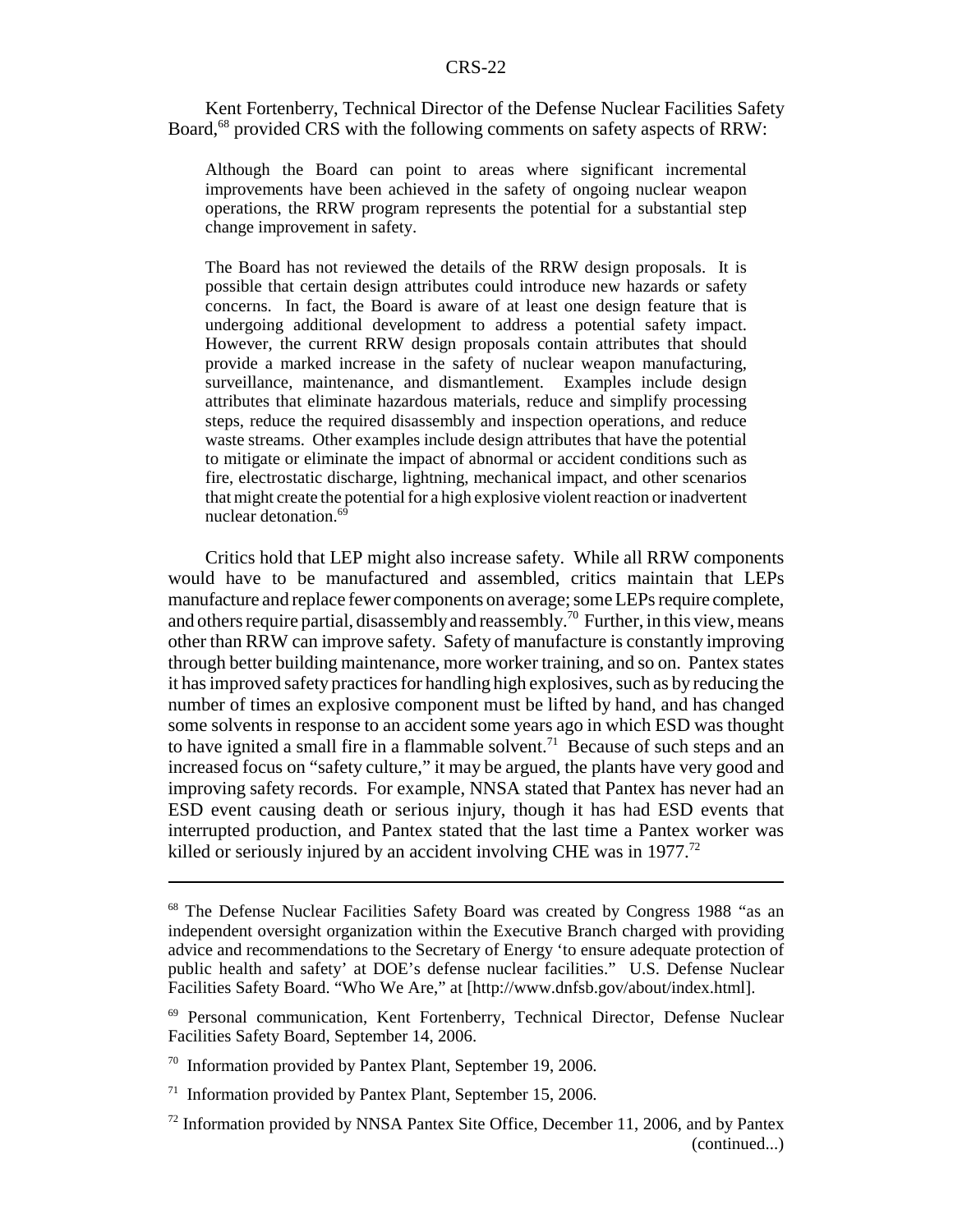**10. Design warheads for ease of manufacture. [4, 6, 7]** Pantex wanted the designs to minimize assembly and disassembly steps. Both teams treated this as a design priority. They found that relaxing the requirement for a high yield-to-weight ratio simplified manufacturing. Further, in past practice, manufacturing tolerances of parts were driven to be the best achievable. In contrast, tolerances for CCRD components are arrived at by simulations that relate tolerances to performance. Relaxing tolerances makes manufacturing easier, reduces the number of units rejected, increases throughput, and reduces waste, all of which lower cost. Los Alamos provided two examples of how CCRDs could facilitate manufacturing:<sup>73</sup>

In manufacturing pits in the current stockpile, pits in process were taken from manufacturing stations to separate work stations to be measured and certified, a time-consuming process. In contrast, the higher margin of CCRDs is expected to permit tolerances to be relaxed enough to enable gauging and certification of pits in process on production machines. This reduces manufacturing time, cost, and floor space.74

The new process for manufacturing RRW pits will utilize a direct casting process that greatly reduces the required number of subsequent process steps.

The NM design also makes assembly and disassembly easier in other ways. It minimizes the use of adhesives, which add time and complexity to assembly because they must be cured for the proper time and at the proper temperature, and may prevent nondestructive disassembly. The NM design reduces part count, assembles nonnuclear components into subassemblies before delivery to Pantex, and reduces the number of assembly steps that must be performed in cells or bays. LLNL states that its new process for fabricating RRW pits holds the potential to increase manufacturing efficiency. It eliminates some manufacturing bottlenecks. It reduces the number of workstations and process steps by about 25 percent. LLNL has proposed replacing a major component that, for current warheads, was made on a mile-long production line with a new-design RRW component that could be manufactured commercially.75

Using less hazardous material makes manufacturing easier. For example, Pantex states, "before work can be done on explosives a Documented Safety Analysis must be established for safe operations. Developing and approving this basis constitutes a large portion of the workload at Pantex, and is simplified by the use of IHE."76

 $72$  (...continued)

Plant, September 19, 2006.

<sup>73</sup> Discussion with Los Alamos staff, September 15, 2006.

 $74$  [Note by CRS] Reduction in floor space for operations with nuclear materials is important because adding such space through new construction costs, by LANL's estimate, \$30,000 per square foot.

<sup>&</sup>lt;sup>75</sup> Information provided by Lawrence Livermore National Laboratory, November 27, 2006.

<sup>76</sup> Information provided by Pantex Plant, September 19, 2006.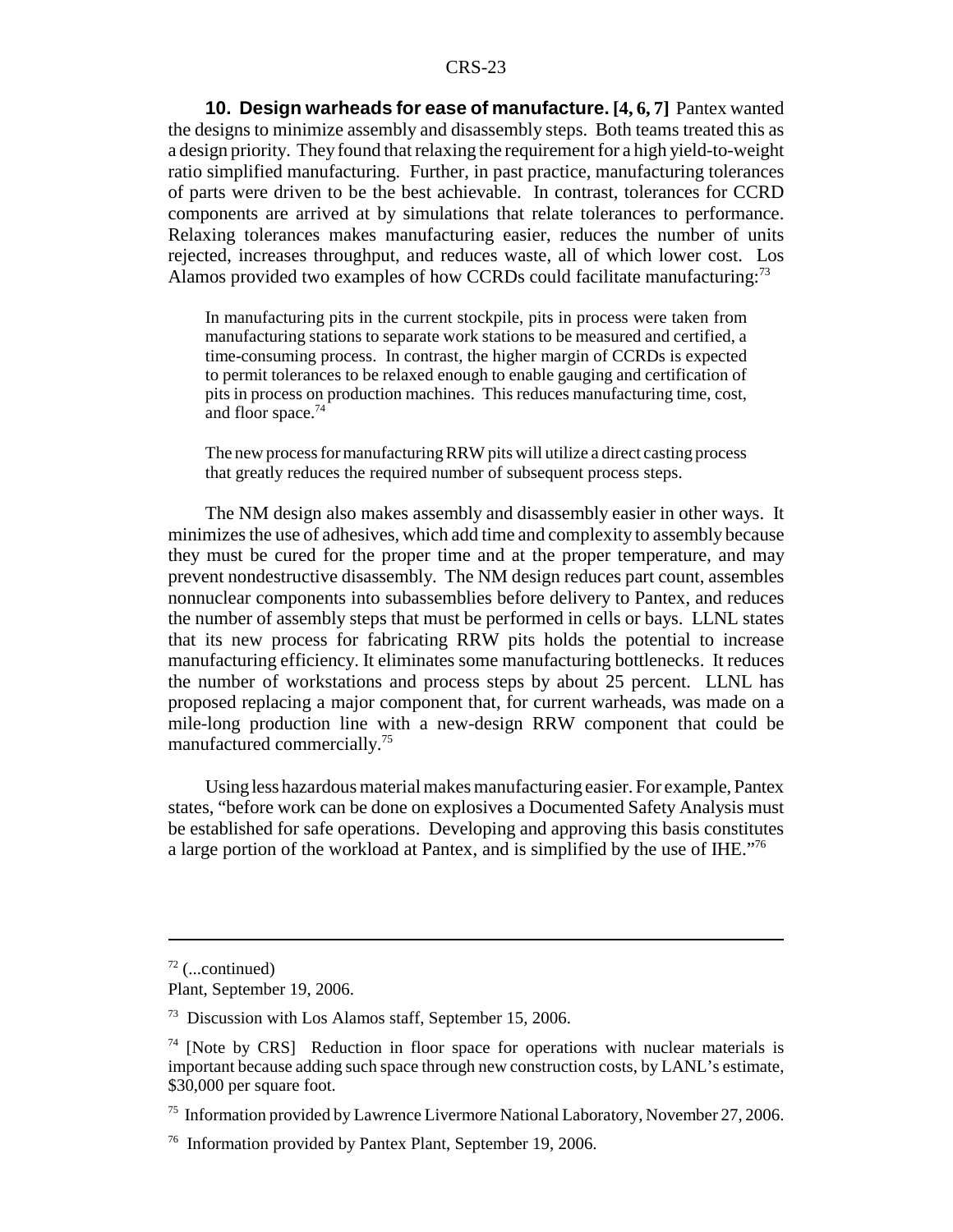Critics argue that LEP may offer manufacturing efficiencies. A November 2006 study, discussed below under Issues for Congress, has increased the estimate of minimum pit life from 45-60 years to 85-100 years or more. This estimate, if used as the basis for stockpile decisions, would defer the need for most pit production for LEPs. The vast majority of warhead components are nonnuclear; manufacturing improvements for them can be made equally for LEP or RRW. Ease of manufacture for RRWs compared to LEPs depends on the warhead to be life-extended. If a warhead has IHE, good margins, limited hazardous material, and better than average safety and use control, and does not require a new pit, then the LEP may involve less manufacturing difficulty than an RRW. If the LEP involves CHE and other hazardous materials, no clear statement can be made about relative manufacturing effort.

**11. Design warheads for ease of maintenance. [6]** For current warheads, the practice has long been to remove 11 units of each warhead type per year from fielded weapon systems. These units are disassembled at Pantex and surveilled throughout the Complex, imposing a burden on the Complex. This practice also imposes a burden on the Air Force and Navy, which must remove warheads from storage, silos, or submarines, send them to DOE, and replace them with spares. In contrast, both competing designs envision two surveillance removals per year, achieving this reduction through improved surveillance and non-destructive evaluations and through calibrated shelf life units. The latter are identical to deployed warheads, but the plants retain them. They are calibrated to fielded warheads in that they experience the same environments as fielded units relevant to particular aging phenomena. The documentation for each unit, from manufacturing onward, will also be much more comprehensive than for warheads now in the stockpile.<sup>77</sup>

Laboratory sources indicate that both teams are also considering embedding sensors inside warheads to provide data on a warhead's environmental conditions, such as temperature, vibration, and hydrogen level, which help estimate performance and lifetime, and on deterioration, such as cracking or corrosion. Other sensors would report on a weapon's status, such as if valves are in their expected configuration. They would not replace surveillance, but would increase the amount and types of data that can be gathered by nondestructive means and reduce the disassembly required for surveillance. No decision has been made on using these sensors. The competing designs also have characteristics that make disassembly easier, such as modular design and minimal use of adhesives. Warheads are disassembled not only at the end of their service lives to remove them from the stockpile, but also for surveillance, repairs, and other maintenance, so ease of disassembly is important throughout a warhead's service life.

Critics assert that some RRW techniques for ease of maintenance might be applied to current warheads, such as replacing limited-life components (like batteries) in current warheads with limited-but-extended-life components being developed for RRWs. They note that the current stockpile has calibrated shelf life units, so this is not a new advantage for RRW. They fear that data from onboard sensors may not lead to correct diagnosis of warhead problems. Commenters pointed to an instance

 $77$  Information provided by Lawrence Livermore National Laboratory, July 27, 2006, and Los Alamos National Laboratory, September 15, 2006.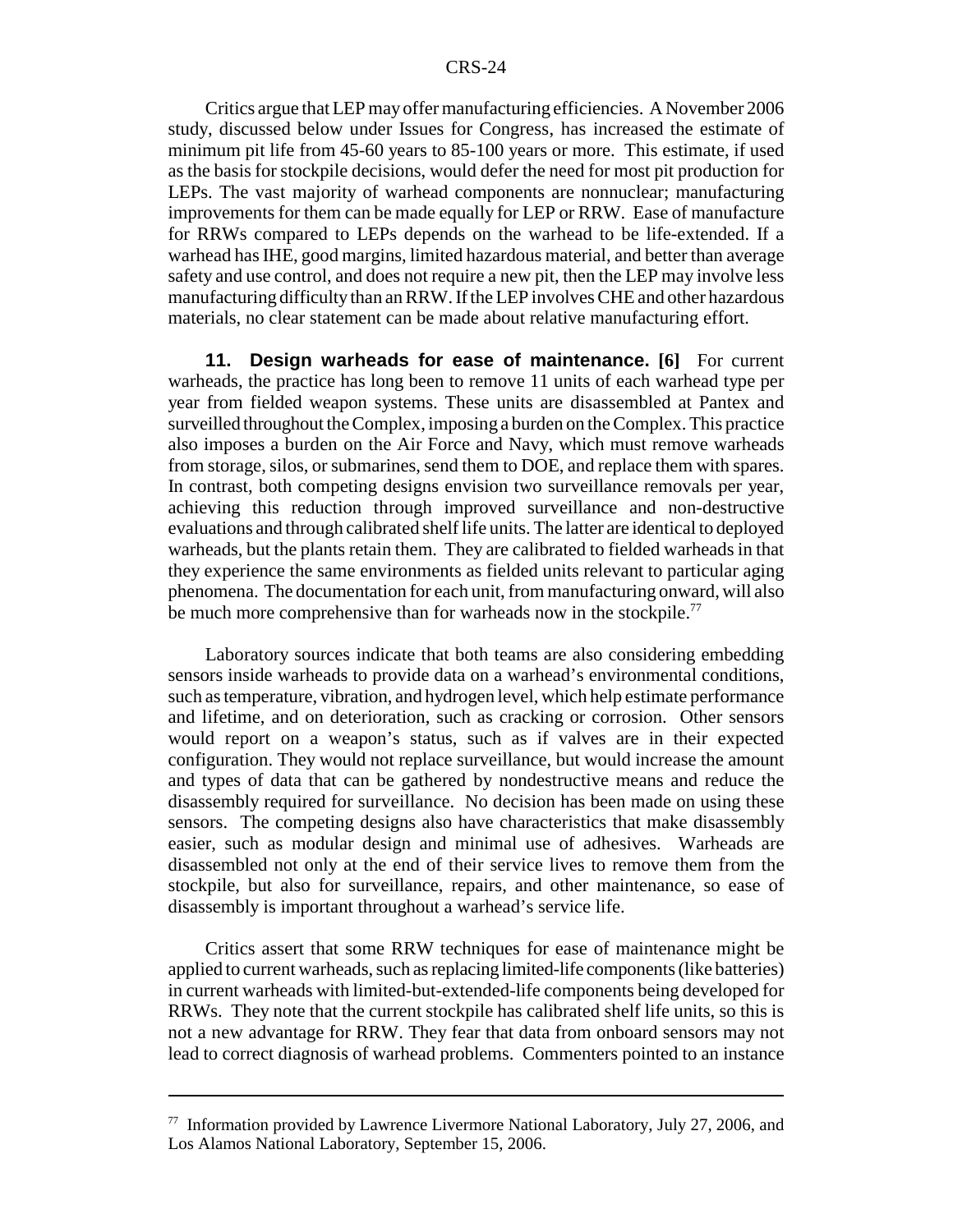decades ago in which a part made of one material was destroyed by vapor normally released by another part, forcing a change of the material used to fabricate the first part. One commenter asks if embedded sensors would have understood the vulnerability of the original component. Robert Peurifoy, former Vice President of Technical Support, Sandia National Laboratories, Albuquerque, NM, states, "It is my opinion that the best way of searching for material incompatibilities is by conducting accelerated aging tests."78 The critics' greatest concern with the RRW surveillance plan is that while examining fewer warheads each year would reduce the surveillance burden, it would also reduce the sample size on which reliability estimates are based, reducing confidence in reliability.

**12. Increase warhead longevity. [1]** RRW may increase longevity somewhat. For example, some current warheads use exotic materials with undesirable aging properties, while the competing designs use some materials with longer expected life. Also, making surveillance and disassembly easier should make it easier to detect and repair problems.

Long service life, however, is not a prime concern of the program and does not appear to be an advantage of RRW over LEP. NNSA's vision of the Complex of 2030 calls for "a continuous design/deployment cycle that exercises design and production capabilities …"79 Under this plan, RRWs might stay in service for two or three decades, comparable to the originally-anticipated service lives of current warheads, rendering RRW longevity moot. LLNL states, "Supporters of RRW also do not claim that RRW will provide significant improvement in warhead longevity. Current warheads typically last two or three decades, and with LEP can be made to last two or three decades longer. RRW may make some improvement on that, especially for some key hard-to-manufacture components, but this is not a major feature of the program."<sup>80</sup> NNSA states:<sup>81</sup> "NNSA developed the LEP Program to extend the stockpile lifetime of a warhead or warhead components at least 20 years with a goal of 30 years." "The B61 LEP will extend the life of the B61 for an additional 20 years." "The W76 LEP will extend the life of the W76 for an additional 30 years." As noted, the Navy has high confidence in the W76 LEP.

Experts on both sides agree that SSP, surveillance, and LEPs have extended the life of current warheads and can continue to do so. They disagree on how long LEP will be able to maintain high confidence in current warheads, though the argument is hypothetical on both sides. Those favoring RRW argue that unexpected degradations might arise that will be beyond the ability of SSP to anticipate, and of LEP to resolve, in a timely manner. LEP's supporters feel that as SSP improves, the

<sup>&</sup>lt;sup>78</sup> Email, September 1, 2006. These tests subject warheads from the stockpile, as well as components and materials, to high temperature and temperature cycling, generally for a year or more, to speed up the aging process so as to gain early warning of potential deterioration.

<sup>79</sup> U.S. Department of Energy. National Nuclear Security Administration. Office of Defense Programs. *Complex 2030: An Infrastructure Planning Scenario for a Nuclear Weapons Complex Able to Meet the Threats of the 21<sup>st</sup> Century, DOE/NA-0013, October 2006, p. 9.* 

<sup>80</sup> Information provided by Lawrence Livermore National Laboratory, September 19, 2006.

<sup>81</sup> Department of Energy, *FY 2007 Congressional Budget Request,* Volume 1, p. 79.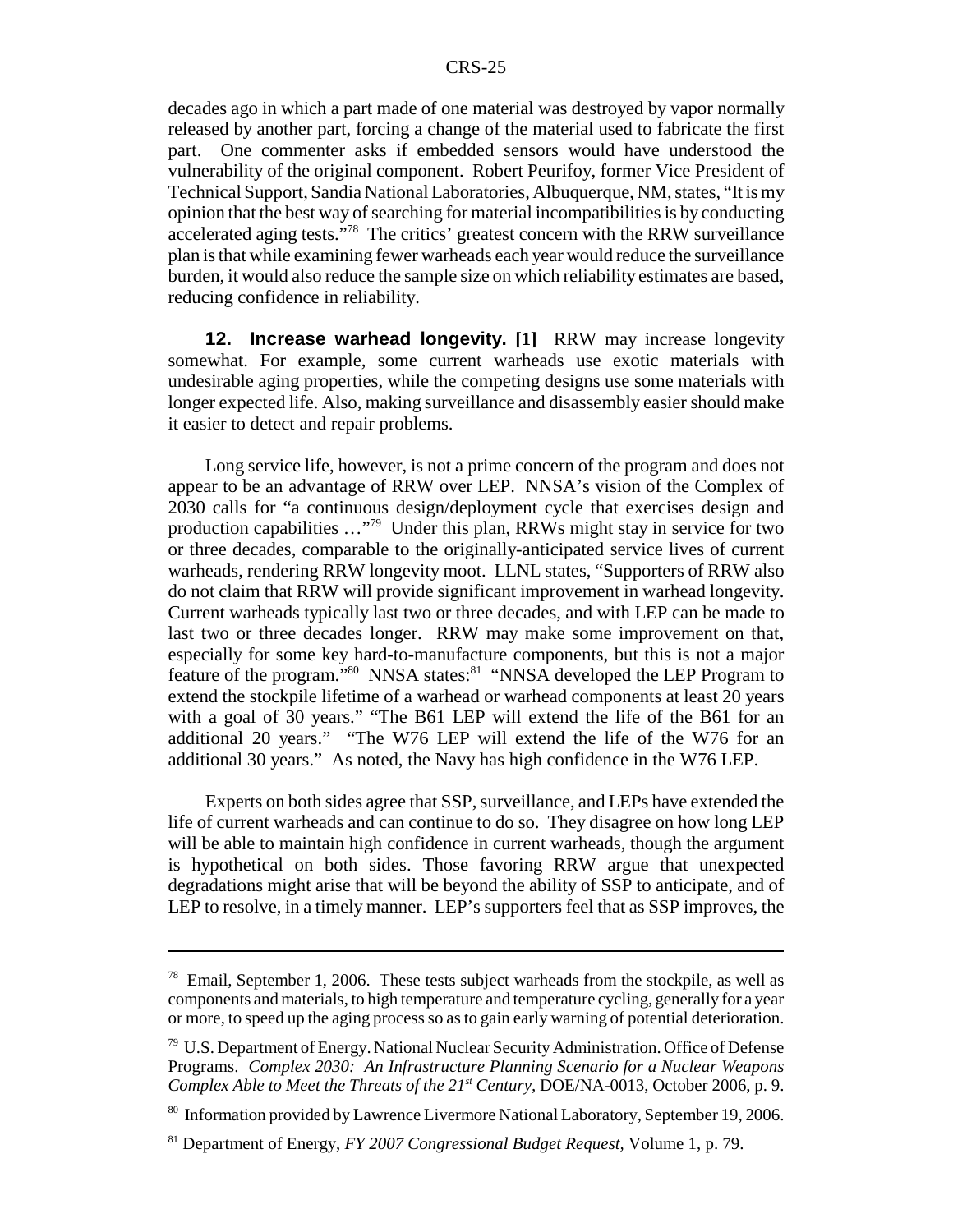ability to predict problems and maintain warheads will also improve and the range of unanticipated problems that could cause LEP to fail will diminish.

## **Stockpile Characteristics**

**13. Fulfill current mission requirements of the existing stockpile.** [2] WR1 would have a yield within 1 or 2 percent of that of the W76.<sup>82</sup> It would be placed in the Mk5 aeroshell, now used only for the W88 warhead, instead of the Mk4, which carries the W76. The Mk5 provides somewhat more accuracy than the Mk4, offsetting any loss of effectiveness from a slight yield reduction of the RRW, so that the RRW/Mk5 could fulfill W76/Mk4 mission requirements.

**14. Avoid requirements for new missions or new weapons. [5, 6, 8]** WR1 would replace existing warheads with new-design warheads that can perform current missions using existing aeroshells and missiles. At the same time, it is not tailored for new missions that have concerned some in Congress. It does not rely on new physical principles for the nuclear explosion, and is not designed to produce new nuclear effects such as electromagnetic pulse. The design goal for WR1 is to match the yield of the W76, which it replaces. WR1 will not be a low-yield "mini-nuke." Nor will it be a "bunker buster," or earth penetrator, and the competing designs did not have the ruggedness needed for that purpose.

LEP's supporters point out that retaining existing warheads through LEPs would avoid new ones. Whether existing warheads would be used for new missions would be a political and military decision. Others favor having the ability to modify existing warheads, or to develop new ones, for new missions. In this view, the ability to respond to potential future threats is essential, and can most surely be met through resumed nuclear testing.<sup>83</sup>

**15. Focus initial efforts on replacement warheads for submarinelaunched ballistic missiles (SLBMs). [3]** Several rationales are stated for this goal. (1) The W76 is the most numerous warhead in the stockpile, so its failure would severely weaken the U.S. deterrent force. Using RRWs, life-extended W76s, and W88s would reduce that risk. (2) The W76 is old, first deployed in 1978. (3) If the current number of W76s is retained, production schedules would place WR1 in competition with the W76 LEP for Complex resources. Planning for WR1 to substitute for some W76 LEP production could lessen that competition.

The RRW designs respond to this goal by packaging the military capabilities of the W76 into a design that can be used in the Mk5. The designs were required to maintain the same weight, center of gravity, and other characteristics of the W88 so RRWs could be used in the Mk5. DOD insisted on this approach to avoid the time and expense of building and flight testing new aeroshells or missiles for the Navy.

<sup>82</sup> Testimony of General James Cartwright, USMC, Commander, U.S. Strategic Command, in U.S. Congress. House. Committee on Armed Services. Subcommittee on Strategic Forces. Hearing on the U.S. Strategic Command, March 8, 2007.

<sup>&</sup>lt;sup>83</sup> Information provided by Robert Barker, former Assistant to the Secretary of Defense for Atomic Energy, November 29, 2006.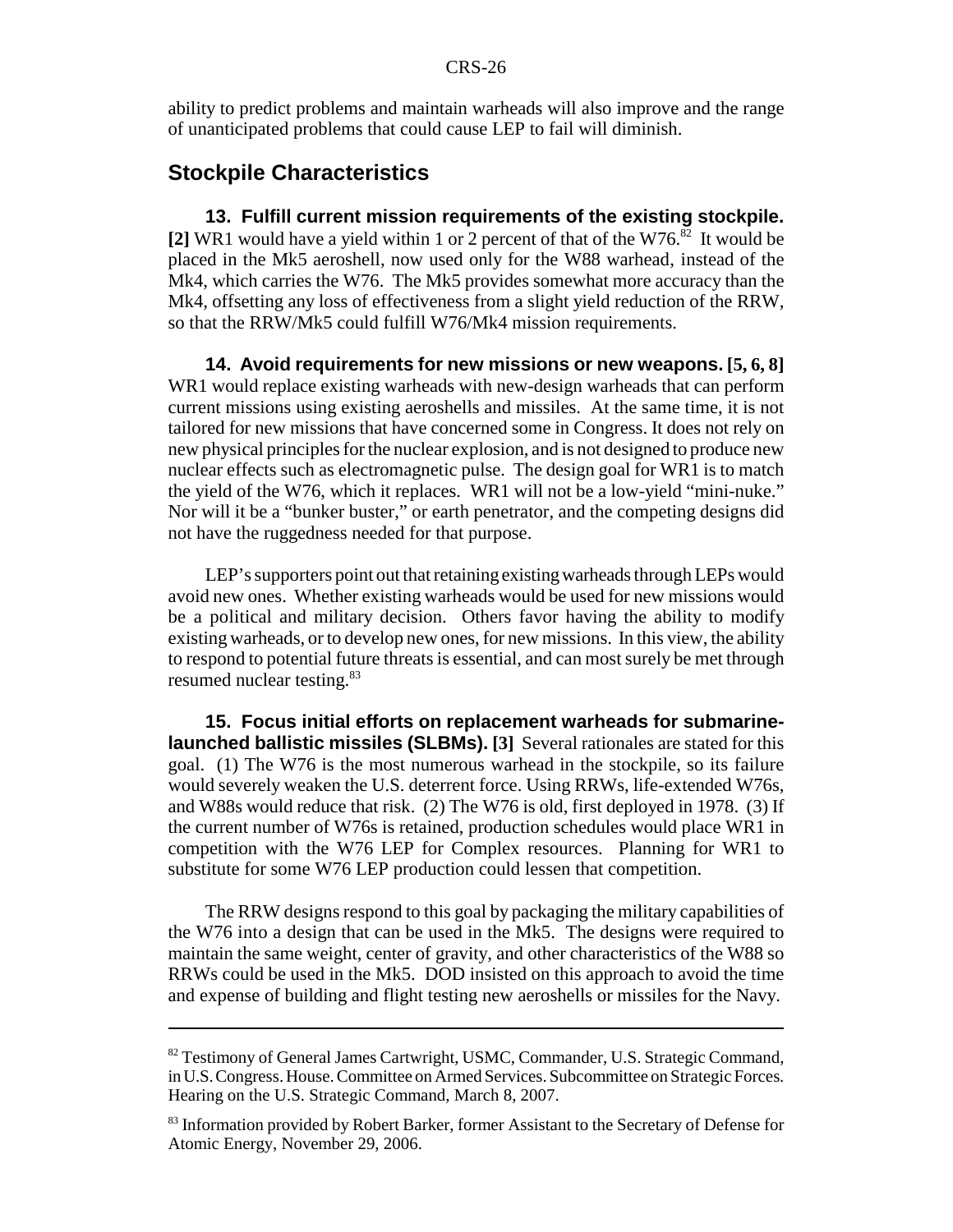Supporters of LEP argue that W88s hedge against failure of the W76. They state that the W76 LEP, with the first production unit scheduled for FY2007, will provide an SLBM warhead with an established pedigree, and note that NNSA expects that the LEP will extend the warhead's life by 30 years. $84$  They ask why the Navy would want to use a new, untested warhead to replace one that has been in the inventory for nearly three decades, that is supposed to be effective for decades more, and for which maintenance and handling procedures are well understood. DOD and DOE have both invested heavily in the LEP so that, in this view, completing the full W76 LEP production is the most cost-effective way to provide SLBM warheads needed for the stockpile. Barry Hannah, Chairman of the RRW POG, stated,

The W76 LEP that is currently underway is an excellent program in terms of technology, schedule, and cost. I believe it meets the Navy's needs. While it makes many changes and some upgrades to components, it also includes changes that increase margins in order to compensate for problems or uncertainties that component changes or age-related degradation might introduce.<sup>85</sup>

**16. Complement or replace LEP. [2]** Supporters hold that RRWs would complement LEPs very well. Current warheads were designed with the help of an extensive nuclear test program, were designed to meet Cold War requirements, and have been repeatedly certified without nuclear testing to be safe and reliable, but they cannot be modified to meet the many congressional goals discussed here. In contrast, RRWs would not be tested, would be designed to meet post-Cold War requirements, arguably could be certified without nuclear testing to be safe and reliable, and could, as a result of using a new design, meet congressional goals.

DOD, NNSA, and political leaders could in the future decide to replace current warheads instead of having them undergo LEPs. Any such decision would hinge on the success of the RRW program and LEP, the perceived need for nuclear weapons, and the willingness of Congress and the Administration to support such replacement. It is thus premature to speculate on whether RRWs will replace current warheads.

The Air Force raises questions about the effectiveness of LEPs, and makes the following assertions:

- ! LEPs are complicated. Current warheads were not designed to be refurbished, so disassembly is difficult.
- Some LEP components are made with archaic processes and hazardous materials.

<sup>84</sup> U.S. Department of Energy. Office of Chief Financial Officer. *FY 2007 Congressional Budget Request.* Volume 1, National Nuclear Security Administration. DOE/CF-002, February 2006, p. 79, at [http://www.mbe.doe.gov/budget/07budget/Content/Volumes/ Vol 1 NNSA.pdf].

<sup>&</sup>lt;sup>85</sup> Information provided by Dr. Barry Hannah, SES, Branch Head, Reentry Systems, Strategic Systems Program, U.S. Navy, telephone conversation with the author, October 23, 2006.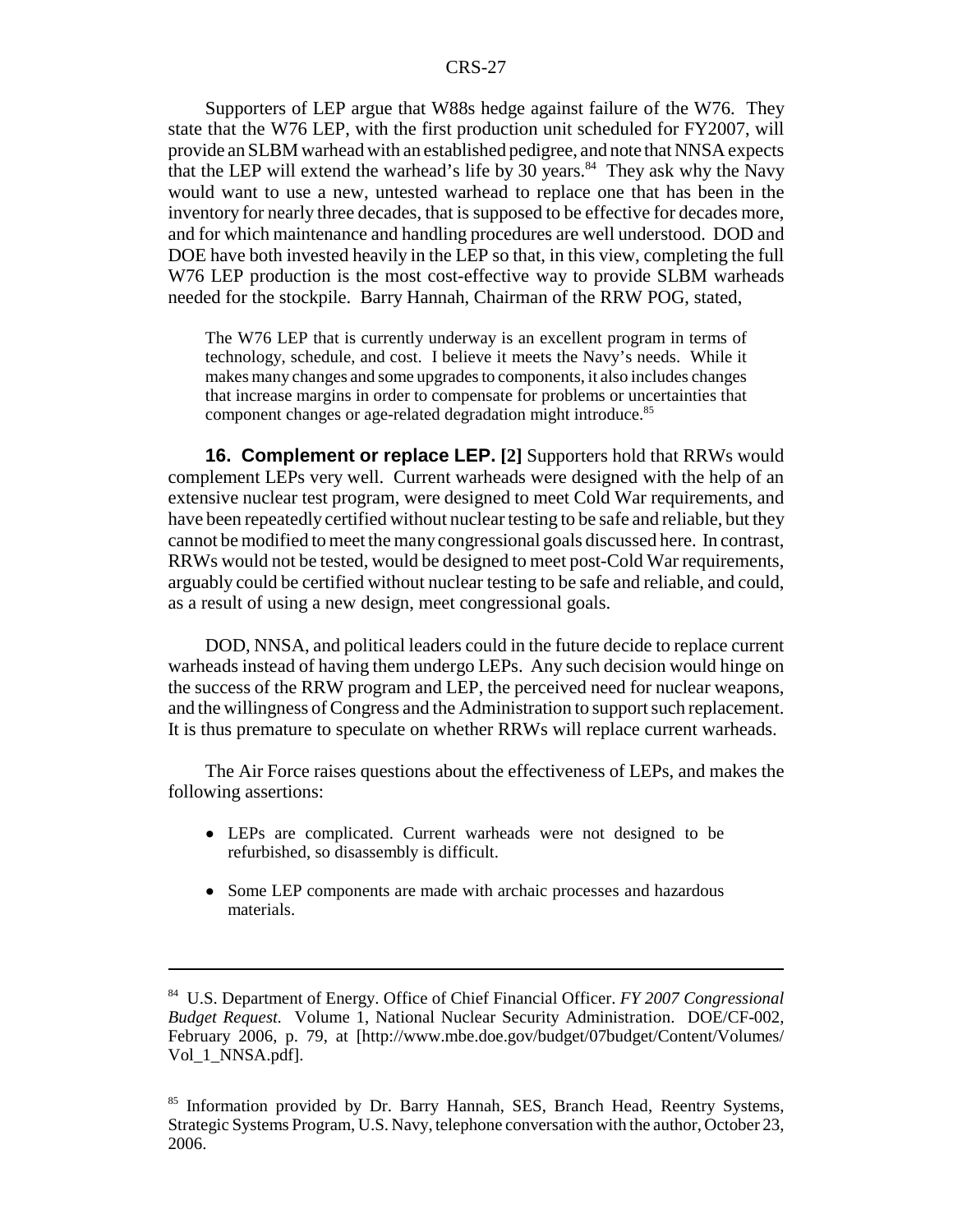- LEPs are time-consuming. The Air Force was convinced by 1992 that the W87 ICBM warhead needed certain changes, and the Secretary of the Air Force sent a letter to the Secretary of Energy in that year asking DOE to make the changes. It took until 1999 for DOE to deliver the FPU to the Air Force.
- It is preferable not to rely on old warheads, though the first B61 has been in the stockpile since 1968. Warheads deteriorate over time, and a warhead in good condition now might, it is argued, suffer severe corrosion and become unreliable in 10 or 15 years.
- ! Margins in some current warheads were thin by design, and a series of changes could erode confidence that the margin remained sufficient.
- The foregoing factors raise questions about whether DOD can have confidence in the ability of the Complex to execute LEPs as a long-term sustainment strategy.<sup>86</sup>

Critics expect that LEP will enable NNSA to maintain current warheads for many years. As noted under Goal 15, a Navy official shared this view in the case of the LEP for the W76. Critics recognize that it may be costly to bring back out-ofdate processes and hazardous materials, but argue that cost must be weighed against the cost of designing, producing, and deploying perhaps thousands of RRWs and against the uncertainties arising because RRWs will not undergo nuclear tests.

**17. Reduce the number of nondeployed warheads. [2, 4, 5, 6]** The President approves the number of U.S. warheads annually in the Nuclear Weapons Stockpile Memorandum. The number of deployed warheads depends on perceived military and political needs. DOD also retains many nondeployed warheads to hedge against technical and geopolitical risk. The former arises from the prospect that an existing warhead type might develop a defect that NNSA would have difficulty remedying. Geopolitical risk arises from the prospect that the Complex could not manufacture new warheads fast enough to respond to such threats as a major expansion of an adversary's nuclear forces.

RRW's supporters claim that RRW would permit a reduction in nondeployed warheads for several reasons: RRWs would be less likely to develop defects because of increased margins; defects could be corrected more easily because RRWs would be designed for ease of surveillance and disassembly; a modified Complex could produce RRWs in time to respond to threats because they would be designed for ease of manufacture, and fewer types of warheads would be needed as backups. Regarding the latter point, at least two warhead types are currently available for each delivery system. This approach hedges against the prospect that a failure of one warhead type would render an entire delivery system unusable until the problem was fixed, impairing the U.S. deterrent. Each warhead, however, is designed for use on only one type of delivery vehicle. In contrast, RRWs designed for one delivery system could be used on another. While the first RRW is designed for use on SLBMs, RRW supporters point out that it is designed so it could fit into ICBM

<sup>&</sup>lt;sup>86</sup> This paragraph is based on information provided by a senior Air Force official, interview with the author, September 26, 2006.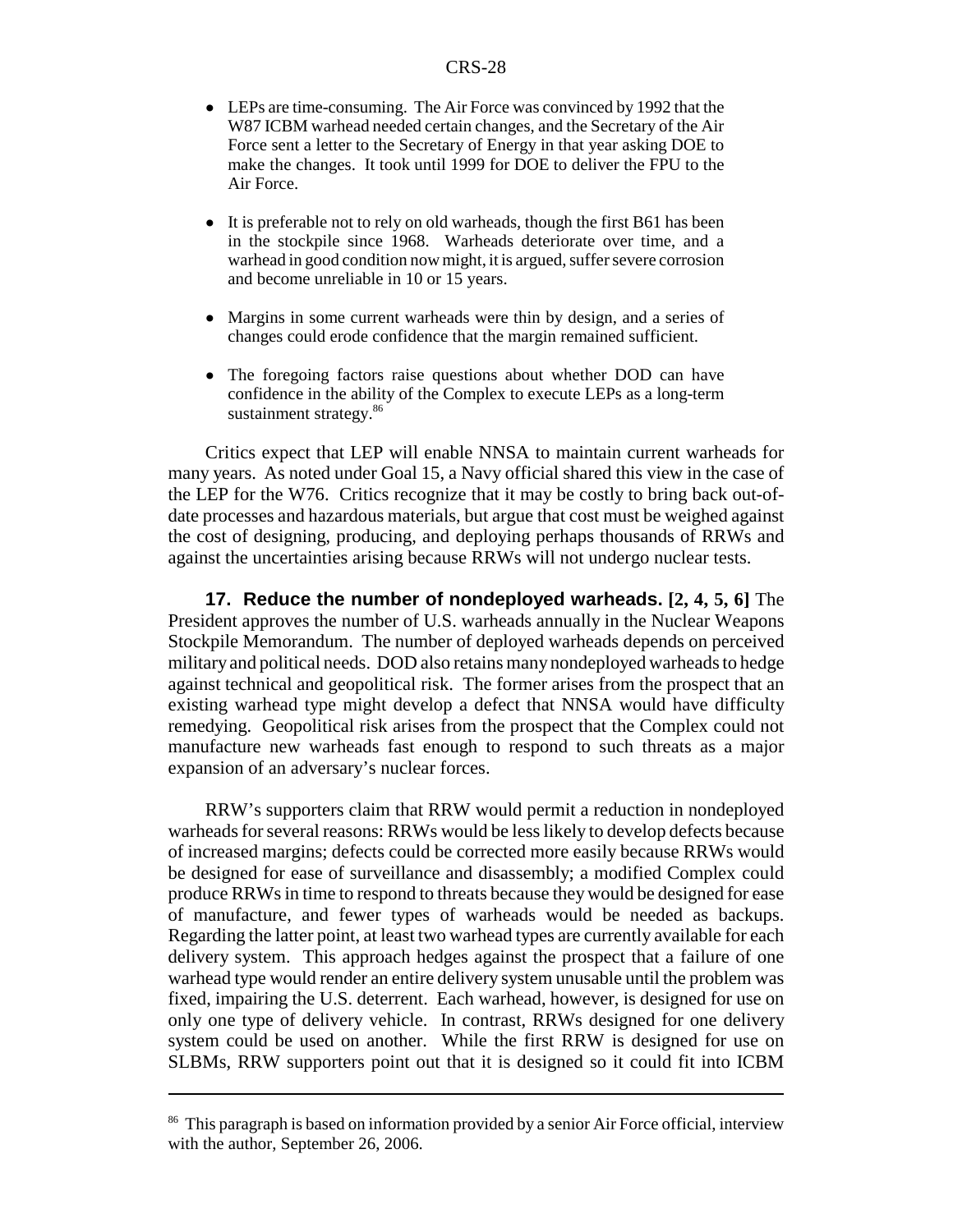aeroshells<sup>87</sup> with slight modifications, such as adjusting ballast. Using this approach, an RRW intended for SLBMs could back up ICBM warheads, and vice versa, and an RRW for cruise missiles could back up gravity bombs, and vice versa.

LEP supporters reject the argument that many nondeployed warheads are needed to hedge against technical problems. In their view, surveillance and life-extension programs have shown a continually-improving ability to find and fix problems. They expect that too few RRWs would be built to arm both the intended and alternate delivery vehicles because building enough to arm both would be at odds with the goal of fewer nondeployed warheads. But LEP supporters believe it makes sense to retain nondeployed warheads to hedge against geopolitical risks not detected in time by intelligence. In their view, a modified Complex building RRWs could not compensate for that risk if the nondeployed stockpile were to be reduced sharply. They also express concern that having fewer warhead types would magnify the consequences of a failure of one such type.

## **Nuclear Weapons Complex**

Congress has been concerned for decades about the size, efficiency, and cost of the Complex. At issue are how to RRW and LEP will bear on upgrading the Complex and maintaining its skill base.

**18. Support upgrading of Complex capabilities. [2, 3, 4, 5, 6]** For decades, analysts have noted the poor condition of the production plants, which have many buildings dating from World War II. Secretary of Defense Donald Rumsfeld wrote, "Since the end of the Cold War, ... our nuclear infrastructure has atrophied. ... it needs to be repaired to increase confidence in the deployed forces, eliminate unneeded weapons, and mitigate the risks of technological surprise.<sup>88</sup> He noted that the Nuclear Posture Review of 2001 called for a responsive infrastructure as part of its New Triad. General James Cartwright, Commander, U.S. Strategic Command, stressed the importance of this proposed upgrade: "an efficient and more responsive nuclear weapons infrastructure ... is the essential element needed to ensure our weapons are safe, secure, and reliable, to ensure we can respond to both technological and political surprise, and to reduce our current stockpile of nuclear warheads."<sup>89</sup>

Thomas D'Agostino, NNSA Deputy Administrator for Defense Programs, said, "We have worked closely with the DoD to establish goals for 'responsiveness,' that is, timelines to address stockpile problems or deal with new or emerging threats. For example, our goal is to understand and fix most problems in the stockpile within 12

 $87$  These aeroshells are the Mk12A, which carries the W78, and the Mk21, which carries the W87.

<sup>88</sup> U.S. Secretary of Defense. "Nuclear Posture Review Report: Foreword." January 10, 2002, p. 3, at [http://www.defenselink.mil/news/Jan2002/d20020109npr.pdf].

<sup>89</sup> General James Cartwright, Commander, U.S. Strategic Command, "Statement Before the Strategic Forces Committee, Senate Armed Services Committee, on Global Strike Plans and Programs," March 29, 2006, p. 13-14; available at [http://armed-services.senate.gov/ statemnt/2006/March/Cartwright%20SF%2003-29-06.pdf].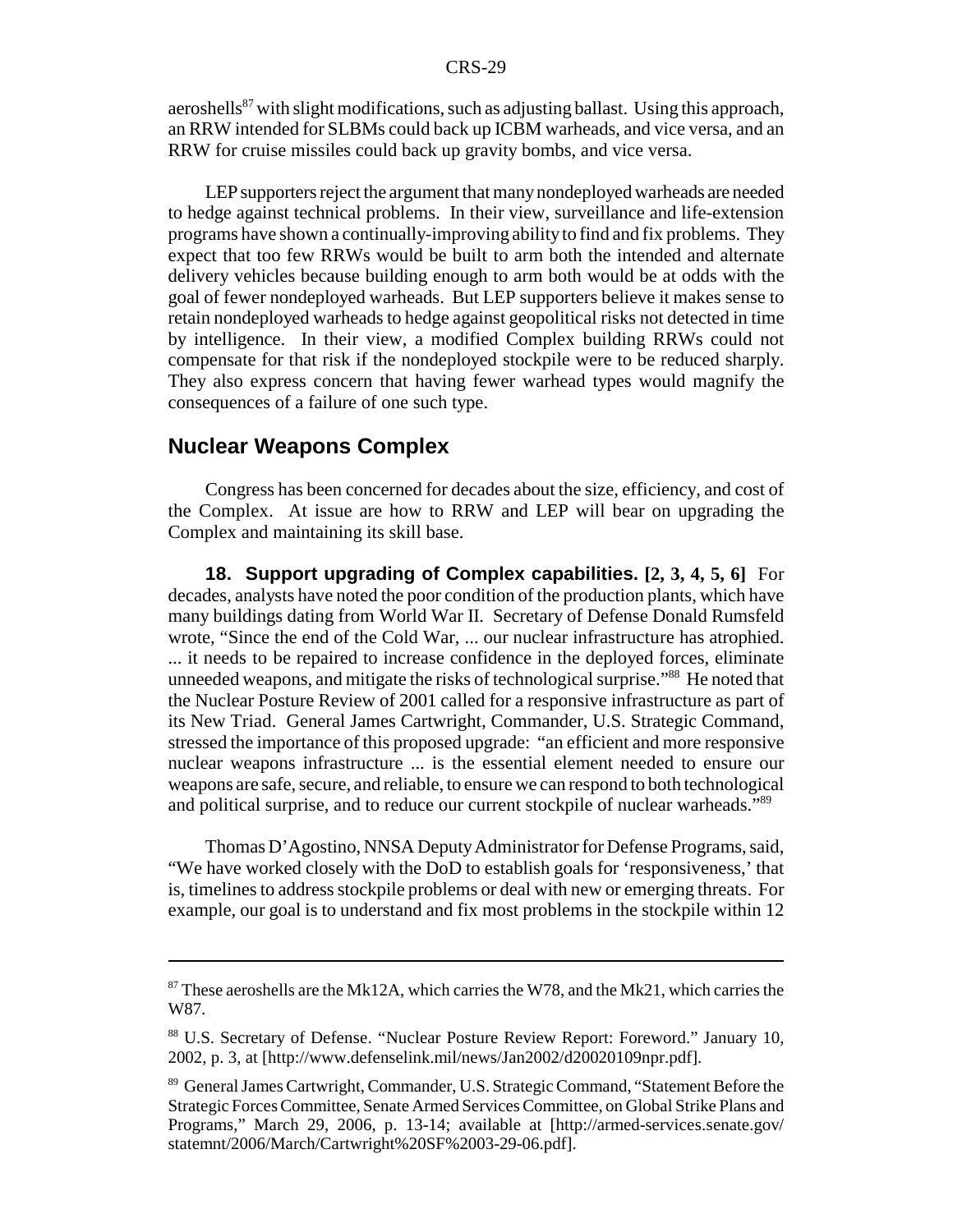months of their discovery."<sup>90</sup> To meet these goals, the Secretary of Energy Advisory Board's Task Force on the Nuclear Weapons Complex Infrastructure, and NNSA in its "Complex 2030," have proposed alternative plans. <sup>91</sup> While they differ in specifics, both would consolidate fissile material, eliminate some redundancies in R&D facilities, and consolidate elements of the current Complex. Both assume Complex reconfiguration completed around 2030, and a Complex-in-transition supporting a stockpile-in-transition. Even if the United States proceeds with RRW, the Complex would, for decades, need to support current warheads and RRWs simultaneously.

Opinions differ on the link between RRW and a responsive infrastructure. RRW's supporters maintain that RRW would permit a more efficient Complex. They assert that it would take fewer steps to make NEP components for RRWs than for LEPs, simplifying production. Looser tolerances would result in fewer rejected parts. Modular designs and elimination of conventional high explosives would permit greater throughput at Pantex. Reducing hazardous materials, it is argued, would enable more manufacturing to be done away from the most costly floor space and might permit more work to be contracted out. Each design eliminates at least one hazardous materials production unit, enabling fewer and smaller facilities to treat waste from production. In contrast, supporters claim, LEP locks the Complex into existing designs, materials, and processes.

Former Secretary of Defense Harold Brown and former Director of Central Intelligence John Deutch stressed the importance of the infrastructure in making a decision on RRW: "Whether [RRW] is a good idea or not, the decision should be made on the basis of the infrastructure needed to support the U.S. nuclear force structure and assure its reliability."<sup>92</sup>

LEP's supporters note that NNSA routinely upgrades the Complex, such as by introducing new manufacturing processes, to support LEP. Further, it has for several years received funds for the Facilities and Infrastructure Recapitalization Program, with an FY2008 request of \$293.7 million, to improve the Complex. While RRW might permit a more capable Complex by increasing efficiency, LEP might require less new capability and capacity. For example, LEP's supporters question the advantage of dismantling thousands of warheads while building facilities able to manufacture large numbers of RRWs to respond to a threat. They ask if it might be more responsive to maintain existing warheads than to add that capacity. Further, they argue, if DOD needed a few new-design warheads to attack specified targets, the laboratories could probably build them using their current facilities.

<sup>90 &</sup>quot;Statement of Thomas P. D'Agostino ...," April 5, 2006, p. 4.

 $91$  For the Task Force plan, see U.S. Department of Energy. Secretary of Energy Advisory Board. Nuclear Weapons Complex Infrastructure Task Force. *Recommendations for the Nuclear Weapons Complex of the Future,* 2005. For NNSA's plan, see U.S. Department of Energy. National Nuclear Security Administration. Office of Defense Programs. *Complex 2030: An Infrastructure Planning Scenario for a Nuclear Weapons Complex Able to Meet the Threats of the 21st Century,* DOE/NA-0013, October 2006.

<sup>92</sup> Harold Brown and John Deutch, "The Nuclear Disarmament Fantasy," *Wall Street Journal,* November 19, 2007, p. 19.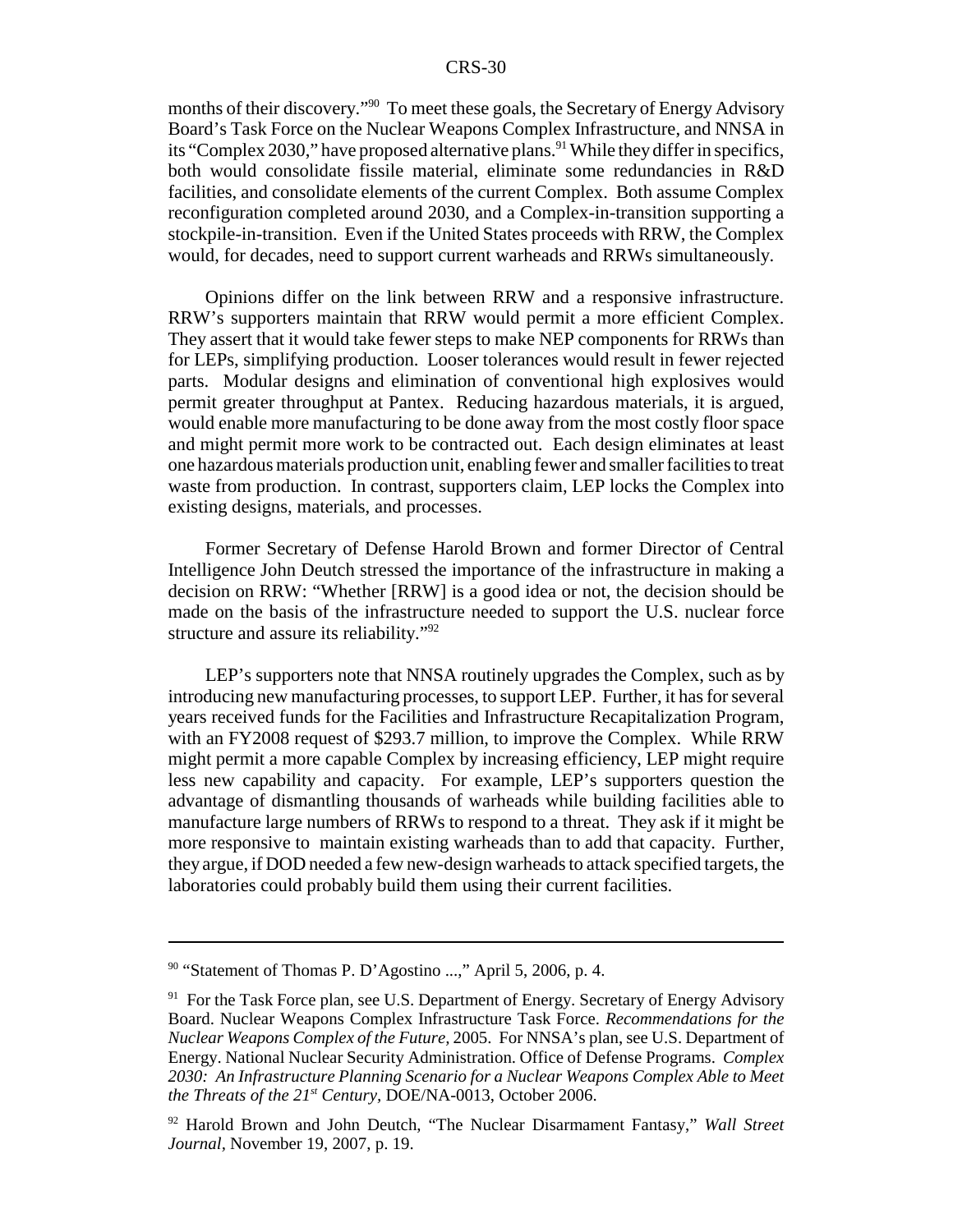Some recognize the need to modernize the aging production plants but question if modernizing the Complex around RRW is the right approach. They argue that narrowing the range of materials that the Complex can handle, such as by eliminating CHE and some toxic materials, make the infrastructure less capable and thus less responsive. They fear that streamlining the Complex with fewer warhead types and modular warhead design reduces the diversity of its workload while increasing the risk of a failure affecting much of the nuclear stockpile.

**19. Exercise skills of the Complex. [2, 3]** DOE, NNSA, and Complex staff feel strongly that it is imperative to exercise the complete set of skills in the Complex in order to maintain them, and state that the RRW program will do this while LEP does not. According to DOE,

The complete set of skills is required to protect against technological surprise as well as to have the capability to design a weapon with new military characteristics, should it be required. The RRW design program looks at the overall weapon design, not just those few components that get replaced in an LEP. Additionally, the RRW has provided the opportunity to develop safety, security, and use control features; this cannot be done for an LEP which is limited to extending the life of the existing design.  $93$ 

According to Sandia,

By exercising all of the skills and capabilities required to design, test, qualify, and produce complete systems on a regular basis, those skills are ready and available to address higher-priority problems on a moment's notice. The Complex must exercise all of the skills required, not just the science, modeling, and simulation skills, to have them available. These skills include but are not limited to a strong scientific foundation, systems analysis, engineering analysis, design definition, systems engineering, component design, test and evaluation, component production, and weapon assembly and disassembly. Like an athlete, you cannot exercise 20 percent of the skill base and expect to function at 100 percent on game day. You have to practice all parts of your craft or you will not be able to perform up to expectation when a problem arises unexpectedly.<sup>94</sup>

Livermore provided the following response, with which Los Alamos concurs:

One of the central goals of RRW is to enable the nuclear weapons complex to be more responsive to future unforeseen problems. ... Because RRWs are designed to be easier to manufacture, certify, and maintain, they can make the complex more responsive. When problems arise, the complex will have the demonstrated capability to replace problem warheads with more reliable and maintainable warheads. Thus risk mitigation can be borne by the infrastructure rather than by the large inventory of reserves. Whatever problems arise, a complex and work force that is experienced and capable of producing and fielding warheads that

 $93$  Information provided by NNSA, August 11, 2006.

 $94$  Information provided by Sandia National Laboratories (NM), July 25, 2006.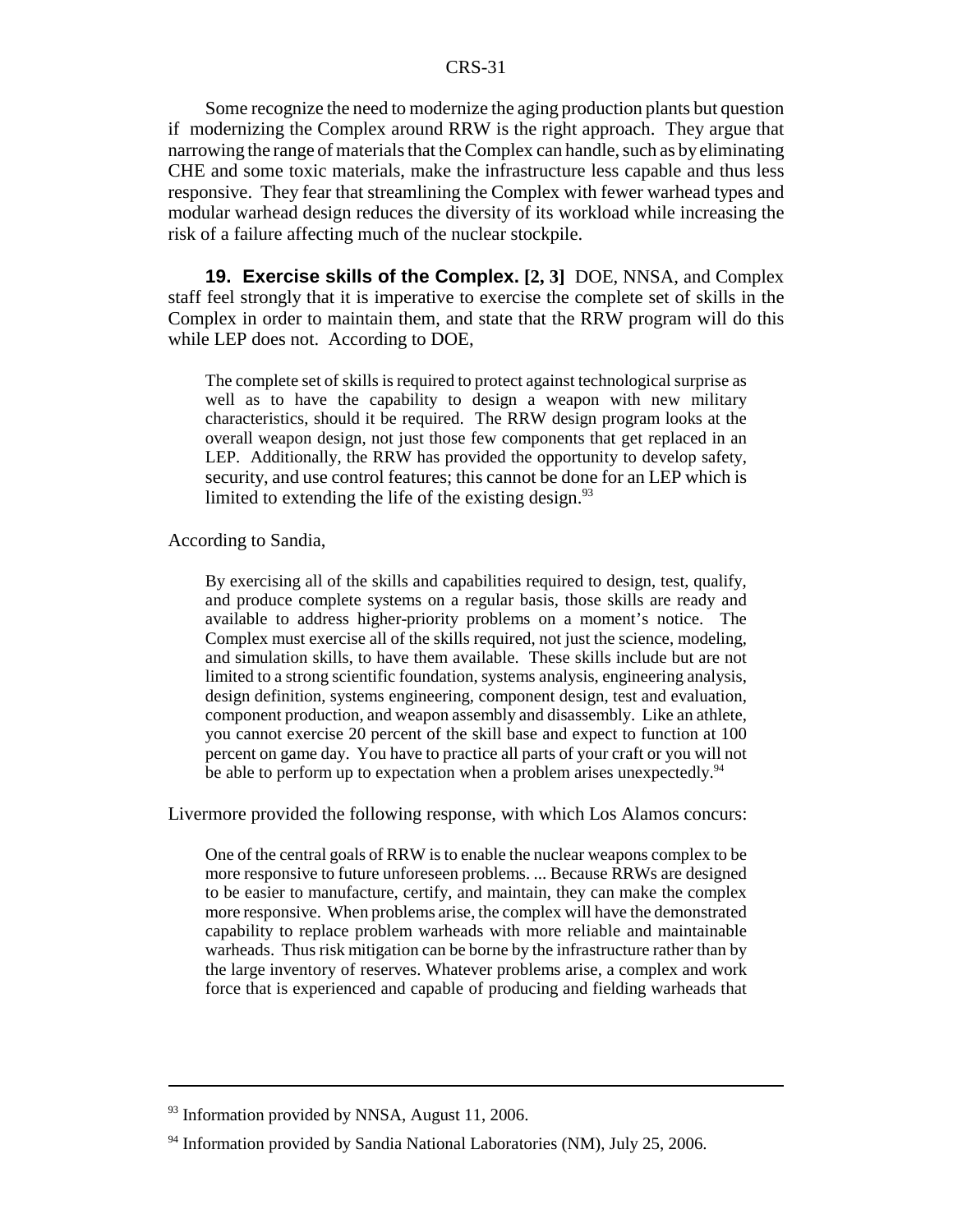meet the needs of the day rather than dedicated to perpetuating the designs of another era has a better chance of being able to respond.95

NNSA prefers a continuous cycle of design and deployment, as noted, in part to exercise Complex capabilities, rather than conducting LEPs of RRWs in the future. Similarly, a SEAB Task Force argued for an ongoing program of RRW design and production on a five-year cycles.<sup>96</sup> In discussions with CRS in September 2006, a task force member argued that this approach, by using the latest design and production methods rather than sustaining old technologies, would aid recruitment, retention, and capability development in the Complex workforce. LANL claims that RRW would exercise design skills better than LEP. Because RRW is a new design, designers must confront the full range of tradeoffs simultaneously, balancing yield, weight, ease of manufacture, cost, use control, safety, reduction of hazardous material, etc. In contrast, LANL argues, an LEP constrains choices for the nuclear explosive package because replication is required to minimize divergence from parameters that were validated by nuclear testing.

LEP's advocates respond: (1) LEP exercises skills. Design expertise is needed to ensure that a minor change introduced by an LEP will not create a problem, such as a material incompatibility, elsewhere in the warhead. Production expertise is needed in making replacement components and exchanging new for old components. Certification expertise is needed to ensure that a life-extended warhead will meet safety, reliability, and other requirements. A report by the AAAS states, "Although life extension is not equivalent to executing a new design, it nonetheless employs many of the same tools, processes, and disciplines."<sup>97</sup> (2) Most warhead problems, they claim, will be discovered after several decades, and current warheads are very well understood, so unforeseen problems are less likely for LEP than for RRW. (3) Retaining and maintaining many inactive warheads provides a more timely hedge than counting on a Complex in transition to produce enough RRWs. (4) While its supporters claim RRW would be easier to maintain over the long term, it is inconsistent for them to argue that RRWs will have long service lives yet that RRWs should be replaced on an ongoing basis.

LEP proponents argue that NNSA could maintain the ability to design and produce new warheads by designing new warheads, producing them in small quantities, and not deploying them, thereby avoiding reliability risks and production costs of introducing new warheads into the stockpile. RRW supporters respond that it would be costly to design new warheads and develop production and certification processes for small builds as a skill maintenance program. They see this approach as far less effective than a program to deliver actual warheads to DOD. LEP proponents point out that it would be less costly to build small rather than large lots,

<sup>&</sup>lt;sup>95</sup> Information provided by Lawrence Livermore National Laboratory, July 26, 2006.

<sup>&</sup>lt;sup>96</sup> U.S. Department of Energy. Secretary of Energy Advisory Board. Nuclear Weapons Complex Infrastructure Task Force. *Recommendations for the Nuclear Weapons Complex of the Future.* July 13, 2005, p. 13.

<sup>&</sup>lt;sup>97</sup> American Association for the Advancement of Science,"The United States Nuclear Weapons Program: The Role of the Reliable Replacement Warhead," p. 23.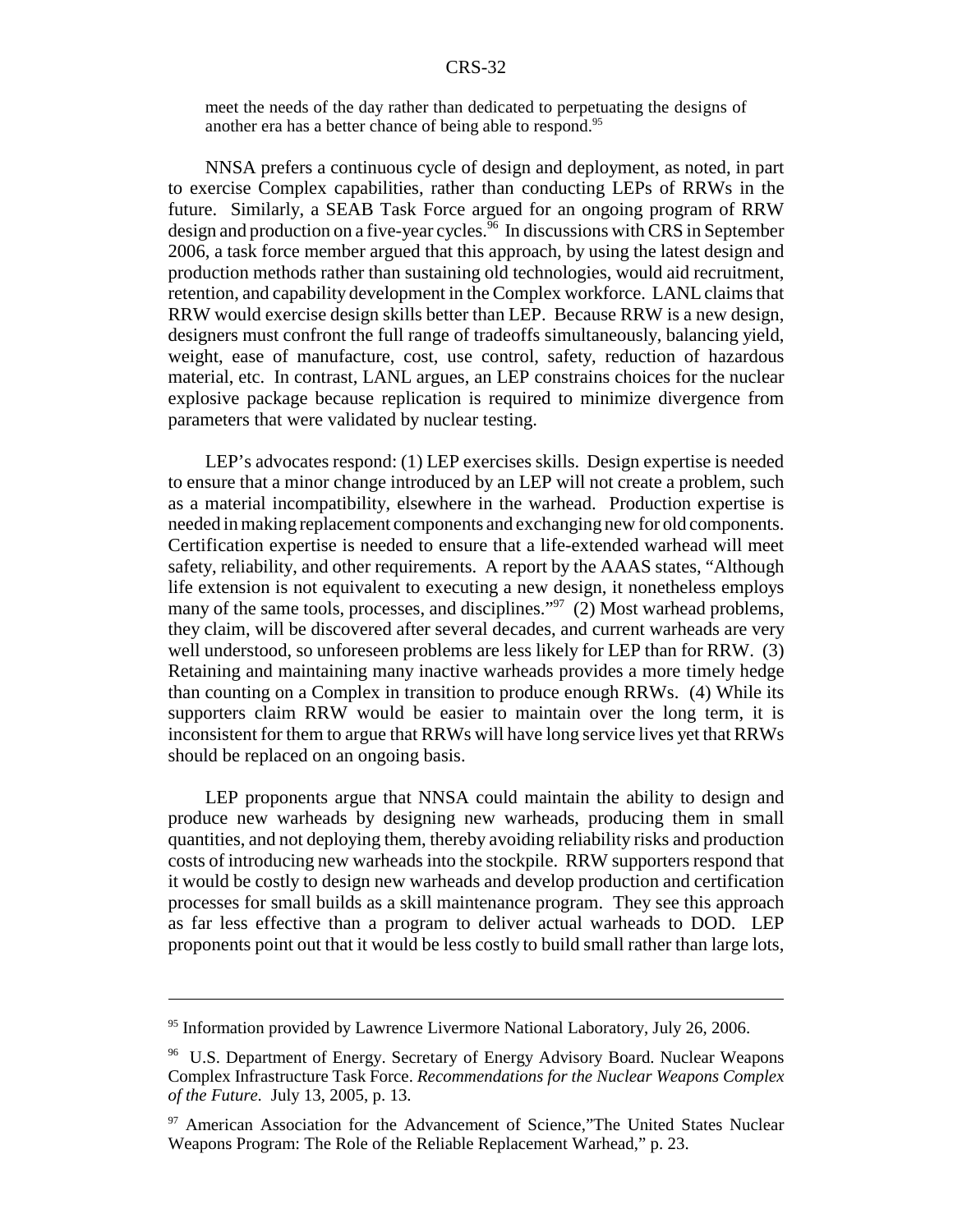and that large builds would impose on DOD the cost to replace many warheads and on DOE the cost to dismantle or store returned warheads.

## **Cost**

**20. Reduce life cycle cost. [2, 4, 5, 6, 7, 8]** There are no estimates for the total cost of the RRW program, or even for developing, manufacturing, and deploying WR1. Because the program is in early stages, there are many unknowns that will affect cost, such as design and production details and the number to be procured. Nonetheless, RRW's supporters assert that many aspects of the competing RRW designs are intended to reduce cost.

- The designs emphasize ease of manufacture and assembly, and use of safer and less costly materials.
- RRW should lower surveillance costs. The legacy stockpile consists of eight basic designs and many modifications within each design. Surveillance data for each are required. An RRW-based stockpile, it is argued, would have far fewer basic designs and modifications. Further, surveilling each warhead type would be less costly. The plan is to withdraw fewer units for surveillance, and embedded sensors, if used, could report on a warhead's condition without requiring disassembly.
- ! Enhanced use-control features would permit a modification of physical security practices, perhaps slowing the growth of security costs.
- Increased design margins should make RRWs more tolerant of design or manufacturing flaws, or of changes due to aging or other causes. As a result, designers might be able to judge that a corrective action was not needed to fix certain problems, lowering maintenance cost.
- Ease of disassembly and reduction of hazardous materials would reduce cost of final dismantlement and any disposal of components when an RRW is to be retired.
- ! RRW costs should be more predictable than those of LEPs because LEPs must use some archaic technologies that will become increasingly difficult to maintain, while RRWs would have all-new components.
- RRW, by permitting DOD to have fewer nondeployed warheads, would result in fewer units undergoing LEPs or routine maintenance.

LEP supporters counter that LEP costs are more predictable because LEP would maintain warheads with which the Complex has considerable experience. They argue that extending the life of existing warheads would reduce manufacturing costs, avoid costs of training and equipment needed to handle new warheads, and postpone for decades the retirement of thousands of warheads. They note that LEPs consume a small fraction of the total stockpile stewardship budget, for example \$238.7 million (requested), or 3.7 percent, for FY2008. Another program, Stockpile Systems, involves routine maintenance of warheads. Its FY2008 request is \$346.7 million, or 5.4 percent of the stewardship budget. LEP supporters doubt that RRW could reduce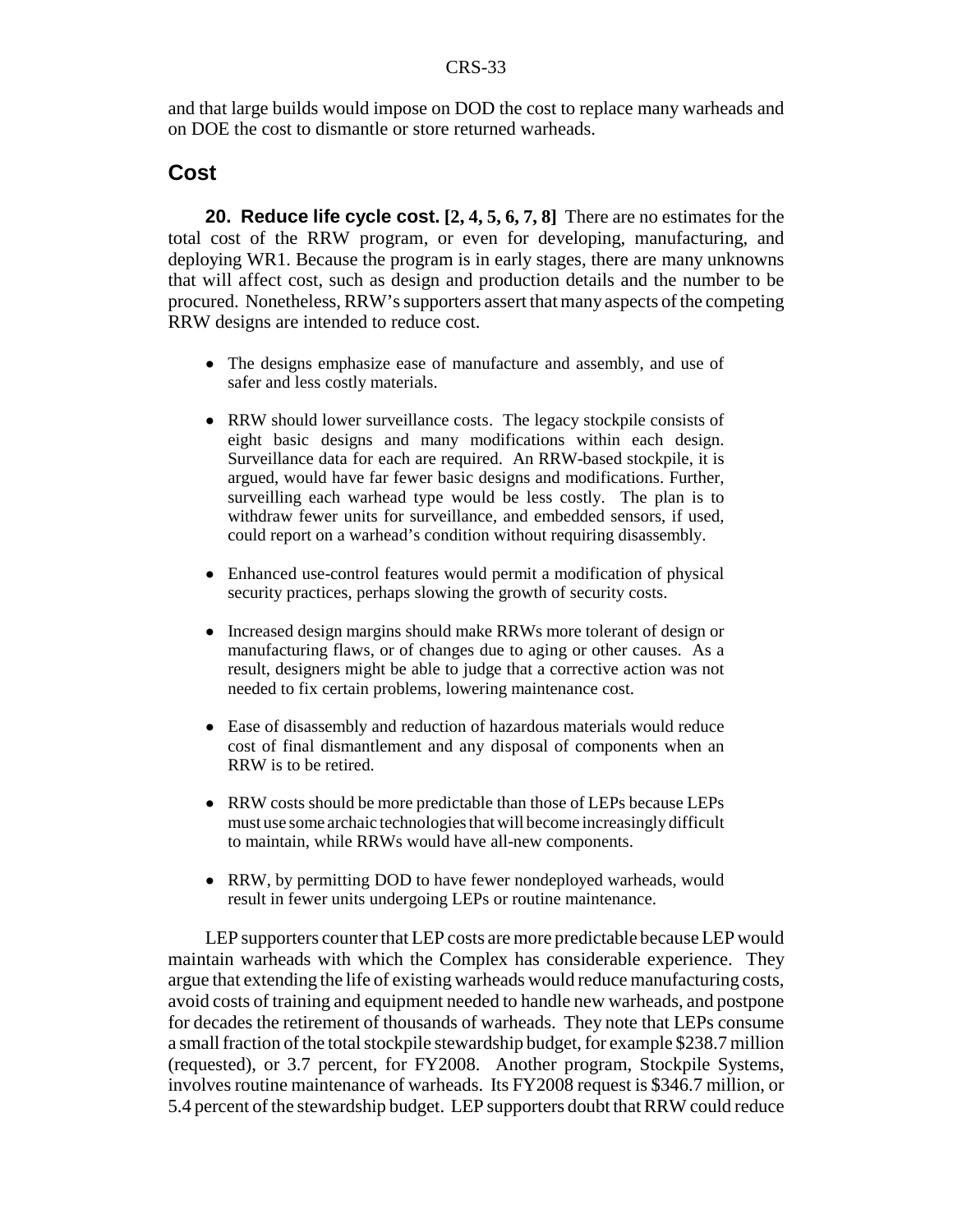these costs by much, especially because they expect the large body of relevant experience to hold down costs for maintaining or life-extending current warheads.

Advocates of LEP wonder when savings that RRW might yield might offset the large investment costs. They note an AAAS report stating, "an RRW program would likely add to costs in the near term, and it is not yet possible to determine when (and whether) the RRW could lead to savings in the long term."<sup>98</sup> They see any savings from fewer nondeployed warheads as at risk if more RRWs must be built to respond to unforeseen threats. They note that adjusting costs and savings for net present value, taking into account the time value of money by placing heavier weight on costs and savings early in a project's life, would delay reaching that point.<sup>99</sup> A second LEP of a current warhead years hence might cost less cost than the first because the certification procedures, manufacturing processes, equipment, and materials needed for the first LEP could be used in subsequent LEPs if the items to be repaired were identical. They argue that RRW maintenance costs would be nonnegligible if RRW had birth defects. They cite another AAAS statement, "The panel heard no quantitative analysis that enhanced surety features in the RRW designs would be sufficient to substantially reduce the current reliance on guns, guards, and gates for the security that governs the work in most parts of the complex."<sup>100</sup>

It does not appear that reducing the number of nondeployed warheads in storage would generate large savings for DOD. In response to a CRS question to the Air Force about the annual cost of maintaining its non-deployed warheads, the Air Force responded, "Most AF costs are associated with overall manpower, support equipment and facilities. The majority of these overhead costs do not vary directly in proportion to the quantity of weapons on hand."101 A senior Air Force official stated that storage of nuclear weapons is a fixed cost, with the size of the security force driven by storing nuclear weapons, not by the number of weapons. Nor did this individual see RRW resulting in fewer storage sites.<sup>102</sup>

Cost will be a critical factor in the decision on LEP or RRW. Yet there are serious questions about the validity of any 30-year life-cycle projection, especially one with such great unknowns: what engineering details must be solved to move from a preliminary to a final RRW design, how many warheads must the Complex support, how would the Complex support a mixed force for decades while LEPs were being phased out and RRWs were being phased in, and what will the reconfigured

<sup>&</sup>lt;sup>98</sup> American Association for the Advancement of Science,"The United States Nuclear Weapons Program: The Role of the Reliable Replacement Warhead," p. 25.

<sup>99</sup> For further information on net present value, see U.S. Department of Defense. Office of the Under Secretary of Defense for Acquisition, Technology, and Logistics. "Contract Pricing Reference Guides," at Defense Procurement and Acquisition Policy website, [http:// www.acq.osd.mil/dpap/contractpricing/vol2chap9.htm].

<sup>&</sup>lt;sup>100</sup> American Association for the Advancement of Science,"The United States Nuclear Weapons Program: The Role of the Reliable Replacement Warhead," p. 21.

<sup>&</sup>lt;sup>101</sup> U.S. Air Force, "Answers to Questions from CRS on RRW," September 25, 2006.

 $102$  Information provided by a senior Air Force official, interview with the author, September 26, 2006.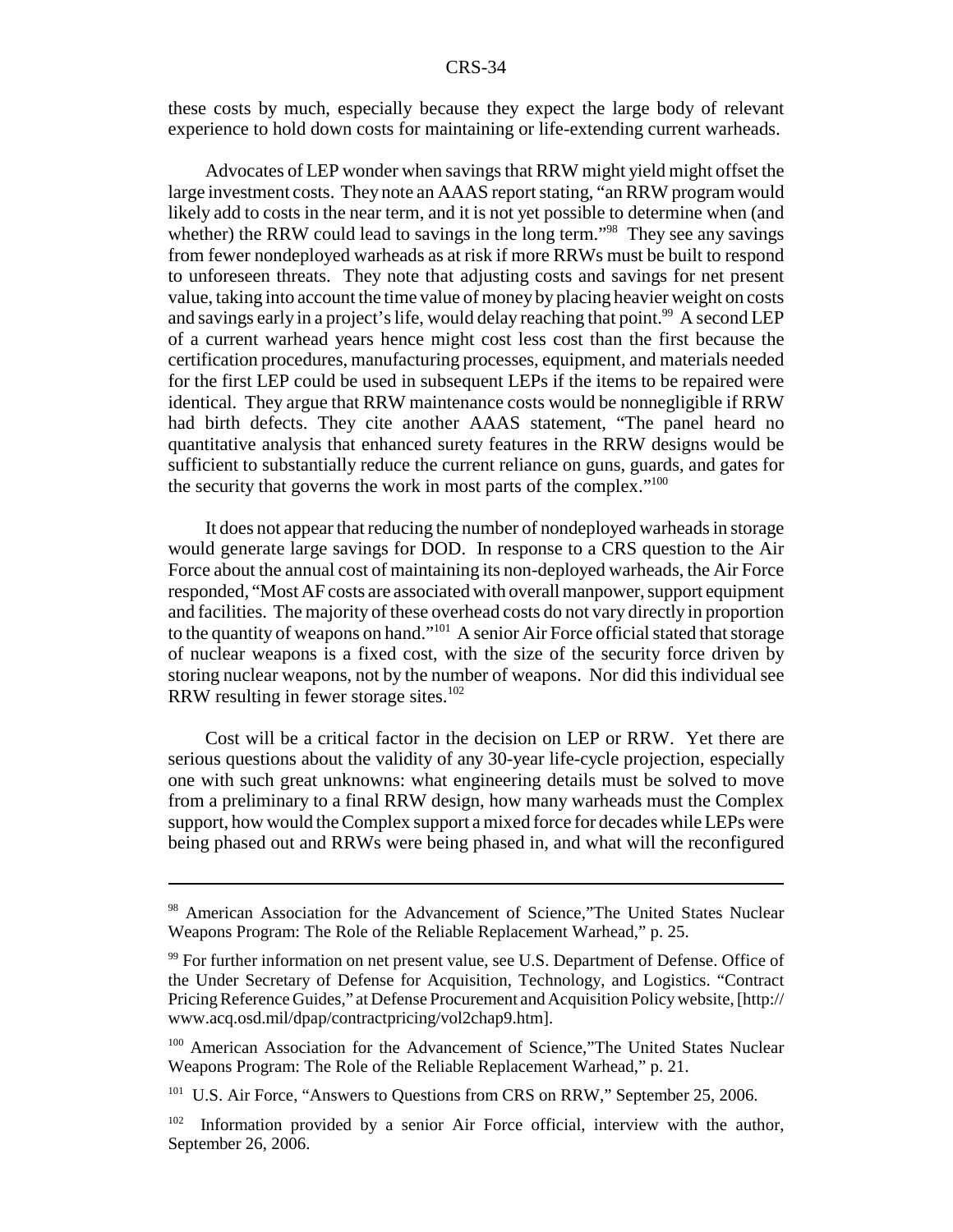Complex look like. Nonetheless, cost studies can be of value even if they are preliminary, or can provide only relative costs, or note uncertainties that must be resolved to produce a firmer cost estimate. The cost section of the RRW report that Congress mandated in the FY2006 National Defense Authorization Act (P.L. 109- 163, Section 3111) will thus merit close attention.

## **Issues for Congress**

Several issues that bear on the future of the U.S. nuclear weapons enterprise cut across many of the goals listed above. This discussion presents some of them, along with questions that Congress may wish to consider.

**How much is enough?** Many of the 20 goals are of the "more is better" variety: more reliability, more longevity, more safety, more security, more ease of manufacture. Yet each goal, while beneficial, imposes costs. Incorporating multiple safety and use control features into RRWs would add costs. Some goals impose design constraints that make it harder to reach other goals. Safety and use-control features add to the complexity of CCRDs, which might slightly reduce reliability. In some cases, the benefits sought may be questioned. While the CCRDs avoid the Trinity exception, Congress may wish to ask how much weight should be given to that scenario. It has never led to an accidental nuclear detonation, but past performance does not guarantee future results. In other cases, benefits might be adequately achieved by means other than warhead design, such as features and systems external to the warhead. Congress may want to review some of the key design tradeoffs and whether current warheads are good enough. For example, the CCRDs demonstrate how much safety and use control can be obtained; as a separate matter, it is up to Congress, along with NNSA, the Air Force, Navy, and others to decide how much safety and use control they want and what tradeoffs they are willing to accept to obtain it.

**Will the Department of Defense accept RRWs?** DOD has seemed split in its support for RRW. DOD's 2006 Quadrennial Defense Review gave it a mild endorsement:

The Department is working with the Department of Energy to assess the feasibility and cost of the Reliable Replacement Warhead and, if warranted, begin development of that system. This system could enable reductions in the number of older, non-deployed warheads maintained as a hedge against reliability problems in deployed systems, and assist in the evolution to smaller and more responsive nuclear weapons infrastructure.<sup>103</sup>

In contrast, the U.S. Strategic Command (USSTRATCOM), which operates U.S. nuclear forces, strongly supports RRW. General James Cartwright, USMC, Commander of USSTRATCOM, testified in 2006:

<sup>103</sup> U.S. Department of Defense. *Quadrennial Defense Review Report,* February 6, 2006, p. 49.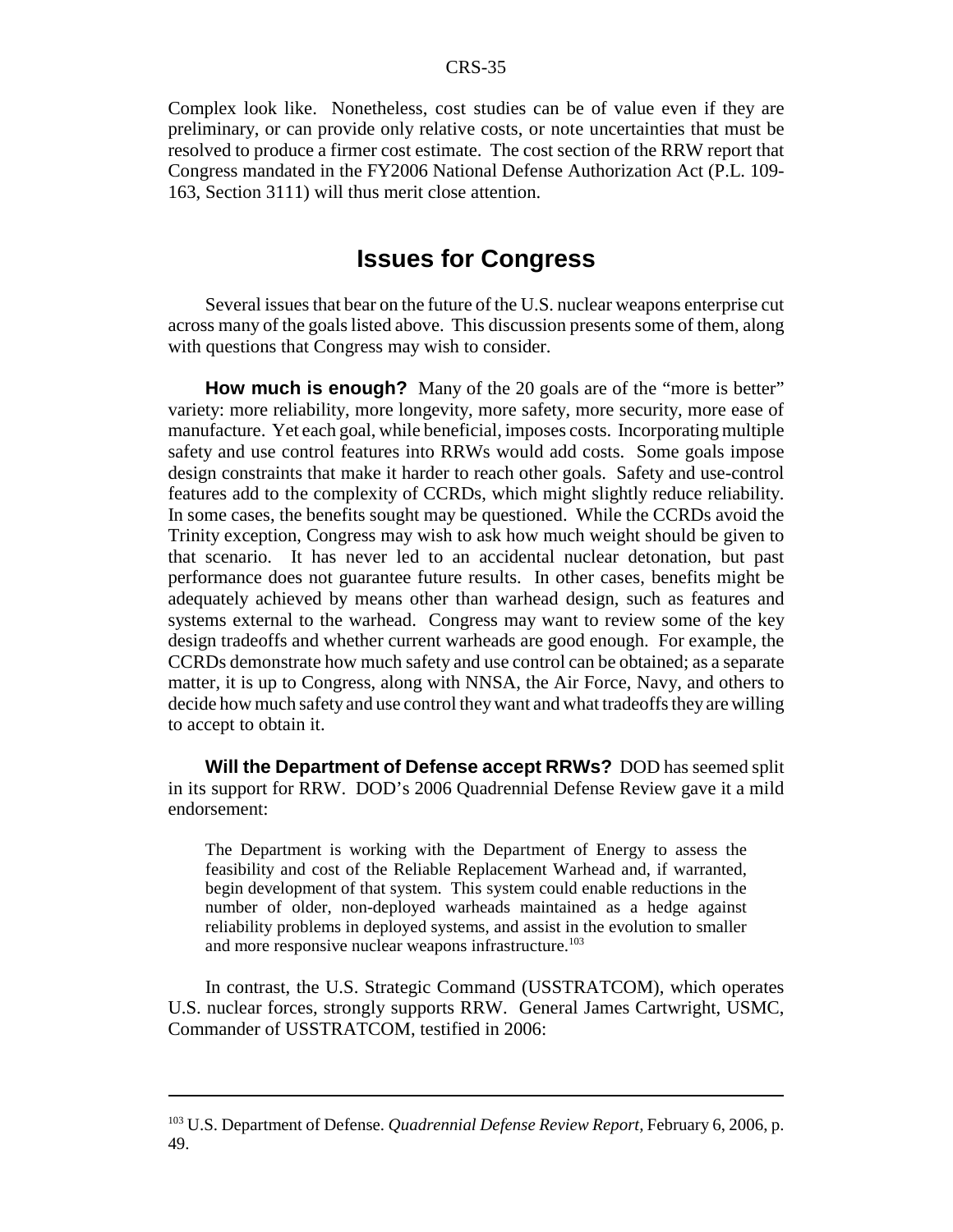USSTRATCOM supports the Reliable Replacement Warhead (RRW) as the key to transforming our aging Cold War nuclear weapons stockpile. RRW will enhance our long-term confidence in the stockpile and reduce the need to retain high numbers of hedge weapons while exercising the people, science, technology base and facilities required for sustaining the nuclear weapons enterprise.<sup>104</sup>

Some concerns raised by DOD components are that handling and maintenance procedures, aeroshells, and links between missile and warhead that have been developed for current warheads might have to be changed if RRWs are introduced. Current warheads have been tested and are certified to work, and LEPs are expected to extend warhead life by 20 to 30 years. Why incur the added burden imposed by RRW? Others feel that RRWs will reduce this burden once they are deployed. Congress may wish to determine if DOD leadership strongly supports RRW at present, and if not why not.

**Will LEP or RRW better maintain warheads for the long term without nuclear testing, or is a return to testing required?** RRW advocates argue that minor changes from LEPs may reduce confidence in current warheads over the long term, while RRW designs should provide high confidence because they stay well within parameters defined by nuclear test data and have wider margins than current warheads. LEP advocates respond that current warheads have extensive nuclear test pedigrees, SSP has greatly improved understanding of weapons science, and NNSA states that LEPs can extend the life of current warheads by 20 to 30 years. In contrast, they feel that RRW breaks the link between testing and certification. Still others maintain that neither LEP nor RRW can provide confidence because both break the link to testing, LEP because of the many changes inevitably introduced and RRW because it will not be validated by testing. The only way to have confidence in the stockpile, this position holds, is to resume nuclear testing. A fourth possible view is that either LEP or RRW, despite their differences, could maintain weapons for the long term. CRS is aware of no advocates for this fourth position. Nonetheless, a mixed RRW-LEP force would be inevitable for some years if the United States moved to an all-RRW stockpile; having two types of warheads designed decades apart to meet different requirements would lower the risk that a single failure could put at risk much of the stockpile. Congress may wish to examine competing methods for maintaining a reliable stockpile, problems that might arise in deploying a mixed LEP/RRW force and how they might be addressed, and ramifications of maintaining a test moratorium or of resuming testing.

**Might there be gaps between current RRW designs and actual RRWs?** It is easy to think of the current designs as actual warheads. However, the designs are preliminary, with considerable detailed design work remaining. Some components might prove difficult to manufacture. Design defects might emerge. Congress may wish to ask NNSA about where gaps between the current designs and actual warheads might arise, and what the historical record indicates.

<sup>&</sup>lt;sup>104</sup> General James Cartwright, Commander, U.S. Strategic Command, "Statement Before the Strategic Forces Committee, Senate Armed Services Committee, on Global Strike Plans and Programs," March 29, 2006, p. 18; available at [http://armed-services.senate.gov/statemnt/ 2006/March/Cartwright%20SF%2003-29-06.pdf].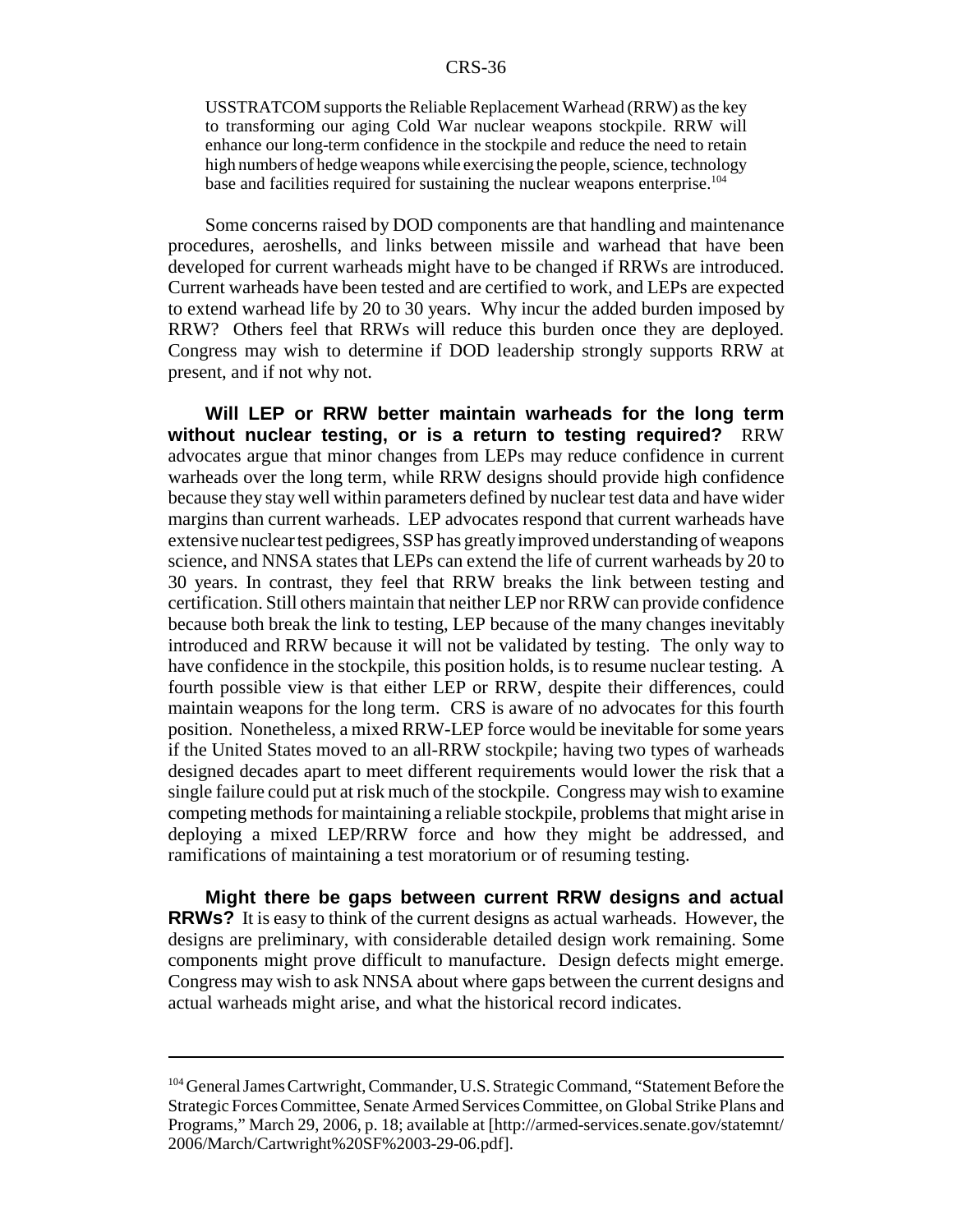**How do pit issues bear on the choice between RRW and LEP?** A pit is the fissile core of a modern thermonuclear weapon. It typically consists of a hollow plutonium shell and other metal shells surrounded by chemical explosives. The plutonium shell is by far the most difficult and costly pit component to make, and is the only one discussed here.

For many years, Rocky Flats Plant (CO) was the only site that made pits certified for the stockpile, but it stopped making pits in 1989. NNSA has not made certified pits since then. At present, the PF-4 (plutonium facility-4) building in LANL's Technical Area 55 (TA-55) is producing W88 pits at a low rate, with a capacity of 10 pits per year expected by the end of  $FY2007$ .<sup>105</sup> The first pits are expected to be certified in FY2007. NNSA plans to complete work in FY2012 to increase PF-4's RRW pit production capacity to 50 certified pits per year, but does not plan to increase PF-4's capacity beyond that level.<sup>106</sup>

Pit life bears on the choice between RRW and LEP. Plutonium decays radioactively in ways that may eventually impair pit performance. Until recently, NNSA's best estimate of pit life was 45-60 years. However, a November 2006 study extended that estimate considerably. The study, by the JASON scientific advisory group, reviewed an assessment of pit life by LANL and LLNL and found:

The assessment demonstrates that there is no degradation in performance of primaries of stockpile systems [i.e., warheads] due to plutonium aging that would be cause for near-term concern regarding their safety and reliability. Most primary types have credible minimum lifetimes in excess of 100 years as regards aging of plutonium; those with assessed minimum lifetimes of 100 years or less have clear mitigation paths that are proposed and/or being implemented.<sup>107</sup>

This pit life "extension" would seem to favor LEP. Pits of current warheads are difficult and costly to build, involve hazardous materials, and require elaborate safety and security precautions. It is difficult to certify a remanufactured pit of current design without nuclear testing; for example, LANL has spent several hundred million dollars and many years to certify the nuclear performance of the W88 pits that PF-4 is manufacturing. If existing pits could remain in the stockpile for decades to come, then there would be high confidence in them. DOD could have high confidence in

<sup>&</sup>lt;sup>105</sup> "Statement of Thomas P. D'Agostino, Deputy Administrator for Defense Programs, National Nuclear Security Administration, Before the House Armed Services Committee, Subcommittee on Strategic Forces," April 5, 2006, p. 7.

<sup>&</sup>lt;sup>106</sup> To deliver these pits, PF-4 would need a production rate of 80 per year. This excess capacity would allow for pits rejected because of defects, disassembled for inspection during production, retained for future surveillance, and held as spares. Information provided by NNSA, September 19, October 4, and November 2, 2006, and U.S. Department of Energy. "Notice of Intent to Prepare a Supplement to the Stockpile Stewardship and Management Programmatic Environmental Impact Statement — Complex 2030," in U.S. National Archives and Records Administration. Office of the Federal Register. *Federal Register,* Vol. 71, No. 202, October 19, 2006, p. 61734.

<sup>107</sup> R.J. Hemley et al., *Pit Lifetime,* JSR-06-335, MITRE Corp., November 20, 2006, p. 1, available at [http://www.nukewatch.org/facts/nwd/JASON\_ReportPuAging.pdf].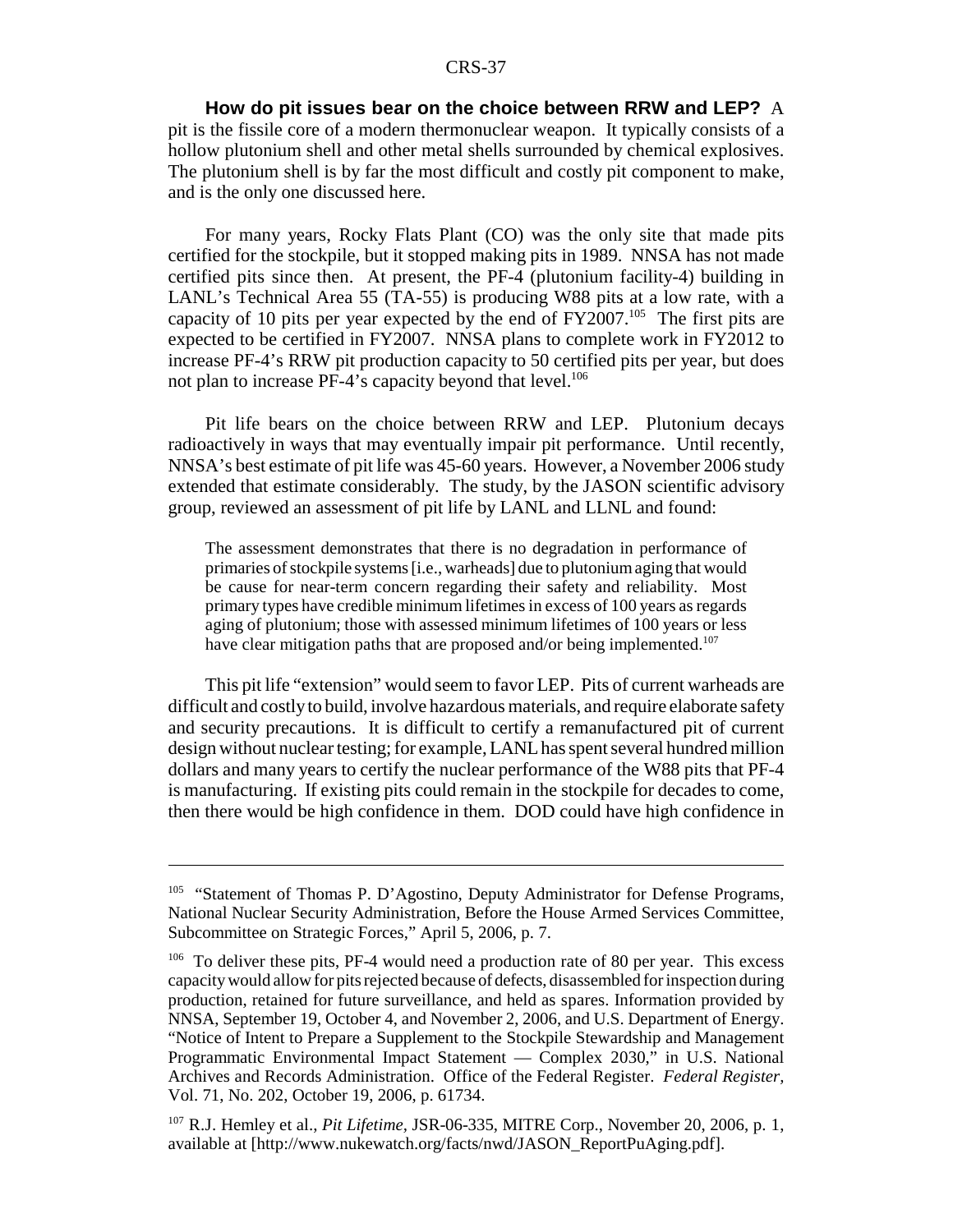life-extended warheads, and fewer pits would have to be manufactured for many decades, reducing LEP costs.

RRW's supporters respond that RRW offers many advantages over LEP, such as in safety, use control, and skill maintenance, as discussed earlier, independent of pit life. They argue that wide margins will increase DOD's confidence in RRW pits, and that RRW pits will cost less to manufacture than pits for LEPs.

Pit life also bears on an issue that Congress has grappled with for years, pit production capacity and the need for a new production facility. In the FY2006 budget cycle, Congress deleted funds for a Modern Pit Facility, with a capacity of 125 pits per year. NNSA argues that it needs more capacity than PF-4 offers. To that end, its preferred Complex, "Complex 2030," includes a Consolidated Plutonium Center (CPC) with a capacity of 125 pits per year. John Harvey, Director of NNSA's Policy Planning Staff, explained why that capacity is needed despite the pit life findings:

First, even with longer lifetimes, as the stockpile ages, we will need to replace considerable numbers of pits in stockpiled warheads. Second, even if pits were to live forever, we will require substantial production capacity in order to introduce, once feasibility is established, significant numbers of RRW warheads into the stockpile by 2030. We should not assume that RRW could employ pit reuse and still provide important efficiencies for stockpile and infrastructure transformation. Finally, at significantly smaller stockpile levels than today, we must anticipate that an adverse change in the geopolitical threat environment, or a technical problem with warheads in the operationally-deployed force, could require us to manufacture and deploy additional warheads on a relatively rapid timescale.<sup>108</sup>

LEP supporters challenge each point. (1) The JASON study implies that NNSA would not need to replace large numbers of pits of current warheads for many decades. (2) LEP supporters recognize that the competing RRW designs use pits of new design and would require pits of new manufacture, and that production of 50 pits per year would hold deployment of RRWs to an extremely slow pace. However, they see this reasoning as self-justifying: the assumption that RRW will be introduced justifies a new pit facility, and a new pit facility makes it possible to introduce RRWs at an acceptable pace. In the view of LEP supporters, LEP, especially if existing pits are retained, permits the United States to delay a decision on RRW for decades. (3) LEP supporters see this argument as circular. RRW permits a reduction in the stockpile, while the possibility of a technical or geopolitical problem requires a larger pit capacity to build more RRWs if needed. Instead, LEP supporters would retain current warheads and maintain them with LEP and Stockpile Systems programs, thereby avoiding the need for RRW and a new pit facility while hedging against technical risks and geopolitical threats. They see these reductions in cost and risk as outweighing any benefits that might arise from having fewer nondeployed warheads.

RRW supporters advance other reasons for a new pit facility. More capacity would permit production of more than one pit type at a time, so NNSA could respond to problems that require rebuilding pits out of the planned sequence and to threats

<sup>&</sup>lt;sup>108</sup> Email to "possibly interested folks," November 29, 2006.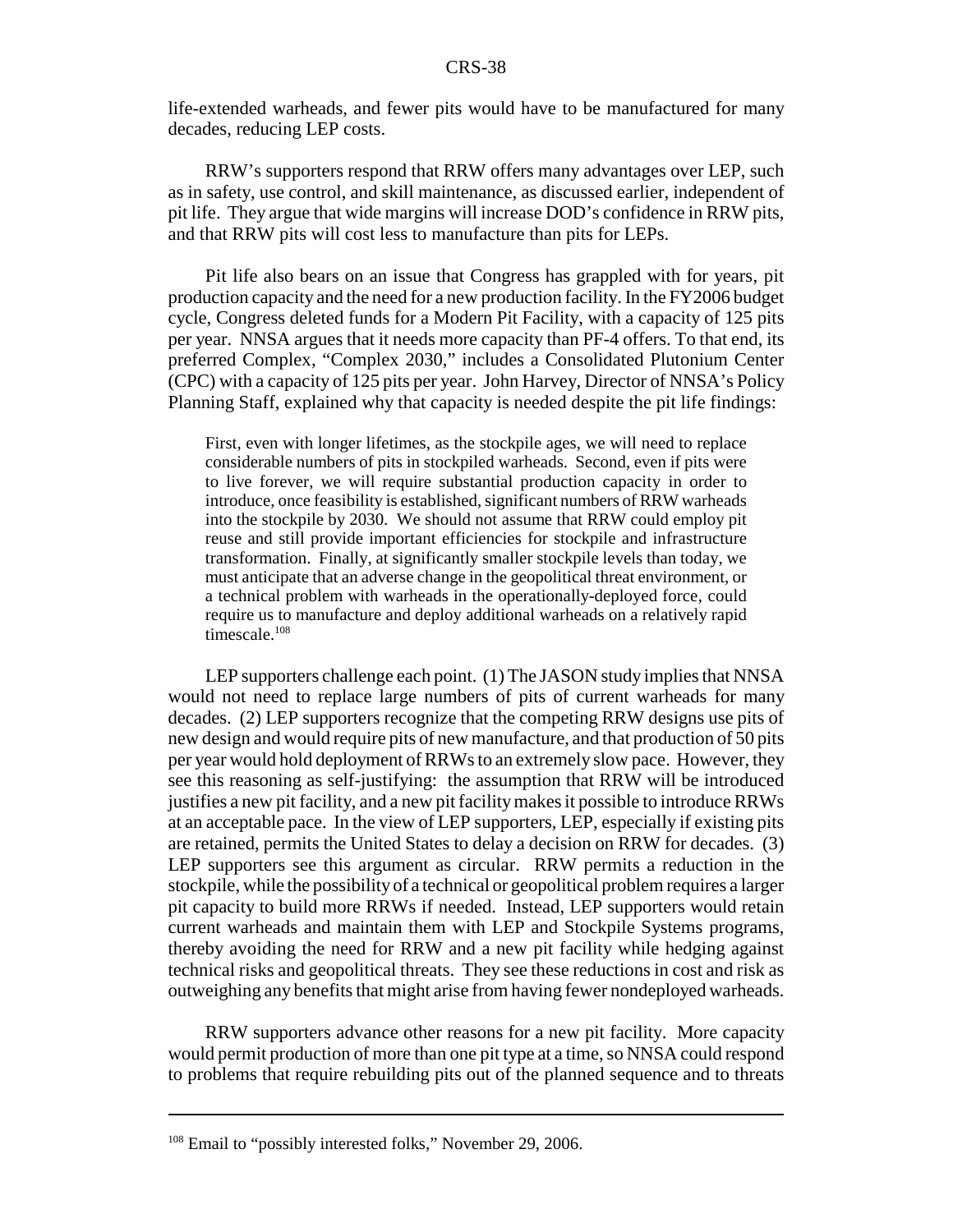that require new-design pits. In contrast, it would be hard to manufacture several pit types concurrently in PF-4, and if a problem were discovered in a pit type in the stockpile, PF-4 might be unable to replace pits in time to prevent withdrawing some weapon systems from deployment. Since PF-4 was completed in 1978, it might prove less costly to build a new facility than to upgrade PF-4, as a recent example from industry indicates.109 They doubt that PF-4 could accommodate increasingly stringent safety and security requirements, and note that TA-55 has problems meeting current standards.<sup>110</sup> Pit production capacity is critical for RRW regardless of pit aging. Since the first RRW will use new pits, production of 50 pits per year would make for a slow deployment of RRWs; converting the stockpile to RRWs would take decades.

RRW supporters argue that using certified pits from retired warheads in RRWs would permit faster introduction of RRWs whether NNSA uses PF-4 or CPC. LANL saw pit reuse as desirable for RRW in theory because it would avoid most problems and capacity limits of pit production and would save large sums. Nonetheless, it ruled out pit reuse for missile warheads because existing pits could not accommodate all the safety and use-control features in the RRW designs and because they would be harder to certify than RRW pits. Pit reuse might, however, be possible for an RRW bomb. Because bombs are larger and heavier than warheads, they permit a wider range of design tradeoffs to improve margin, safety, and use control. Reusing pits would make all the limited pit production capacity of PF-4 available for the first RRW, rather than having to divide it between two warhead types.<sup>111</sup>

Regarding pit reuse, Thomas D'Agostino, Acting Administrator of NNSA, said,

And what we would like to do is examine those pits [currently in storage from dismantled warheads], those small numbers of pits as potential pits that would be used in future reliable replacement warhead concepts. For example, if we were looking at providing reliable replacement concepts into a bomb, we would look primarily to one of those pits that we already know has these features. And assuming the shape is not a problem, then we would use that particular pit in that system because it would have, again, offset further expense. A warhead on top of a ballistic missile is a little bit different animal because of the constraints associated with the size. And therefore, we had to kind of start from the ground up on that particular system. And we didn't have enough of those old other  $\overline{\text{pits}}$ .<sup>112</sup>

<sup>109</sup> A *Wall Street Journal* article found that Toyota was able to achieve a considerably lower cost per vehicle by building an automobile assembly plant from scratch, as compared to an older General Motors plant. Lee Hawkins, Jr., and Norihiko Shirouzu, "A Tale of Two Auto Plants — Pair of Texas Factories Show How Starting Fresh Gives Toyota an Edge over GM," *Wall Street Journal,* May 24, 2006, p. B1.

<sup>110</sup> See, for example, U.S. Defense Nuclear Facilities Safety Board. "Memorandum for J. Kent Fortenberry, Technical Director, from C.H. Keilers, Jr., subject Los Alamos Report for Week Ending August 25, 2006," August 26, 2006, 1 p., at [http://www.dnfsb.gov/ pub\_docs/lanl/wr\_20060825\_la.pdf].

<sup>&</sup>lt;sup>111</sup> Information provided by a senior Air Force official, interview with the author, September 26, 2006.

<sup>&</sup>lt;sup>112</sup> Testimony of Thomas D'Agostino, Acting Under Secretary for Nuclear Security and (continued...)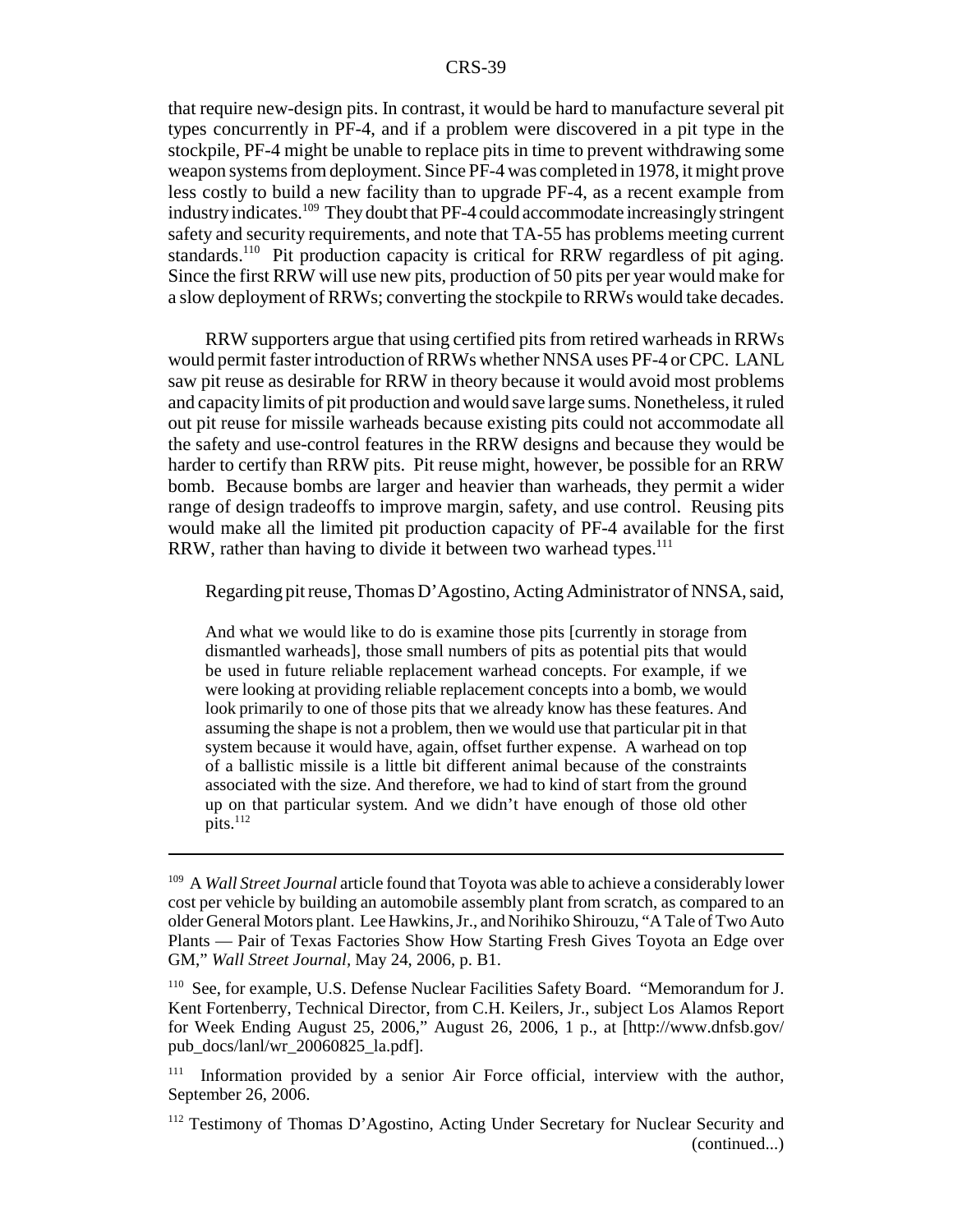Some opponents of a new pit facility hold that PF-4's capacity could be increased beyond 50 per year. Some equipment could be removed, including that used to fabricate plutonium-238 components for powering deep space probes. Production equipment now in PF-4 was set up as a pilot project. Reconfiguring it and adding new equipment could arguably support larger-scale production, though pit production would likely have to be suspended to accommodate that effort.

**Risks of RRW vs. Risks of LEP.** Warheads put into the stockpile in the past have had unanticipated problems. RRWs could have a similar experience, just as there are recalls with cars and with laptop batteries. Significant Finding Investigations (SFIs) illustrate issues that need to be addressed. Significant Findings are defects discovered during surveillance of a warhead. If a defect is serious, an SFI is launched by the laboratory responsible for that defect to determine its cause and remedy.113 A review of SFIs completed in the mid-1990s showed that significant defects were found one to two decades after the first production unit of a warhead entered the stockpile. There are two conflicting interpretations. One is that the defects arose because of aging, such as deterioration of plastics or explosives. Another is that it may take two decades to find the final few percent of significant defects in a warhead type. That is, some flaws may be there all along, and it takes time and improved knowledge to discover them.

Congress may wish to inquire about each interpretation. Regarding RRW, why deploy it now, after the bugs have been shaken out of current warheads? Why spend large sums deploying a new warhead when it will arguably have reduced reliability with respect to SFI-type issues that may take decades to identify? Might RRW, which involves a new approach to design, introduce new risks and defects into the stockpile? Regarding current warheads, what assurance can there be that SFIs and surveillance have wrung out all the defects? Might serious defects be found in the future because they develop with age or because advances in weapons science reveal them? Congress might direct NNSA to update the 1996 SFI review to learn how warhead aging and responses have developed in the past decade.

 $112$  (...continued)

Administrator, NNSA, in U.S. Congress. House. Committee on Armed Services. Subcommittee on Strategic Forces. Hearing on DOE's Atomic Energy Programs, March 20, 2007.

<sup>&</sup>lt;sup>113</sup> See U.S. Department of Energy. Office of Inspector General. Office of Audit Services. *Audit Report: Management of the Stockpile Surveillance Program's Significant Findings Investigations.* DOE/IG-0535, December 2001, p. 1.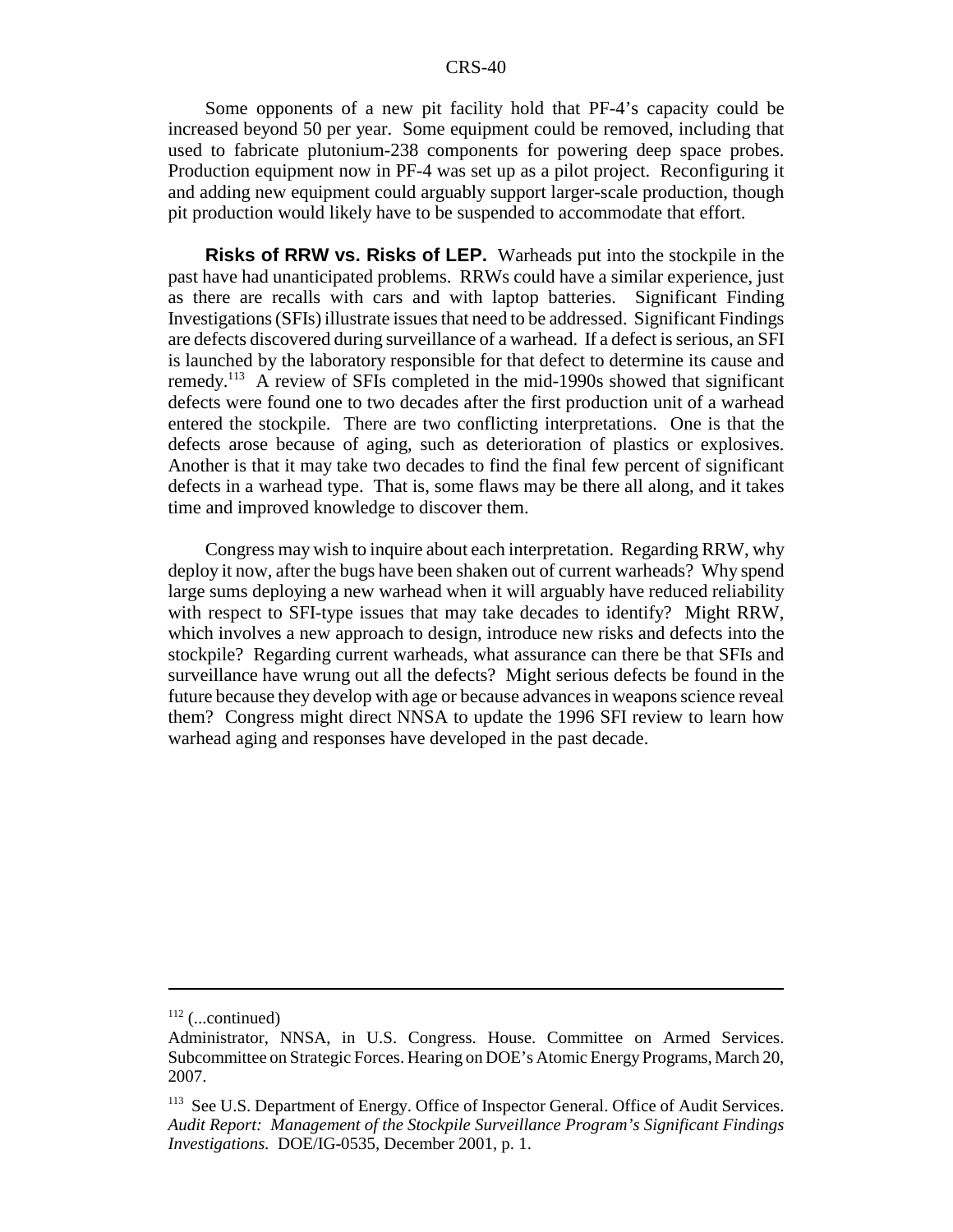## **Appendix A. Nuclear Weapons, Nuclear Weapons Complex, and Stockpile Stewardship Program**

This report refers to nuclear weapons design, operation, and production throughout. This Appendix describes key terms, concepts, and facilities as an aid to readers not familiar with them.

Current strategic (long-range) and most tactical nuclear weapons are of a twostage design.<sup>114</sup> The first stage, the "primary," is an atomic bomb similar in principle to the bomb dropped on Nagasaki. The primary provides the energy needed to trigger the second stage, or "secondary."

The primary has at its center a "pit," a hollow core containing fissile material (typically plutonium) and containment shells of other metals. It is surrounded by chemical explosive shaped to generate a symmetrical inward-moving (implosion) shock front. When the explosive is detonated, the implosion compresses the plutonium, increasing its density so much that it becomes supercritical and can sustain a runaway nuclear chain reaction. A neutron generator injects neutrons into the plutonium. The neutrons drive this reaction by splitting (fissioning) plutonium atoms, repeatedly doubling the number of neutrons released. But the chain reaction can last only the briefest moment before the force of the nuclear explosion drives the plutonium outward so that it becomes subcritical and can no longer support a chain reaction. To increase the fraction of plutonium that is fissioned, boosting the yield of the primary, another system injects "boost gas" — a mixture of deuterium and tritium (isotopes of hydrogen) gases — into the pit before the explosive is detonated. The intense heat and pressure of the fission chain reaction cause this gas to undergo fusion. While the fusion reaction generates energy, its purpose is to generate a great many neutrons and thus "boost" the fission chain reaction to a higher level.

A metal "radiation case" channels the energy of the primary to the secondary, which contains fission and fusion fuel. The energy ignites the secondary, which releases most of the energy of a nuclear explosion. The primary, radiation case, and secondary comprise the "nuclear explosive package." Thousands of "nonnuclear" components are also needed to make the nuclear explosive package into a militarily usable weapon, such as an arming, firing, and fuzing system, an outer case, and electrical and physical connections linking a bomb to an airplane or a warhead to a missile.

Nuclear weapons were designed, tested, and manufactured by the nuclear weapons complex, which is composed of eight government-owned contractoroperated sites: the Los Alamos National Laboratory (NM) and Lawrence Livermore National Laboratory (CA), which design nuclear explosive packages; Sandia National Laboratories (NM and CA), which designs nonnuclear components; Y-12 Plant (TN),

<sup>114</sup> U.S. Department of Energy, *Final Programmatic Environmental Impact Statement for Stockpile Stewardship and Management,* DOE/EIS-0236, September 1996, summary volume, p. S-4. That page contains further information on nuclear weapon design and operation.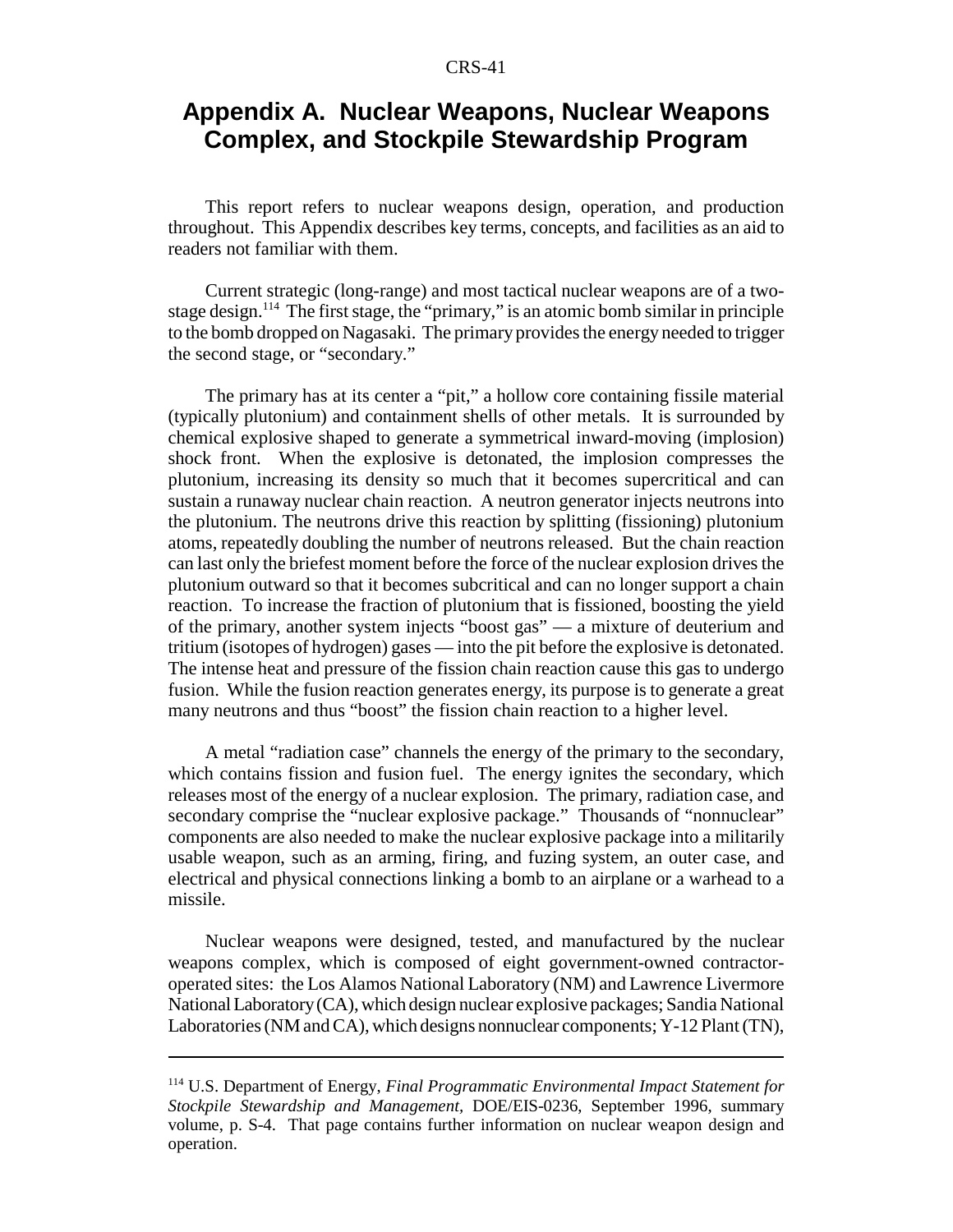which produces uranium components and secondaries; Kansas City Plant (MO), which produces many of the nonnuclear components; Savannah River Site (SC), which processes tritium from stockpiled weapons to remove decay products; Pantex Plant (TX), which assembles and disassembles nuclear weapons; and the Nevada Test Site, which used to conduct nuclear tests but now conducts other weaponsrelated experiments that do not produce a nuclear yield. These sites are now involved in disassembly, inspection, and refurbishment of existing nuclear weapons. The National Nuclear Security Administration (NNSA), a semiautonomous part of the Department of Energy, manages the nuclear weapons complex and program.

NNSA maintains nuclear weapons and associated expertise through the Stockpile Stewardship Program (SSP), which Congress created in the FY1994 National Defense Authorization Act (P.L. 103-160, section 3138). The legislation specified that the goal of SSP is "to ensure the preservation of the core intellectual and technical competencies of the United States in nuclear weapons" through "advanced computational capabilities," "above-ground experiments" (experiments not requiring nuclear testing), and construction of large experimental facilities. SSP has three main elements. Directed Stockpile Work involves work directly on nuclear weapons in the stockpile, such as monitoring their condition, maintaining them through refurbishment and modifications, R&D in support of specific warheads, and dismantlement. It includes the Life Extension Program and the RRW program. Campaigns provide focused scientific and engineering expertise in support of Directed Stockpile Work, in such areas as pit manufacturing and certification, computation, and study of the properties of materials. Readiness in Technical Base and Facilities funds infrastructure and operations at the nuclear weapons complex sites. While the legislation did not specify that SSP was not to involve nuclear testing, that goal seems clear from the history, and has become a goal of the program. NNSA does not rule out the possible need for testing, such as if a problem were to emerge in a warhead type that could not be remedied in any other way, but the United States has been able to maintain its nuclear stockpile without testing since 1992.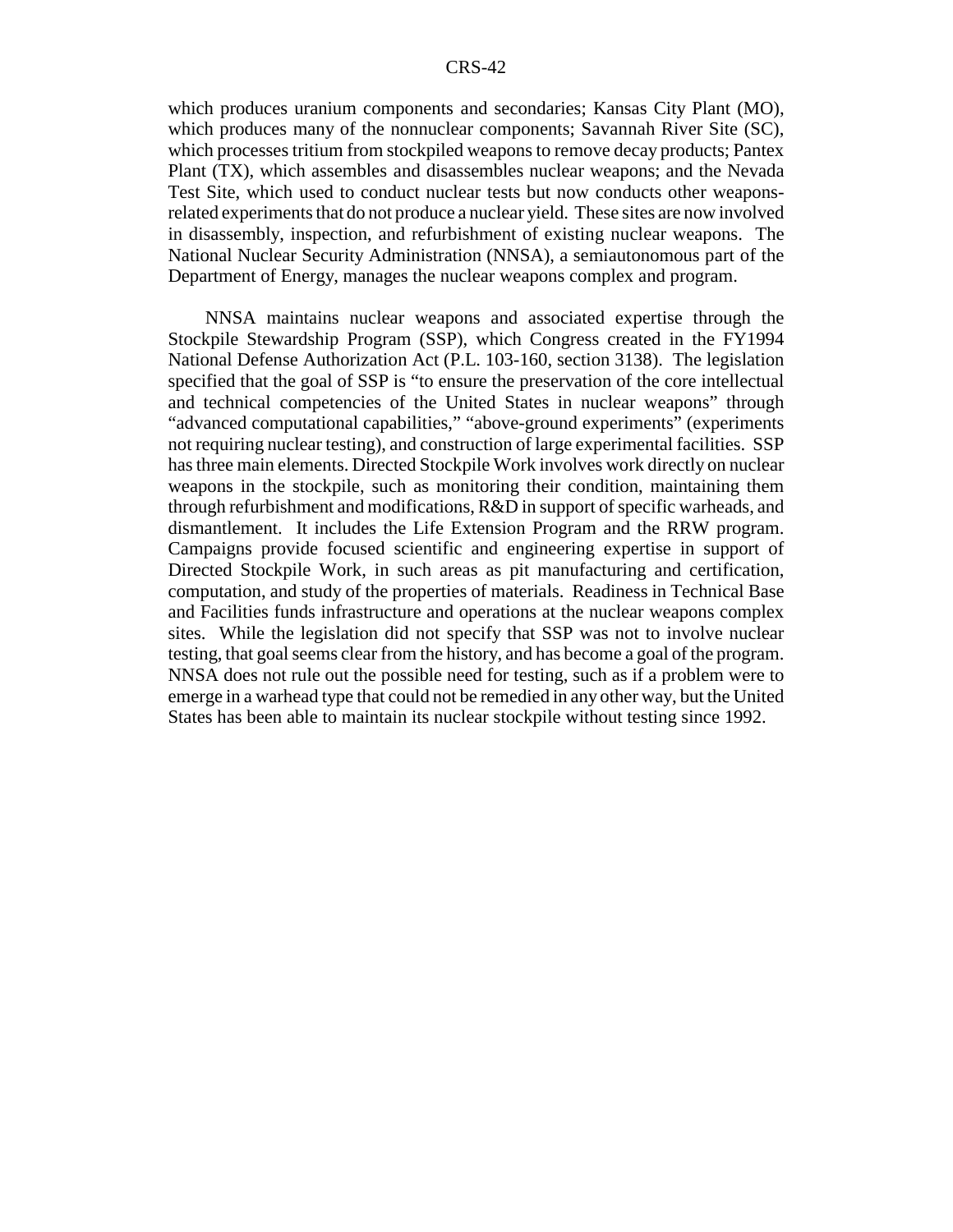## **Appendix B. Congressional Language Setting Goals**

Congress has set forth many goals for the RRW program.

**[1]** That program originated as a funded activity in the conference report on the FY2005 Consolidated Appropriations Act, when conferees stated that \$9.0 million "is made available for the Reliable Replacement Warhead program to improve the reliability, longevity, and certifiability of existing weapons and their components."115 This was RRW's Washington debut; NNSA had not requested funds for it, and the relevant congressional reports had not mentioned it.

**[2]** P.L. 109-163, the FY2006 National Defense Authorization Act, Section 3111, sets seven requirements for the program. (The text includes quotation marks because the requirements add a new Section 4204a, Reliable Replacement Warhead Program, to the Atomic Energy Defense Act, Division D of P.L. 107-314.)

(a) Program Required. — The Secretary of Energy shall carry out a program, to be known as the Reliable Replacement Warhead program, which will have the following objectives:

- (1) To increase the reliability, safety, and security of the United States nuclear weapons stockpile.
- (2) To further reduce the likelihood of the resumption of underground nuclear weapons testing.
- (3) To remain consistent with basic design parameters by including, to the maximum extent feasible and consistent with the objective specified in paragraph (2), components that are well understood or are certifiable without the need to resume underground nuclear weapons testing.
- (4) To ensure that the nuclear weapons infrastructure can respond to unforeseen problems, to include the ability to produce replacement warheads that are safer to manufacture, more cost-effective to produce, and less costly to maintain than existing warheads.
- (5) To achieve reductions in the future size of the nuclear weapons stockpile based on increased reliability of the reliable replacement warheads.
- (6) To use the design, certification, and production expertise resident in the nuclear complex to develop reliable replacement components to fulfill current mission requirements of the existing stockpile.
- (7) To serve as a complement to, and potentially a more cost-effective and reliable long-term replacement for, the current Stockpile Life Extension Programs.

**[3]** For FY2006, the House Armed Services Committee set forth many goals for RRW. Those not in the preceding text include the following:

The committee understands that by designing and replacing components and warheads in our existing arsenal, the nuclear weapons complex can take full advantage of modern design techniques, more environmentally safe materials,

<sup>115</sup> U.S. Congress. Committee of Conference. *Making Appropriations for Foreign Operations, Export Financing, and Related Programs for the Fiscal Year Ending September 30, 2005, and for Other Purposes, conference report to accompany H.R. 4818, 108<sup>th</sup> Cong.,* 2nd sess., H.Rept. 108-792, 2004, p. 951.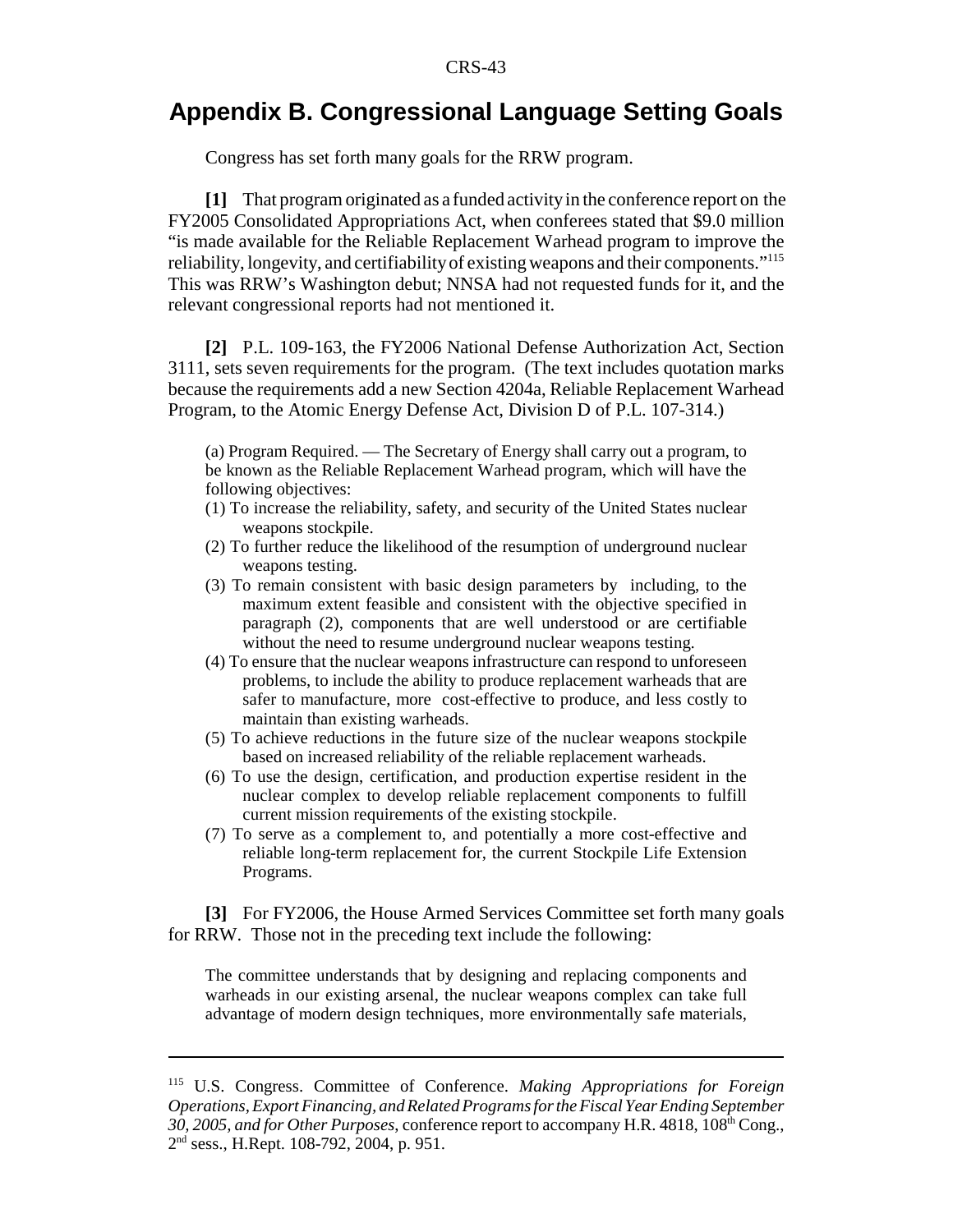and efficient manufacturing processes in a way that can make our arsenal more reliable, safe, and secure. ... the committee encourages the Department of Defense and the Department of Energy to focus initial Reliable Replacement Warhead efforts on replacement warheads for Submarine Launched Ballistic Missiles. ... A second objective of this program is to further reduce the likelihood of the resumption of nuclear testing by increasing warhead design margin and manufacturability. ... [A sixth goal is] ensuring that the human capital aspect is not neglected. The nuclear complex is rapidly losing its design and production expertise, a concern highlighted by several studies in the past decade. The Reliable Replacement Warhead program will help train and sustain the weapons designers and engineers whose expertise is essential in ensuring the stockpile remains, reliable, safe and secure into the future.<sup>116</sup>

**[4]** The Senate Armed Services Committee set goals in its FY2006 report:

The committee understands from the testimony of the Administrator of the National Nuclear Security Administration (NNSA) that the goals of this program are: (1) to increase the security and reliability of the nuclear weapons stockpile; (2) to develop replacement components for nuclear warheads that can be more easily manufactured with more readily available and more environmentally benign materials; (3) to develop replacements that can be introduced into the stockpile with assured high confidence regarding their effect on warhead safety and reliability; (4) to develop these replacements on a schedule that would reduce the possibility that the United States would ever be faced with the need to conduct a nuclear test in order to diagnose or remedy a reliability problem in the current stockpile; (5) to reduce infrastructure costs needed to support the stockpile, while increasing the responsiveness of that infrastructure; and (6) to increase confidence in the stockpile to a level such that significant, additional reductions in numbers of non-deployed `hedge' warheads can be made.

The committee supports these goals and this modest investment [\$9.4 million] in feasibility studies ... with the goal of substantially increasing the safety, security, and reliability of the nuclear weapons stockpile and with the ultimate objective of achieving the smallest stockpile consistent with our nation's security.<sup>117</sup>

**[5]** Most House Armed Services Committee Democrats presented their goals for the program in a statement of additional views in the committee's FY2006 report:

In our opinion, the RRW program is only worth $[y]$  of support if it:

- Truly reduces or eliminates altogether the need for nuclear testing;
- Leads to dramatic reductions in the nuclear arsenal, including complete dismantlement of the weapons and safe disposal of fissile components;
- Does not introduce new mission or new weapon requirements, particularly for tactical military purposes;

<sup>116</sup> U.S. Congress. House. Committee on Armed Services. *National Defense Authorization* Act for Fiscal Year 2006. H.Rept. 109-89, on H.R. 1815, 109<sup>th</sup> Cong., 1<sup>st</sup> sess., 2005, p. 464.

<sup>117</sup> U.S. Congress. Senate. Committee on Armed Services. *National Defense Authorization Act for Fiscal Year 2006.* S.Rept. 109-69 to accompany S. 1042, 109<sup>th</sup> Cong., 1<sup>st</sup> sess., 2005, p. 482.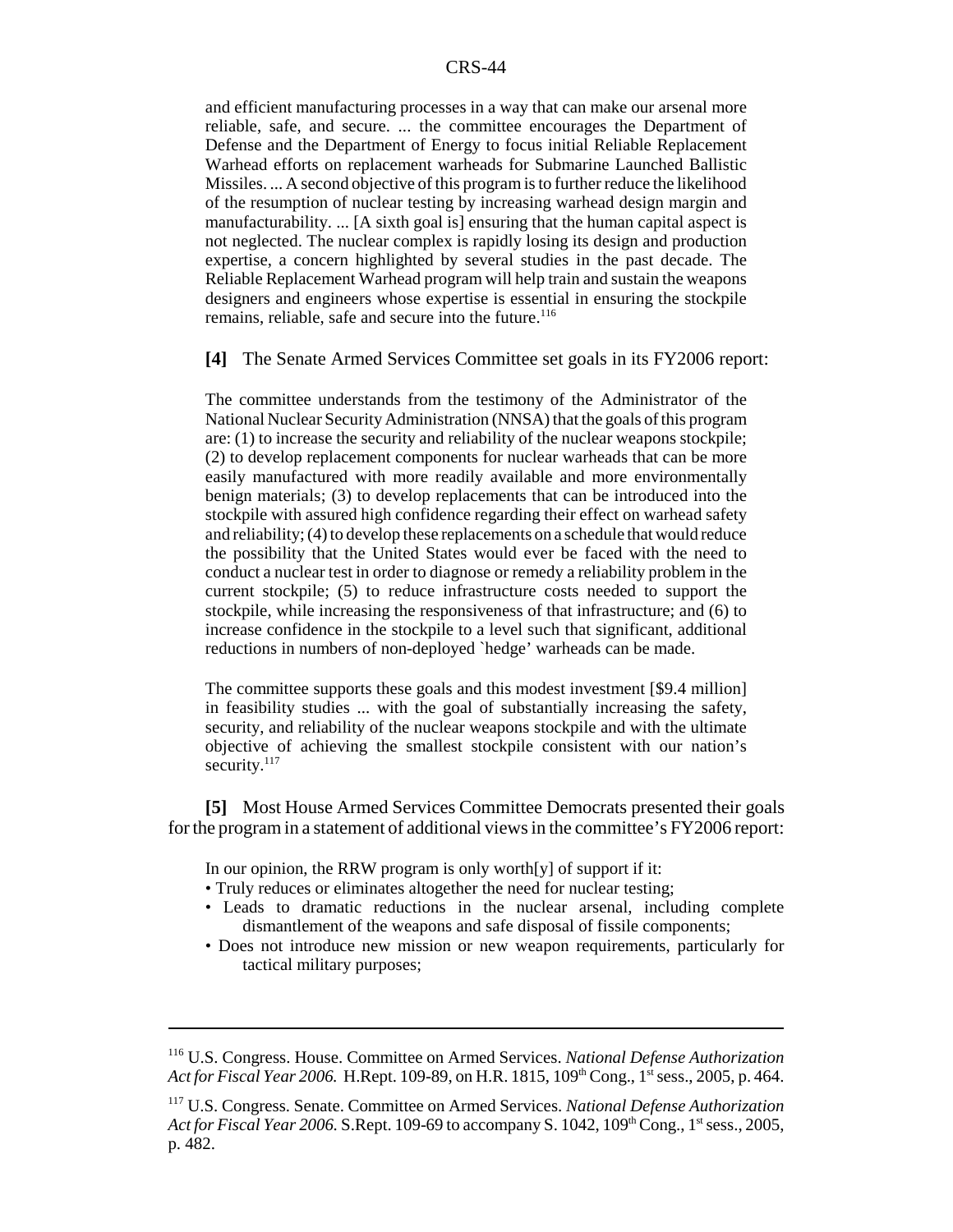- Reduces the reliance of the U.S. on nuclear weapons and deemphasizes the military utility of nuclear weapons;
- Significantly reduces the cost of maintaining our nuclear weapon complex, to include avoiding the need to build a modern pit facility;
- Increases nuclear security and decreases the risk of unauthorized or accidental launch and/or detonation; and
- Leads to ratification and entry into force of the Comprehensive Test Ban Treaty.118

**[6]** The House Appropriations Committee, in its report on FY2006 energy and water development appropriations, listed various requirements for RRW:

The Committee is supportive of the Administration taking an accelerated approach to implement a new nuclear weapons paradigm that ensures the continued moratorium on nuclear testing and results in a dramatically smaller nuclear weapons stockpile in the near future. The RRW weapon will be designed for ease of manufacturing, maintenance, dismantlement, and certification without nuclear testing, allowing the NNSA to transition the weapons complex away from a large, expensive Cold War relic into a smaller, more efficient modern complex. A more reliable replacement warhead will allow long-term savings by phasing out the multiple redundant Cold War warhead designs that require maintaining multiple obsolete production technologies to maintain the older warheads. The Committee's qualified endorsement of the RRW initiative is based on the assumption that a replacement weapon will be designed only as a re-engineered and remanufactured warhead for an existing weapon system in the stockpile. The Committee does not endorse the RRW concept as the beginning of a new production program intended to produce new warhead designs or produce new weapons for any military mission beyond the current deterrent requirements. The Committee's support of the RRW concept is contingent on the intent of the program being solely to meet the current military characteristics and requirements of the existing stockpile.<sup>119</sup>

**[7]** The Senate Appropriations Committee's report on FY2006 energy and water development appropriations stated:

NNSA is undertaking the RRW Program to understand if warhead design constraints imposed on Cold War systems (e.g. high yield to weight ratios that have typically driven `tight' performance margins in nuclear design) are relaxed, could replacement components for existing stockpile weapons be more easily manufactured with more readily available and more environmentally benign materials, and whose safety and reliability could be assured with high confidence, without nuclear testing. This effort does not call into question the safety or reliability of the current stockpile but acknowledges the long-term sustainability of the legacy stockpile will be difficult. Implementation of RRW should also result in reduced life-cycle costs for supporting the stockpile.<sup>120</sup>

<sup>118</sup> U.S. Congress. House. Committee on Armed Services. *National Defense Authorization Act for Fiscal Year 2006.* H.Rept. 109-89, on H.R. 1815, 109<sup>th</sup> Cong., 1<sup>st</sup> sess., 2005, p. 512.

<sup>119</sup> U.S. Congress. House. Committee on Appropriations. *Energy and Water Development Appropriations Bill, 2006.* H.Rept. 109-86 to accompany H.R. 2419, 109<sup>th</sup> Cong., 1<sup>st</sup> sess., 2005, p. 130.

<sup>120</sup> U.S. Congress. Senate. Committee on Appropriations. *Energy and Water Appropriations* (continued...)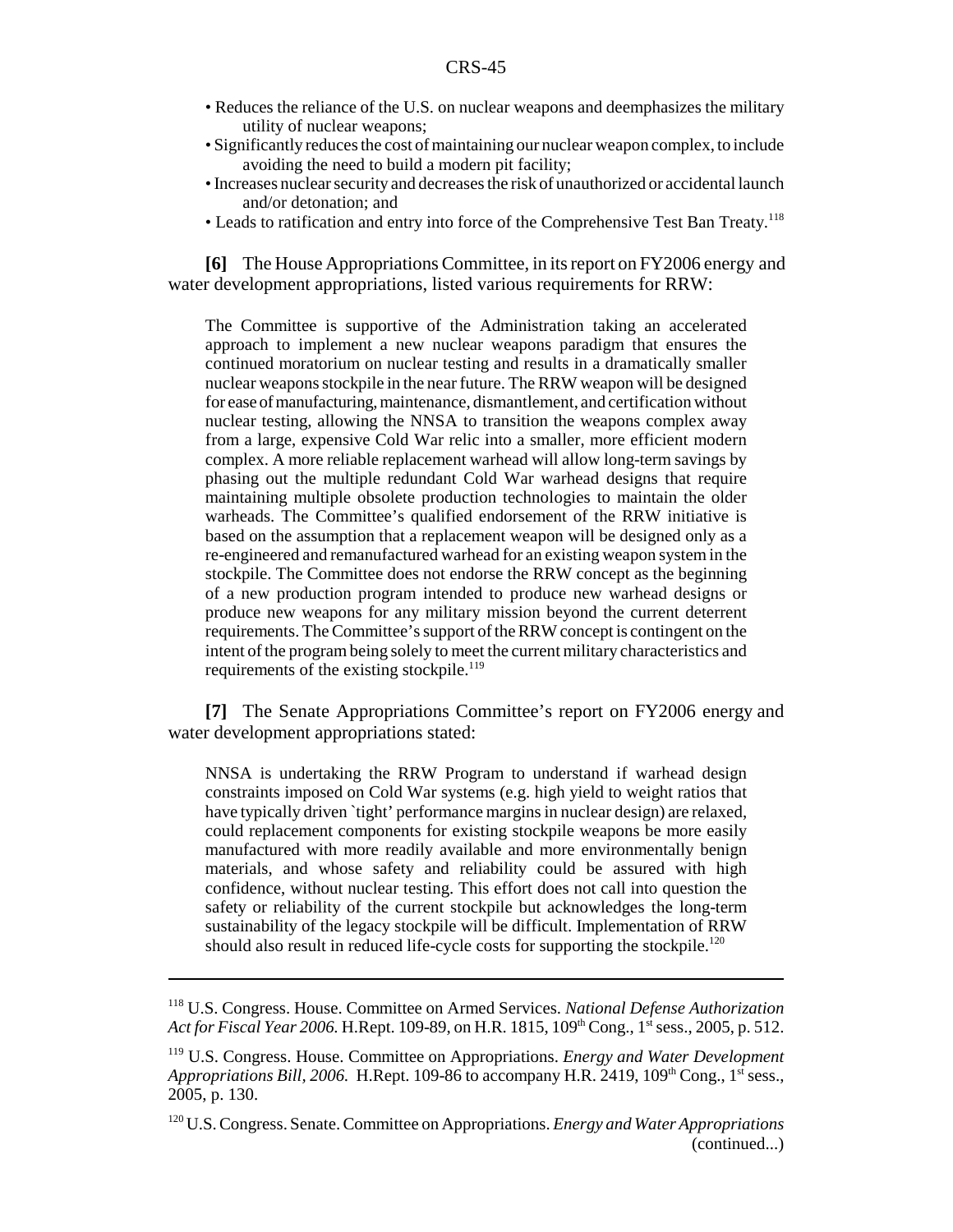#### **[8]** The FY2006 energy and water conference report stated:

The conferees reiterate the direction provided in fiscal year 2005 that any weapon design work done under the RRW program must stay within the military requirements of the existing deployed stockpile and any new weapon design must stay within the design parameters validated by past nuclear tests. The conferees expect the NNSA to build on the success of science-based stockpile stewardship to improve manufacturing practices, lower costs and increase performance margins, to support the Administration's decision to significantly reduce the size of the U.S. nuclear stockpile.<sup>121</sup>

The FY2007 committee reports were released after the preliminary RRW designs were completed, and did not add requirements for RRW design.

 $120$  (...continued)

*Bill, 2006.* S.Rept. 109-84 to accompany H.R. 2419, 109<sup>th</sup> Cong., 1<sup>st</sup> sess., 2005, p. 155.

<sup>121</sup> U.S. Congress. Committee of Conference. *Making Appropriations for Energy and Water Development for the Fiscal Year Ending September 30, 2006, and for Other Purposes.* H.Rept. 109-275 to accompany H.R. 2419, 109<sup>th</sup> Cong., 1<sup>st</sup> sess., 2005, p. 159.